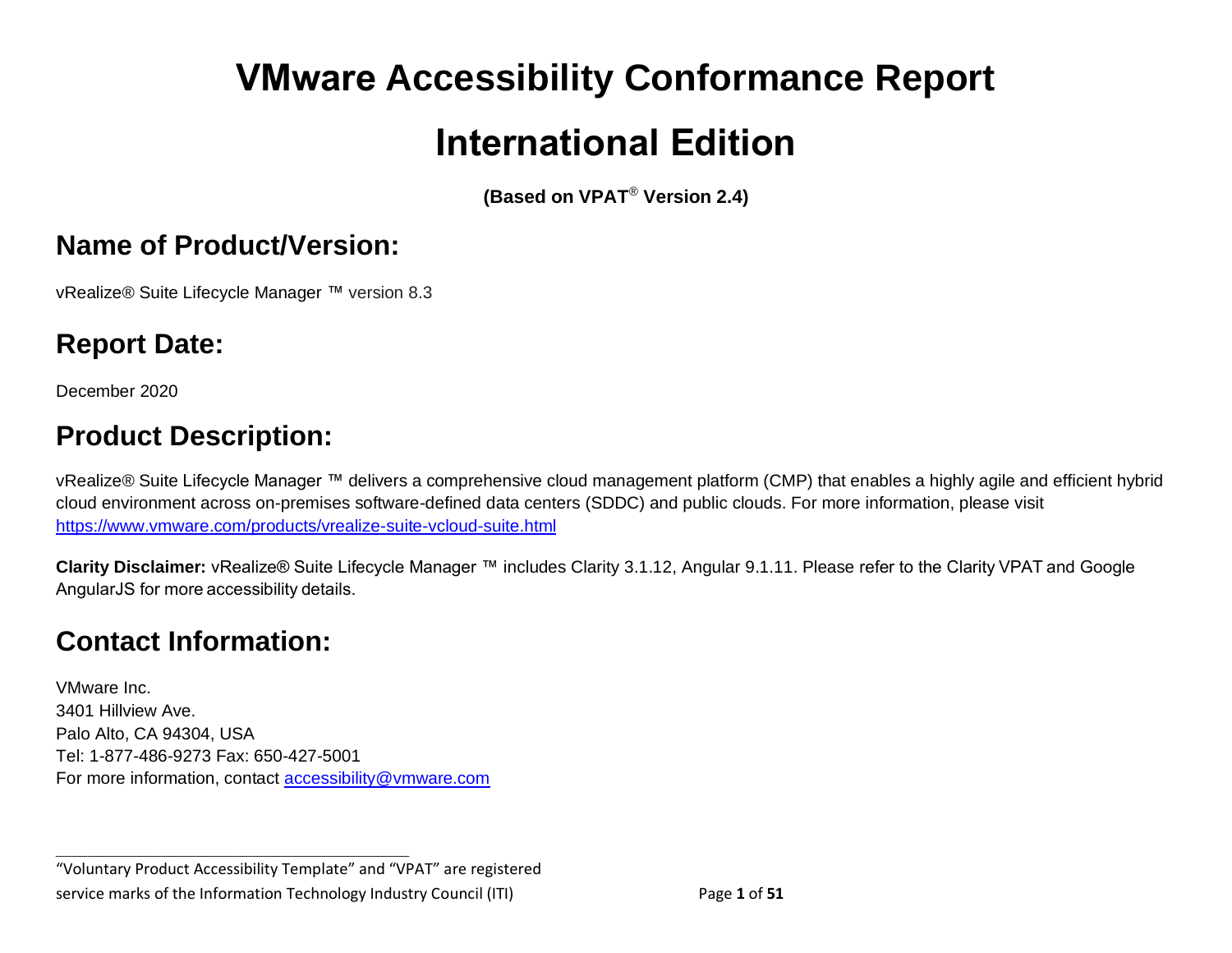# **Evaluation Methods Used:**

The vRealize® Suite Lifecycle Manager ™ accessibility audit was comprised of 5 main workflows which were further organized into 21 task-driven activities. These tasks, along with exploratory testing, were evaluated using a combination of manual and automated testing. The audit was conducted using tools such as VoiceOver 10 with Safari 13 on macOS Catalina 10, Colour Contrast Analyser 2.4, W3C validator, keyboard-only interaction, code inspection with in-browser developer tools, Firefox 82, and Chrome 85 browser display settings.

#### **Workflows tested:**

#### **1. Identity and Tenant Management**

- 1.1. Manage Your Directory in Identity Management
- 1.2. Configuring User Attribute Definition
- 1.3. Assign User Roles with User Management
- 1.4. Add Active Directory Over LDAP
- 1.5. Add Active Directory with Integrated Windows Authentication
- 1.6. Tenant Management
	- 1.6.1. Enable Multi-Tenancy
	- 1.6.2. Add Tenants
	- 1.6.3. Delete a Tenant
- 1.7. Using Tenant Migration
	- 1.7.1. Migrating VMware Identity Manager
	- 1.7.2. Merging Tenants
- 1.8. Assign Roles for Certificate Operations
- 1.9. Configure Certificate Within Locker
- 1.10. Configure License Within Locker
- 1.11. Configure Your Password Within Locker
- 1.12. Creating Roles for Specific Access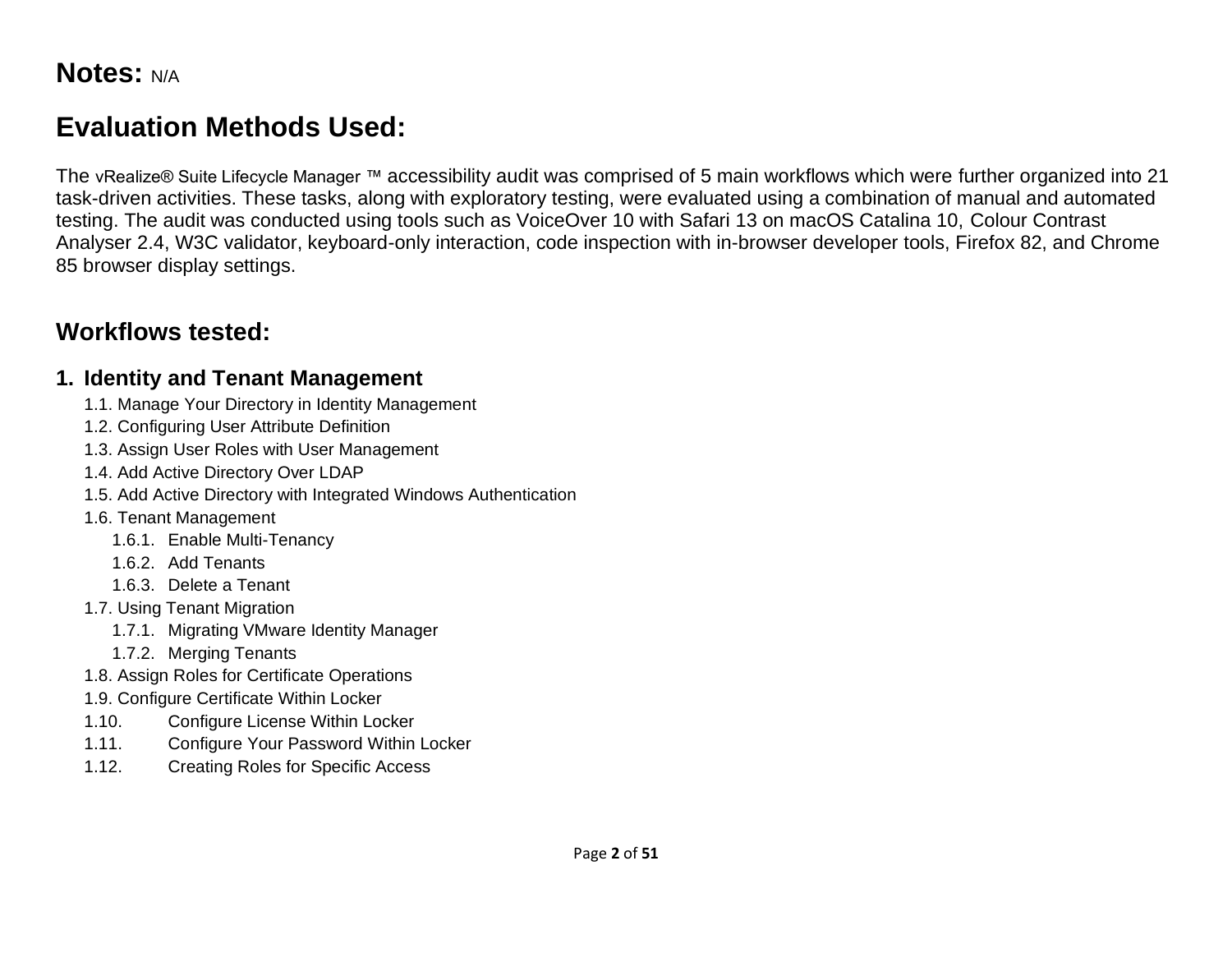#### **2. Creating an Environment**

- 2.1. Create a New Private Cloud Environment Using the Installation Wizard
- 2.2. Confirm Environment and Installation Settings
- 2.3. Import an Existing Environment using Installation Wizard
- 2.4. Create a Private Cloud Environment Using a Configuration File

#### **3. Content Lifecycle Management**

- 3.1. Working with Content Endpoints
	- 3.1.1. Add a vRealize Orchestrator Content Endpoint
	- 3.1.2. Add a vRealize Automation Content Endpoint
	- 3.1.3. Add a Source Control Endpoint
	- 3.1.4. Add a vCenter Server Content Endpoint
	- 3.1.5. Add a vRealize Operations Manager Endpoint
	- 3.1.6. Delete a Content Endpoint
	- 3.1.7. Edit a Content Endpoint
- 3.2. Managing Content
	- 3.2.1. Add Content
	- 3.2.2. Delete Multiple Content
	- 3.2.3. Working with Captured Content
	- 3.2.4. Content Actions
	- 3.2.5. Content Types Available for Products
- 3.3. Searching Content
- 3.4. Source Control with vRealize® Suite Lifecycle Manager ™ Content Lifecycle Management
	- 3.4.1. Check in Content to a Source Control Endpoint
	- 3.4.2. Check Out Content from a Source Control Endpoint
- 3.5. Deploy a Content Package
- 3.6. Multi Release of Content Package
- 3.7. Delete a Content Package
- 3.8. Managing Source Control Server Endpoints
	- 3.8.1. Add a Source Control Server Endpoint
	- 3.8.2. Delete a Source Control Server Endpoint
- 3.9. Working with Content Settings
	- 3.9.1. Configure Pipeline Stub
	- 3.9.2. Map Your Proxy Setting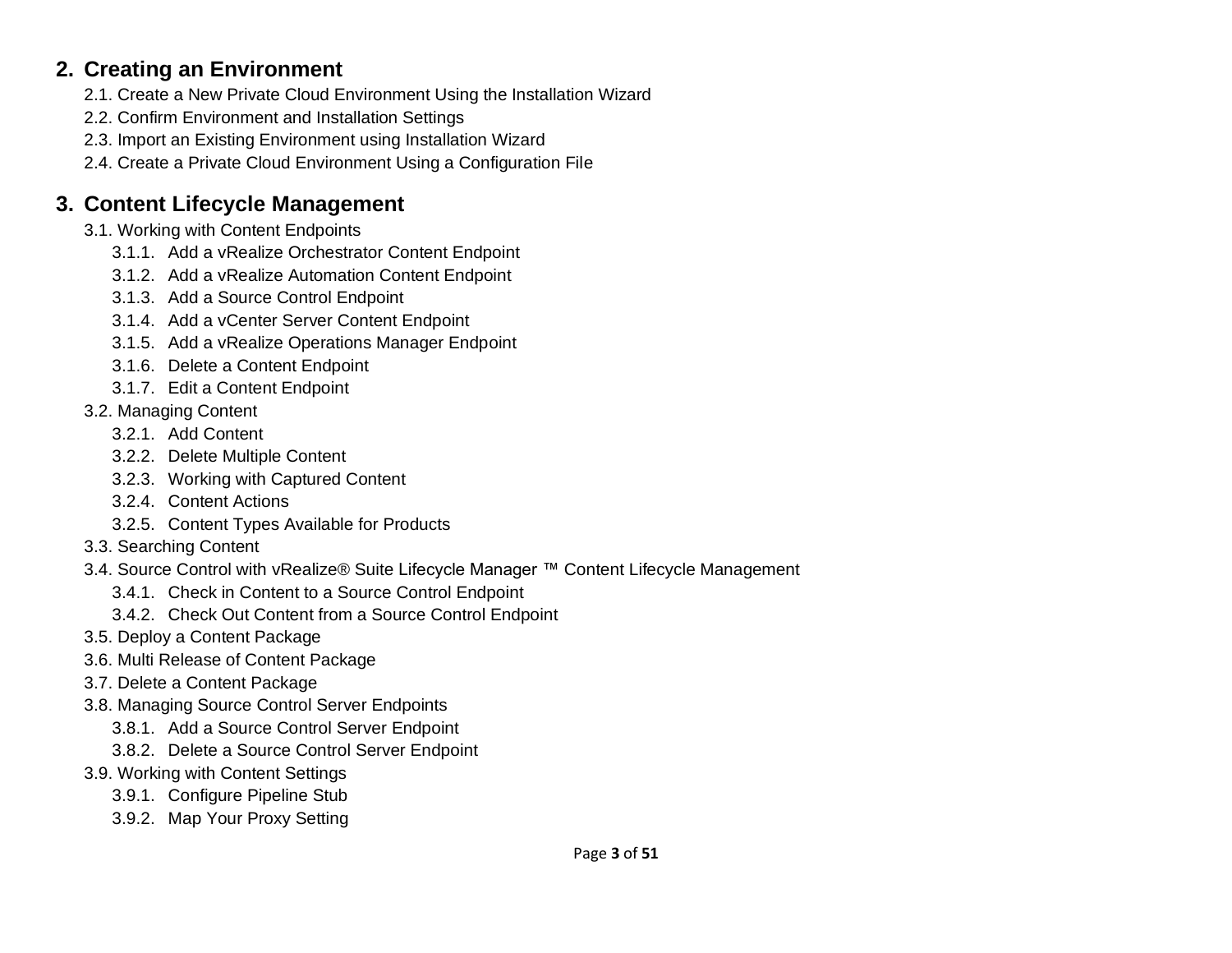# **Applicable Standards/Guidelines**

This report covers the degree of conformance for the following accessibility standard/guidelines:

| <b>Standard/Guideline</b>                                                                                                           | <b>Included in Report</b> |
|-------------------------------------------------------------------------------------------------------------------------------------|---------------------------|
| <b>Web Content Accessibility Guidelines 2.0</b>                                                                                     | Level A (Yes)             |
|                                                                                                                                     | Level AA (Yes)            |
|                                                                                                                                     | Level AAA (No)            |
| <b>Web Content Accessibility Guidelines 2.1</b>                                                                                     | Level A (Yes)             |
|                                                                                                                                     | Level AA (Yes)            |
|                                                                                                                                     | Level AAA (No)            |
| Revised Section 508 standards published January 18, 2017 and corrected<br><b>January 22, 2018</b>                                   | (Yes)                     |
| EN 301 549 Accessibility requirements suitable for public procurement of ICT<br>products and services in Europe, - V3.1.1 (2019-11) | (Yes)                     |

## **Terms**

The terms used in the Conformance Level information are defined as follows:

- **Supports**: The functionality of the product has at least one method that meets the criterion without known defects or meets with equivalent facilitation.
- **Partially Supports**: Some functionality of the product does not meet the criterion.
- **Does Not Support**: The majority of product functionality does not meet the criterion.
- **Not Applicable**: The criterion is not relevant to the product.
- <span id="page-3-0"></span>• **Not Evaluated**: The product has not been evaluated against the criterion. This can be used only in WCAG 2.0 Level AAA.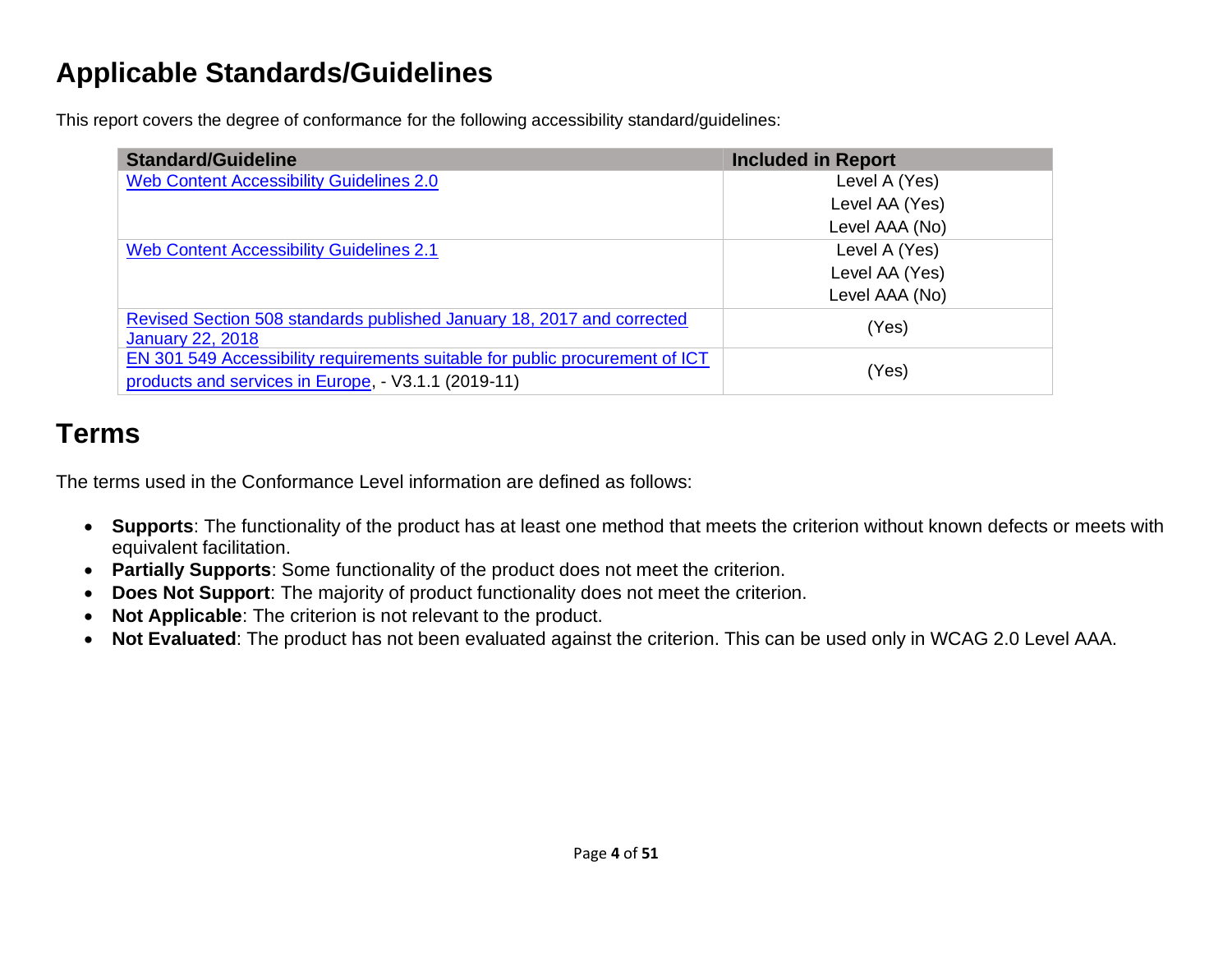# **WCAG 2.1 Report**

Tables 1 and 2 also document conformance with:

- EN 301 549: Chapter 9 Web, Sections 10.1-10.4 of Chapter 10 Non-Web documents, and Sections 11.1-11.4 and 11.8.2 of Chapter 11 - Non-Web Software (open and closed functionality), and Sections 12.1.2 and 12.2.4 of Chapter 12 – Documentation
- Revised Section 508: Chapter 5 501.1 Scope, 504.2 Content Creation or Editing, and Chapter 6 602.3 Electronic Support Documentation.

Note: When reporting on conformance with the WCAG 2.1 Success Criteria, they are scoped for full pages, complete processes, and accessibility-supported ways of using technology as documented in the [WCAG 2.0 Conformance Requirements.](https://www.w3.org/TR/WCAG20/#conformance-reqs)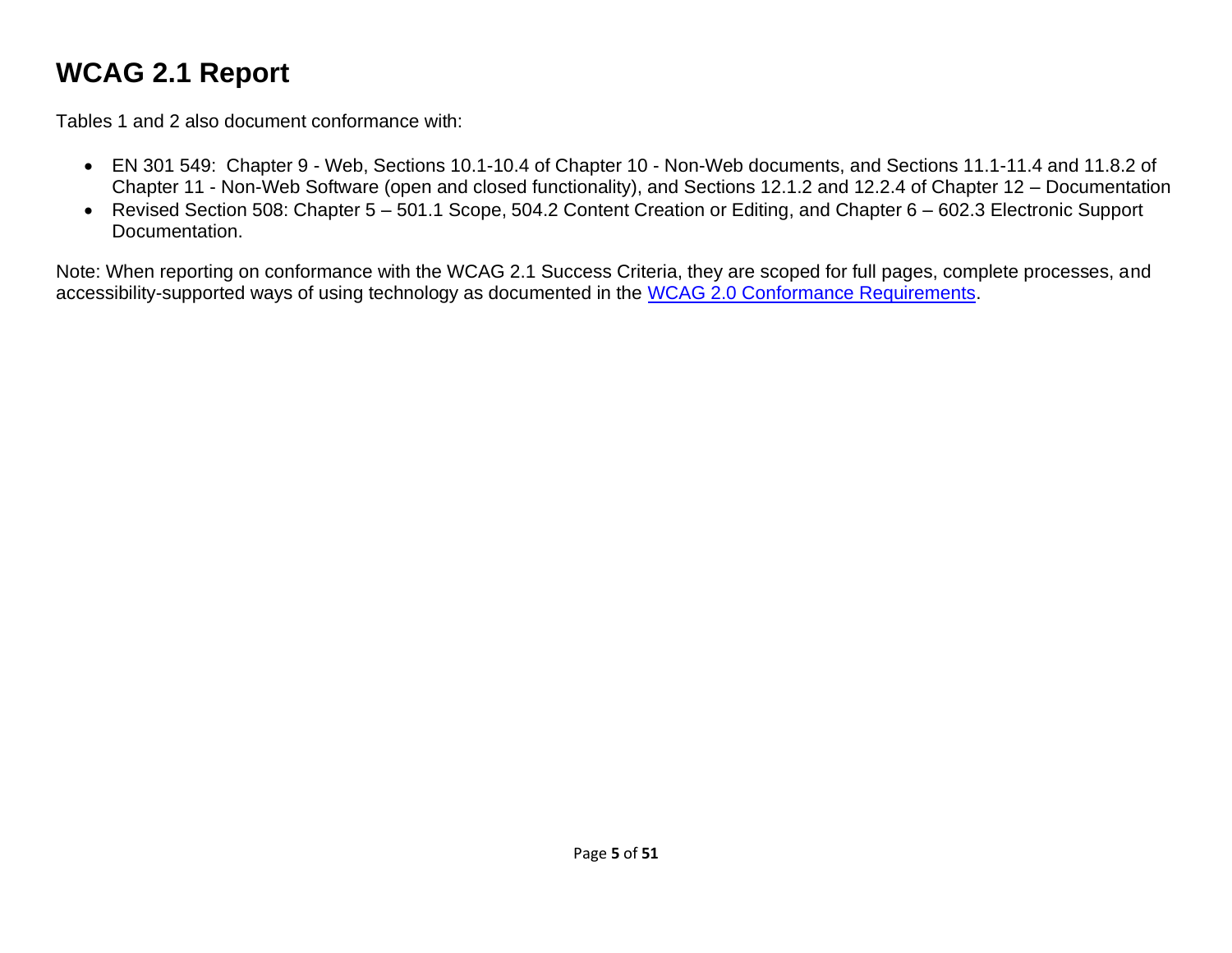# **Table 1: Success Criteria, Level A**

Notes:

| <b>Criteria</b>                                                                                                                                                                                                                                                                                                                                                                                                                                                               | <b>Conformance Level</b>   | <b>Remarks and Explanations</b>                                                                                                                                                                                                                                                                                                                                                                                                                                                                                                                                                                                      |
|-------------------------------------------------------------------------------------------------------------------------------------------------------------------------------------------------------------------------------------------------------------------------------------------------------------------------------------------------------------------------------------------------------------------------------------------------------------------------------|----------------------------|----------------------------------------------------------------------------------------------------------------------------------------------------------------------------------------------------------------------------------------------------------------------------------------------------------------------------------------------------------------------------------------------------------------------------------------------------------------------------------------------------------------------------------------------------------------------------------------------------------------------|
| 1.1.1 Non-text Content (Level A)<br>Also applies to:<br>EN 301 549 Criteria<br>$\bullet$ 9.1.1.1 (Web)<br>10.1.1.1 (Non-web document)<br>$\bullet$<br>11.1.1.1.1 (Open Functionality Software)<br>$\bullet$<br>11.1.1.1.2 (Closed Functionality Software)<br>$\bullet$<br>11.8.2 (Authoring Tool)<br>12.1.2 (Product Docs)<br>12.2.4 (Support Docs)<br><b>Revised Section 508</b><br>501 (Web) (Software)<br>504.2 (Authoring Tool)<br>602.3 (Support Docs)                   | Web: Partially<br>Supports | Web: vRealize® Suite Lifecycle Manager ™<br>includes text descriptions for most non-text<br>content, such as informative and functional<br>images across tested workflows. Examples<br>where this criterion is not met, include:<br>• vRealize® Suite Lifecycle Manager ™<br>include redundant non-descriptive text<br>alternatives for several images, such as<br>graphics in several filter options.<br>vRealize® Suite Lifecycle Manager ™<br>do not provide textual equivalent<br>several image controls, such as the<br>sorted state of images controls in<br>datagrids and refresh image control for<br>a map. |
| 1.2.1 Audio-only and Video-only (Prerecorded) (Level A)<br>Also applies to:<br>EN 301 549 Criteria<br>9.1.2.1 (Web)<br>10.1.2.1 (Non-web document)<br>11.1.2.1.1 (Open Functionality Software)<br>$\bullet$<br>11.1.2.1.2.1 and 11.1.2.1.2.2 (Closed Software)<br>$\bullet$<br>11.8.2 (Authoring Tool)<br>12.1.2 (Product Docs)<br>12.2.4 (Support Docs)<br><b>Revised Section 508</b><br>501 (Web) (Software)<br>$\bullet$<br>504.2 (Authoring Tool)<br>602.3 (Support Docs) | Web: Not Applicable        | Web: vRealize® Suite Lifecycle Manager ™<br>does not contain prerecorded audio-only or<br>video-only content.                                                                                                                                                                                                                                                                                                                                                                                                                                                                                                        |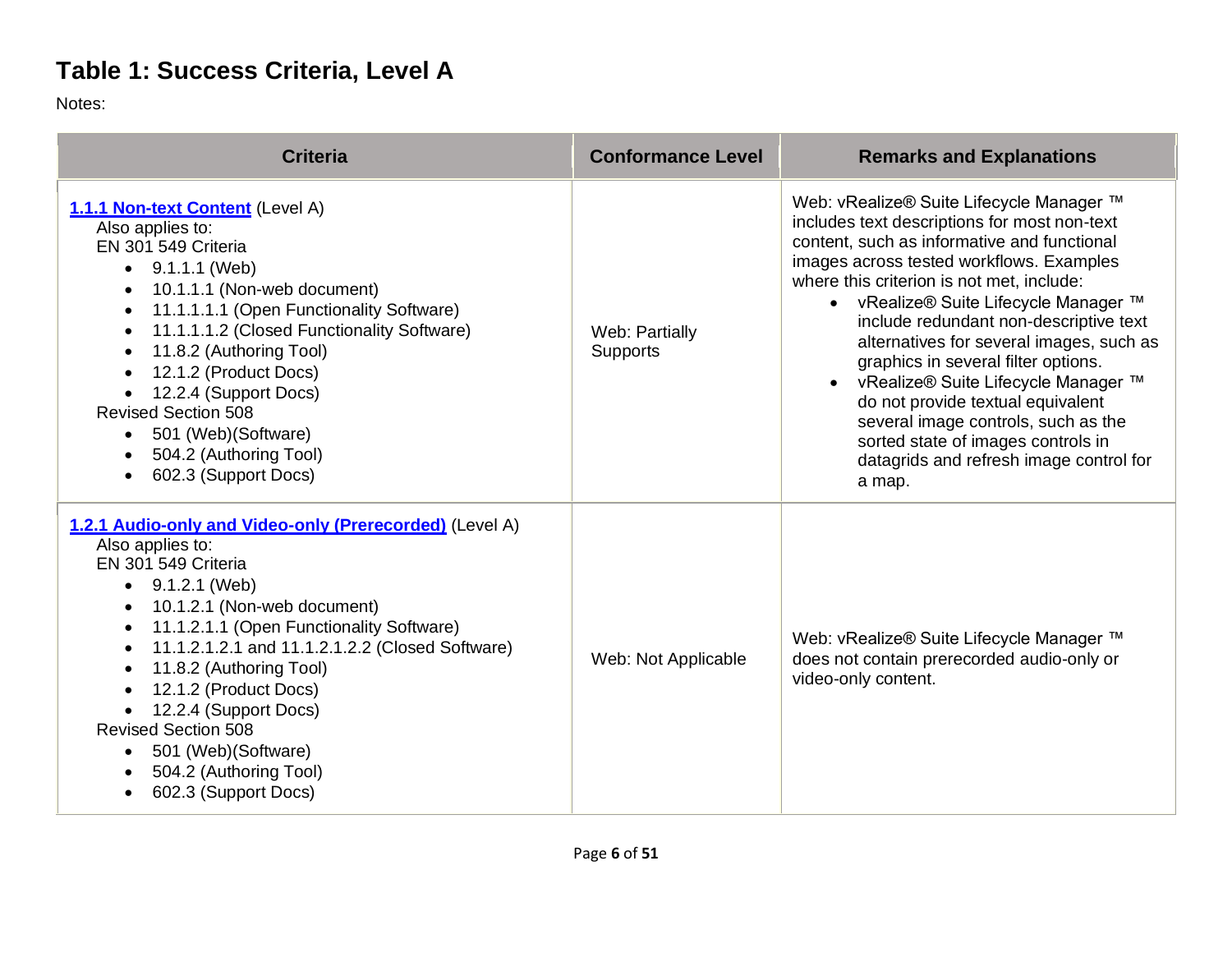| <b>Criteria</b>                                                                                                                                                                                                                                                                                                                                                                                                                                                                                                                           | <b>Conformance Level</b>          | <b>Remarks and Explanations</b>                                                                                                               |
|-------------------------------------------------------------------------------------------------------------------------------------------------------------------------------------------------------------------------------------------------------------------------------------------------------------------------------------------------------------------------------------------------------------------------------------------------------------------------------------------------------------------------------------------|-----------------------------------|-----------------------------------------------------------------------------------------------------------------------------------------------|
| 1.2.2 Captions (Prerecorded) (Level A)<br>Also applies to:<br>EN 301 549 Criteria<br>$\bullet$ 9.1.2.2 (Web)<br>10.1.2.2 (Non-web document)<br>11.1.2.2 (Open Functionality Software)<br>11.1.2.2 (Closed Software)<br>$\bullet$<br>11.8.2 (Authoring Tool)<br>12.1.2 (Product Docs)<br>• 12.2.4 (Support Docs)<br><b>Revised Section 508</b><br>• 501 (Web) (Software)<br>504.2 (Authoring Tool)<br>602.3 (Support Docs)<br>$\bullet$                                                                                                    | Web: Not Applicable               | Web: vRealize® Suite Lifecycle Manager ™<br>does not contain Audio-only or Video-only<br>media.                                               |
| 1.2.3 Audio Description or Media Alternative (Prerecorded)<br>(Level A)<br>Also applies to:<br>EN 301 549 Criteria<br>$\bullet$ 9.1.2.3 (Web)<br>10.1.2.3 (Non-web document)<br>$\bullet$<br>11.1.2.3.1 (Open Functionality Software)<br>$\bullet$<br>11.1.2.3.2 (Closed Software)<br>$\bullet$<br>11.8.2 (Authoring Tool)<br>$\bullet$<br>12.1.2 (Product Docs)<br>• 12.2.4 (Support Docs)<br><b>Revised Section 508</b><br>501 (Web)(Software)<br>$\bullet$<br>504.2 (Authoring Tool)<br>$\bullet$<br>602.3 (Support Docs)<br>$\bullet$ | Web: Not Applicable               | Web: vRealize® Suite Lifecycle Manager ™<br>does not contain time-based media or<br>synchronized media.                                       |
| 1.3.1 Info and Relationships (Level A)<br>Also applies to:<br>EN 301 549 Criteria                                                                                                                                                                                                                                                                                                                                                                                                                                                         | Web: Partially<br><b>Supports</b> | Web: vRealize® Suite Lifecycle Manager ™<br>conveys info and relationships in content that is<br>available in text or can be programmatically |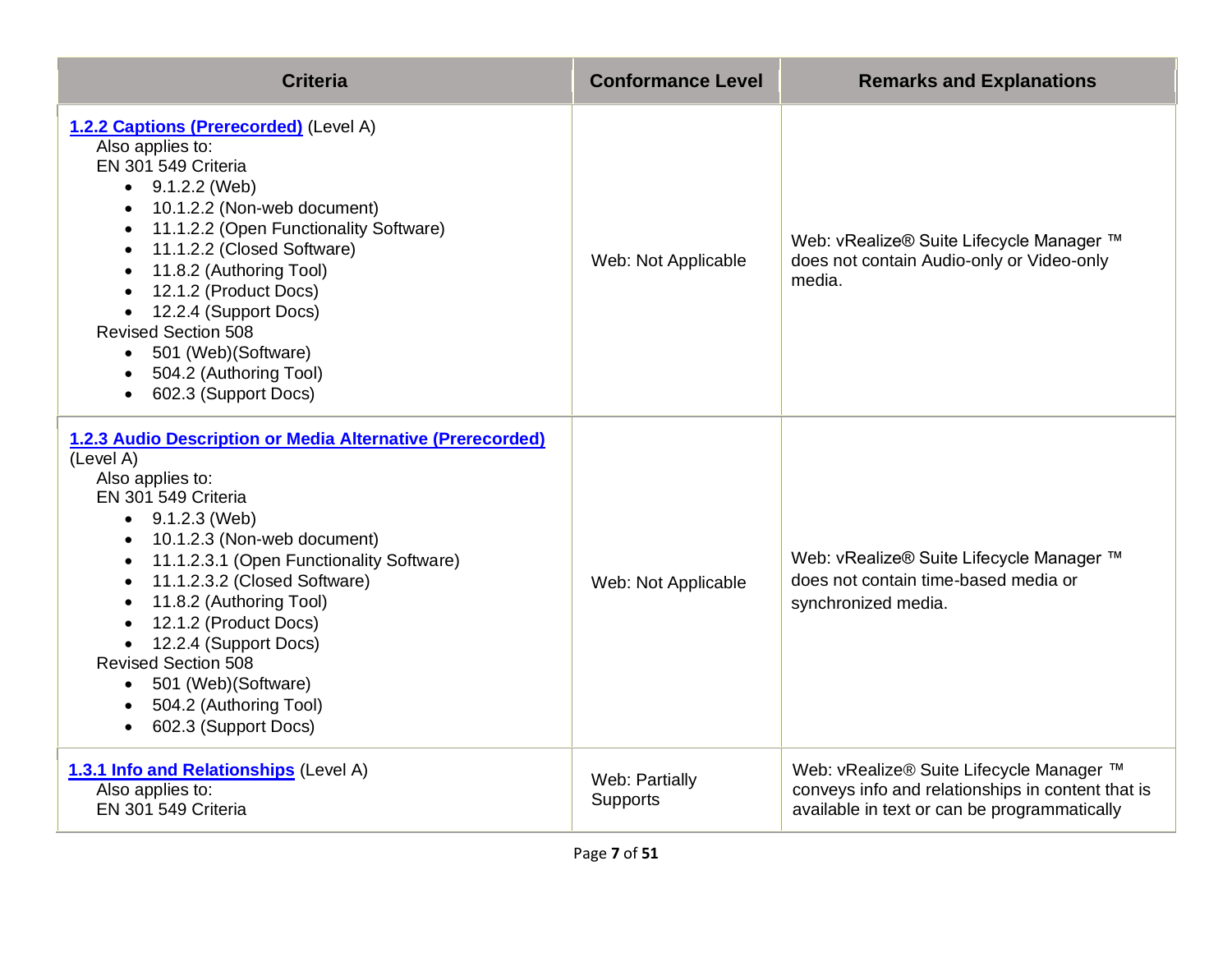| <b>Criteria</b>                                                                                                                                                                                                                                                                                                                                                                                                                    | <b>Conformance Level</b> | <b>Remarks and Explanations</b>                                                                                                                                                                                                                                                                                                                                                                                                                                                                                                                                                                                                                                                                                                                                                                                                                                                                                                                                                                                                                                                                                                                                                                                                                                                                                                                                                                                                                                         |
|------------------------------------------------------------------------------------------------------------------------------------------------------------------------------------------------------------------------------------------------------------------------------------------------------------------------------------------------------------------------------------------------------------------------------------|--------------------------|-------------------------------------------------------------------------------------------------------------------------------------------------------------------------------------------------------------------------------------------------------------------------------------------------------------------------------------------------------------------------------------------------------------------------------------------------------------------------------------------------------------------------------------------------------------------------------------------------------------------------------------------------------------------------------------------------------------------------------------------------------------------------------------------------------------------------------------------------------------------------------------------------------------------------------------------------------------------------------------------------------------------------------------------------------------------------------------------------------------------------------------------------------------------------------------------------------------------------------------------------------------------------------------------------------------------------------------------------------------------------------------------------------------------------------------------------------------------------|
| 9.1.3.1 (Web)<br>$\bullet$<br>10.1.3.1 (Non-web document)<br>11.1.3.1.1 (Open Functionality Software)<br>$\bullet$<br>11.1.3.1.2 (Closed Software)<br>$\bullet$<br>11.8.2 (Authoring Tool)<br>$\bullet$<br>12.1.2 (Product Docs)<br>$\bullet$<br>12.2.4 (Support Docs)<br>$\bullet$<br><b>Revised Section 508</b><br>501 (Web) (Software)<br>$\bullet$<br>504.2 (Authoring Tool)<br>$\bullet$<br>602.3 (Support Docs)<br>$\bullet$ |                          | determined for specific content on many pages.<br>Examples where this criterion is not met,<br>include:<br>• vRealize® Suite Lifecycle Manager ™<br>contains visually structured groups that are<br>not provided programmatically such as<br>breadcrumb navigation structures and<br>several form groups.<br>• vRealize® Suite Lifecycle Manager ™<br>include several headings that are not marked<br>as so programmatically, such as pages with<br>subheadings only styled bolded to visually<br>look like headings but not marked as such in<br>the HTML.<br>• vRealize® Suite Lifecycle Manager ™<br>contains several form elements that do not<br>provide the valid label to identify the<br>component, such as form labels for search<br>filters and search forms and several form<br>fields in content settings, and in places<br>where there is a series of steps all steps are<br>labeled as the current step.<br>• vRealize® Suite Lifecycle Manager ™<br>contain several interactive elements that do<br>not clear convey their structure<br>programmatically, such as tooltip pop ups<br>are not programmatically structured to match<br>the visual structure.<br>• vRealize® Suite Lifecycle Manager ™<br>contains content on several pages that is<br>meant to be hidden visually but not<br>programmatically, such as several visually<br>hidden text content after the header as well<br>as several accordion panel content in their<br>collapsed state. |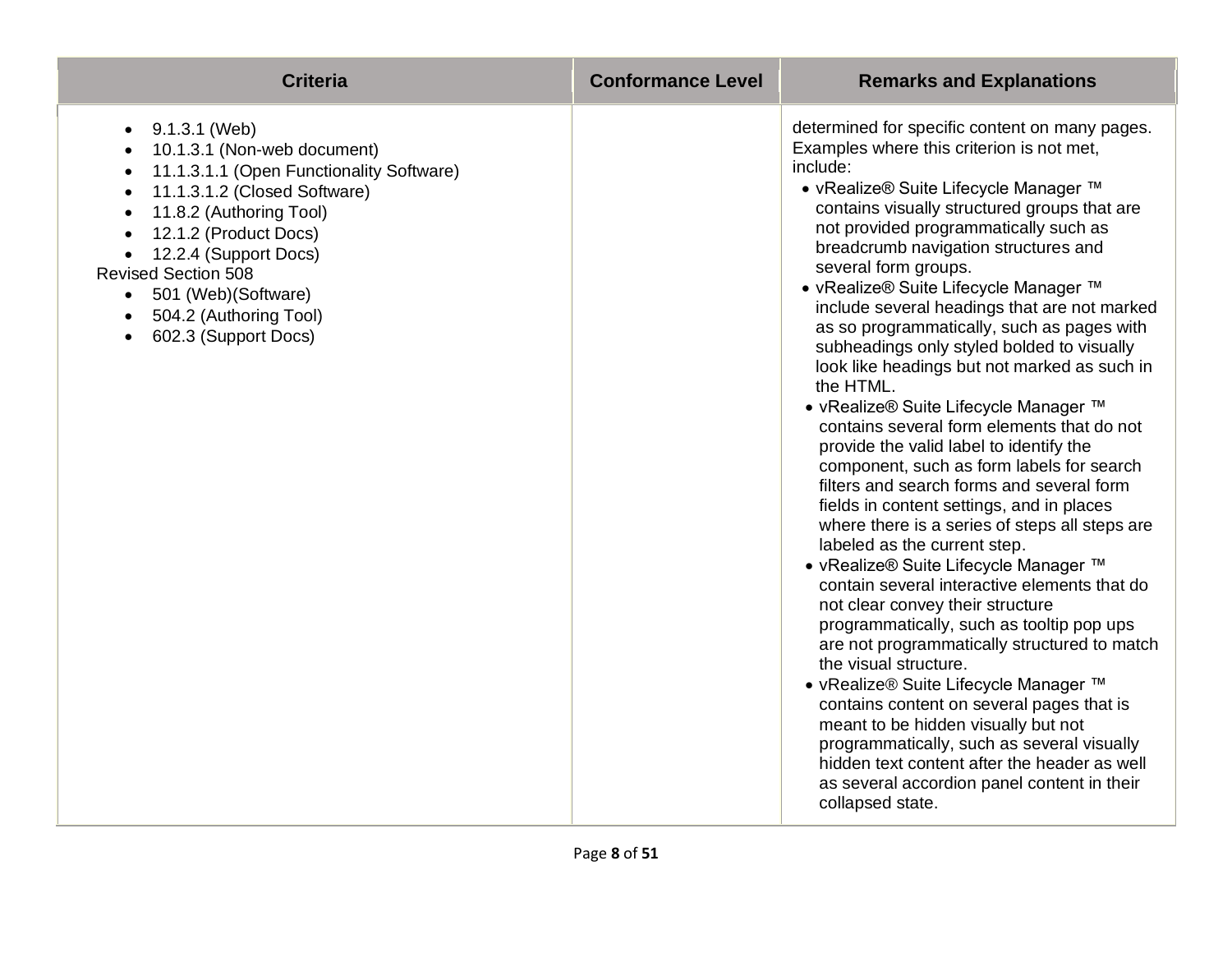| <b>Criteria</b>                                                                                                                                                                                                                                                                                                                                                                                                                                                                                        | <b>Conformance Level</b>   | <b>Remarks and Explanations</b>                                                                                                                                                                                                                                                                                                                                                                                                                                                                                              |
|--------------------------------------------------------------------------------------------------------------------------------------------------------------------------------------------------------------------------------------------------------------------------------------------------------------------------------------------------------------------------------------------------------------------------------------------------------------------------------------------------------|----------------------------|------------------------------------------------------------------------------------------------------------------------------------------------------------------------------------------------------------------------------------------------------------------------------------------------------------------------------------------------------------------------------------------------------------------------------------------------------------------------------------------------------------------------------|
| 1.3.2 Meaningful Sequence (Level A)<br>Also applies to:<br>EN 301 549 Criteria<br>$\bullet$ 9.1.3.2 (Web)<br>10.1.3.2 (Non-web document)<br>$\bullet$<br>11.1.3.2.1 (Open Functionality Software)<br>$\bullet$<br>11.1.3.2.2 (Closed Software)<br>$\bullet$<br>11.8.2 (Authoring Tool)<br>$\bullet$<br>12.1.2 (Product Docs)<br>• 12.2.4 (Support Docs)<br><b>Revised Section 508</b><br>501 (Web) (Software)<br>$\bullet$<br>504.2 (Authoring Tool)<br>$\bullet$<br>602.3 (Support Docs)<br>$\bullet$ | Web: Partially<br>Supports | Web: vRealize® Suite Lifecycle Manager ™<br>provides a meaningful sequence for many<br>elements. Examples where this criterion is not<br>met, include:<br>• vRealize® Suite Lifecycle Manager ™ does<br>not manage focus appropriately to first<br>element on several pages, such as the<br>landing in the first page that contain a series<br>of steps.<br>• vRealize® Suite Lifecycle Manager ™<br>contains content that is meant to be hidden<br>from all users, such as content in the<br>collapsed state of accordions. |
| 1.3.3 Sensory Characteristics (Level A)<br>Also applies to:<br>EN 301 549 Criteria<br>$\bullet$ 9.1.3.3 (Web)<br>• 10.1.3.3 (Non-web document)<br>11.1.3.3 (Open Functionality Software)<br>11.1.3.3 (Closed Software)<br>11.8.2 (Authoring Tool)<br>12.1.2 (Product Docs)<br>• 12.2.4 (Support Docs)<br><b>Revised Section 508</b><br>• 501 (Web) (Software)<br>• 504.2 (Authoring Tool)<br>• 602.3 (Support Docs)                                                                                    | Web: Supports              | Web: vRealize® Suite Lifecycle Manager ™<br>includes instructions that are not dependent on<br>sensory characteristics for operating and<br>understanding content.                                                                                                                                                                                                                                                                                                                                                           |
| 1.4.1 Use of Color (Level A)<br>Also applies to:<br>EN 301 549 Criteria<br>$\bullet$ 9.1.4.1 (Web)                                                                                                                                                                                                                                                                                                                                                                                                     | Web: Partially<br>Supports | Web: vRealize® Suite Lifecycle Manager ™<br>does not solely rely on the use of color to<br>communicate meaning for many elements.                                                                                                                                                                                                                                                                                                                                                                                            |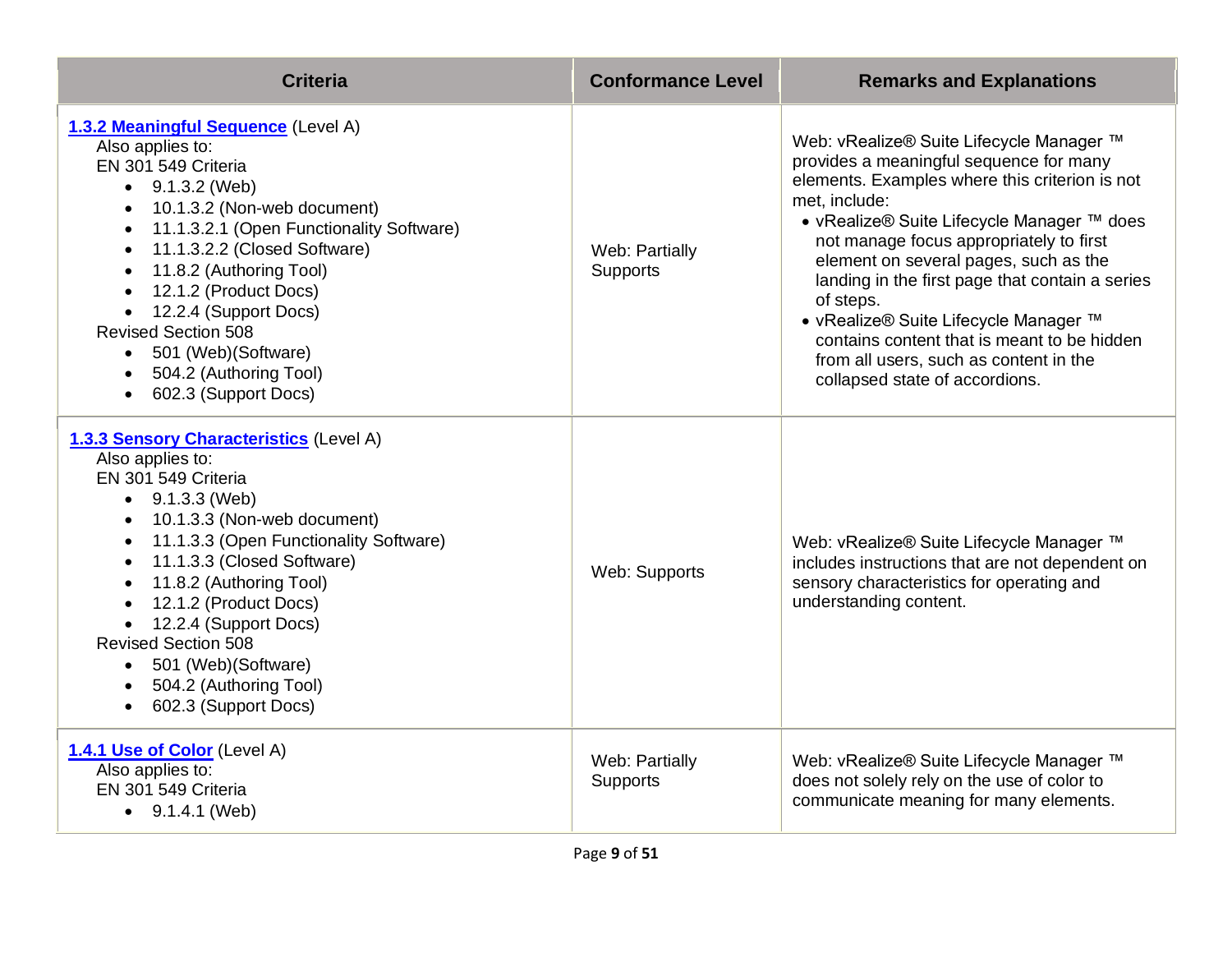| <b>Criteria</b>                                                                                                                                                                                                                                                                                                                                                                                 | <b>Conformance Level</b>   | <b>Remarks and Explanations</b>                                                                                                                                                                                                                                                                                                  |
|-------------------------------------------------------------------------------------------------------------------------------------------------------------------------------------------------------------------------------------------------------------------------------------------------------------------------------------------------------------------------------------------------|----------------------------|----------------------------------------------------------------------------------------------------------------------------------------------------------------------------------------------------------------------------------------------------------------------------------------------------------------------------------|
| 10.1.4.1 (Non-web document)<br>$\bullet$<br>11.1.4.1 (Open Functionality Software)<br>11.1.4.1 (Closed Software)<br>11.8.2 (Authoring Tool)<br>12.1.2 (Product Docs)<br>12.2.4 (Support Docs)<br><b>Revised Section 508</b><br>501 (Web) (Software)<br>504.2 (Authoring Tool)<br>602.3 (Support Docs)                                                                                           |                            | Examples where this criterion is not met,<br>include:<br>• vRealize® Suite Lifecycle Manager ™<br>uses color only to convey meaning on<br>several elements, such as the progress<br>completion indicators.                                                                                                                       |
| 1.4.2 Audio Control (Level A)<br>Also applies to:<br>EN 301 549 Criteria<br>$\bullet$ 9.1.4.2 (Web)<br>10.1.4.2 (Non-web document)<br>11.1.4.2 (Open Functionality Software)<br>11.1.4.2 (Closed Software)<br>11.8.2 (Authoring Tool)<br>12.1.2 (Product Docs)<br>12.2.4 (Support Docs)<br><b>Revised Section 508</b><br>501 (Web) (Software)<br>504.2 (Authoring Tool)<br>602.3 (Support Docs) | Web: Not Applicable        | Web: vRealize® Suite Lifecycle Manager ™<br>does not contain Audio-only media.                                                                                                                                                                                                                                                   |
| 2.1.1 Keyboard (Level A)<br>Also applies to:<br>EN 301 549 Criteria<br>$\bullet$ 9.2.1.1 (Web)<br>10.2.1.1 (Non-web document)<br>11.2.1.1.1 (Open Functionality Software)<br>11.2.1.1.2 (Closed Software)<br>11.8.2 (Authoring Tool)                                                                                                                                                            | Web: Partially<br>Supports | Web: vRealize® Suite Lifecycle Manager ™<br>uses interactive elements, many of which can be<br>accessed by keyboard. Examples where this<br>criterion is not met, include:<br>• vRealize® Suite Lifecycle Manager ™<br>contains several controls cannot be activated<br>by keyboard, such as the breadcrumb<br>navigation links. |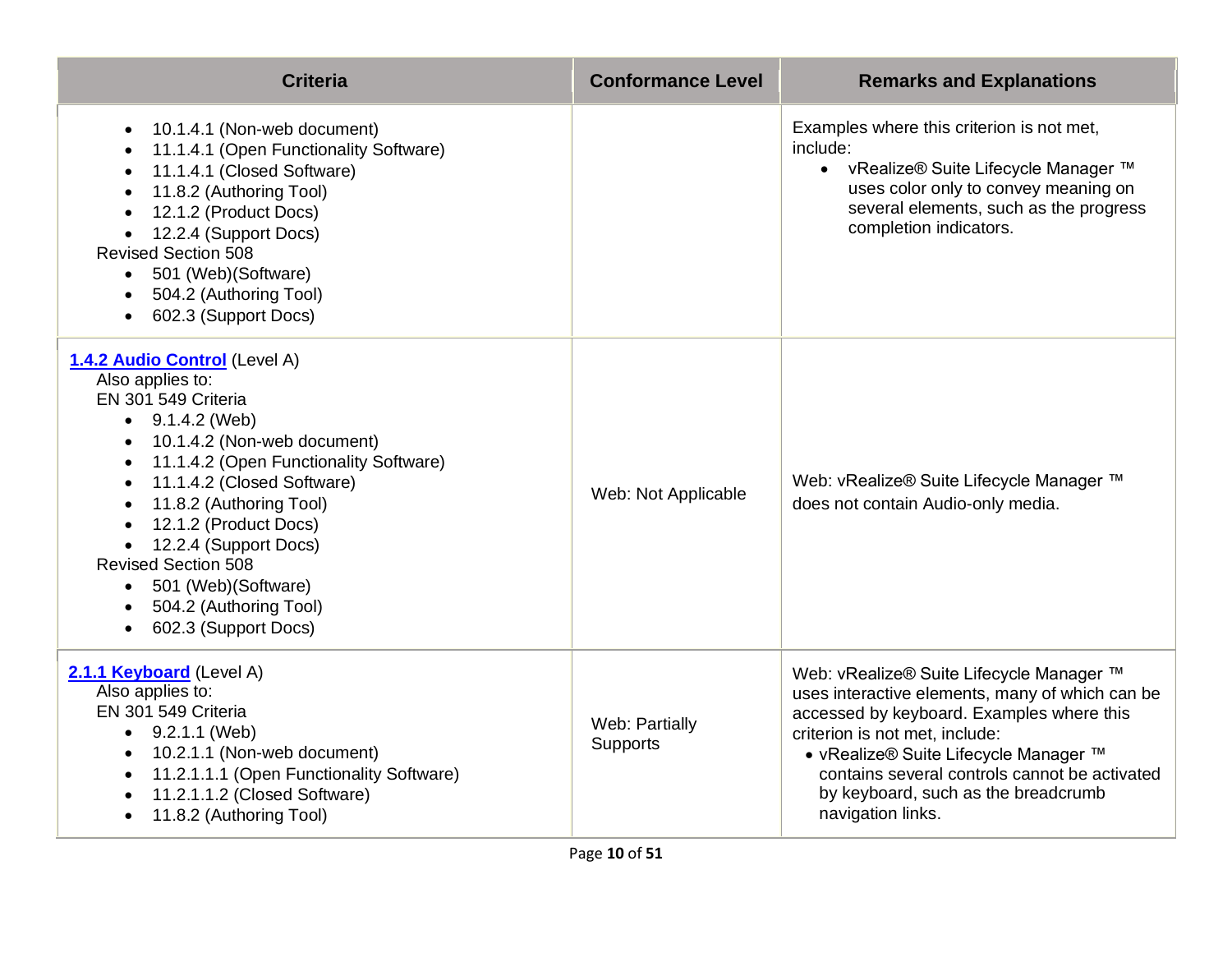| <b>Criteria</b>                                                                                                                                                                                                                                                                                                                                                                                            | <b>Conformance Level</b> | <b>Remarks and Explanations</b>                                                                                                                                |
|------------------------------------------------------------------------------------------------------------------------------------------------------------------------------------------------------------------------------------------------------------------------------------------------------------------------------------------------------------------------------------------------------------|--------------------------|----------------------------------------------------------------------------------------------------------------------------------------------------------------|
| 12.1.2 (Product Docs)<br>12.2.4 (Support Docs)<br><b>Revised Section 508</b><br>• 501 (Web) (Software)<br>504.2 (Authoring Tool)<br>602.3 (Support Docs)<br>$\bullet$                                                                                                                                                                                                                                      |                          | • vRealize® Suite Lifecycle Manager ™<br>include several interactive elements that do<br>not receive focus such as the buttons at the<br>end of modal dialogs. |
| 2.1.2 No Keyboard Trap (Level A)<br>Also applies to:<br>EN 301 549 Criteria<br>$-9.2.1.2$ (Web)<br>10.2.1.2 (Non-web document)<br>11.2.1.2 (Open Functionality Software)<br>11.2.1.2 (Closed Software)<br>11.8.2 (Authoring Tool)<br>12.1.2 (Product Docs)<br>• 12.2.4 (Support Docs)<br><b>Revised Section 508</b><br>501 (Web) (Software)<br>$\bullet$<br>504.2 (Authoring Tool)<br>602.3 (Support Docs) | Web: Supports            | Web: vRealize® Suite Lifecycle Manager ™<br>does not contain keyboard traps.                                                                                   |
| 2.1.4 Character Key Shortcuts (Level A 2.1 only)<br>Also applies to:<br>EN 301 549 Criteria<br>$\bullet$ 9.2.1.4 (Web)<br>• 10.2.1.4 (Non-web document)<br>11.2.1.4.1 (Open Functionality Software)<br>11.2.1.4.2 (Closed Software)<br>11.8.2 (Authoring Tool)<br>12.1.2 (Product Docs)<br>12.2.4 (Support Docs)<br>Revised Section 508 - Does not apply                                                   | Web: Not Applicable      | Web: vRealize® Suite Lifecycle Manager ™<br>does not contain character key shortcuts.                                                                          |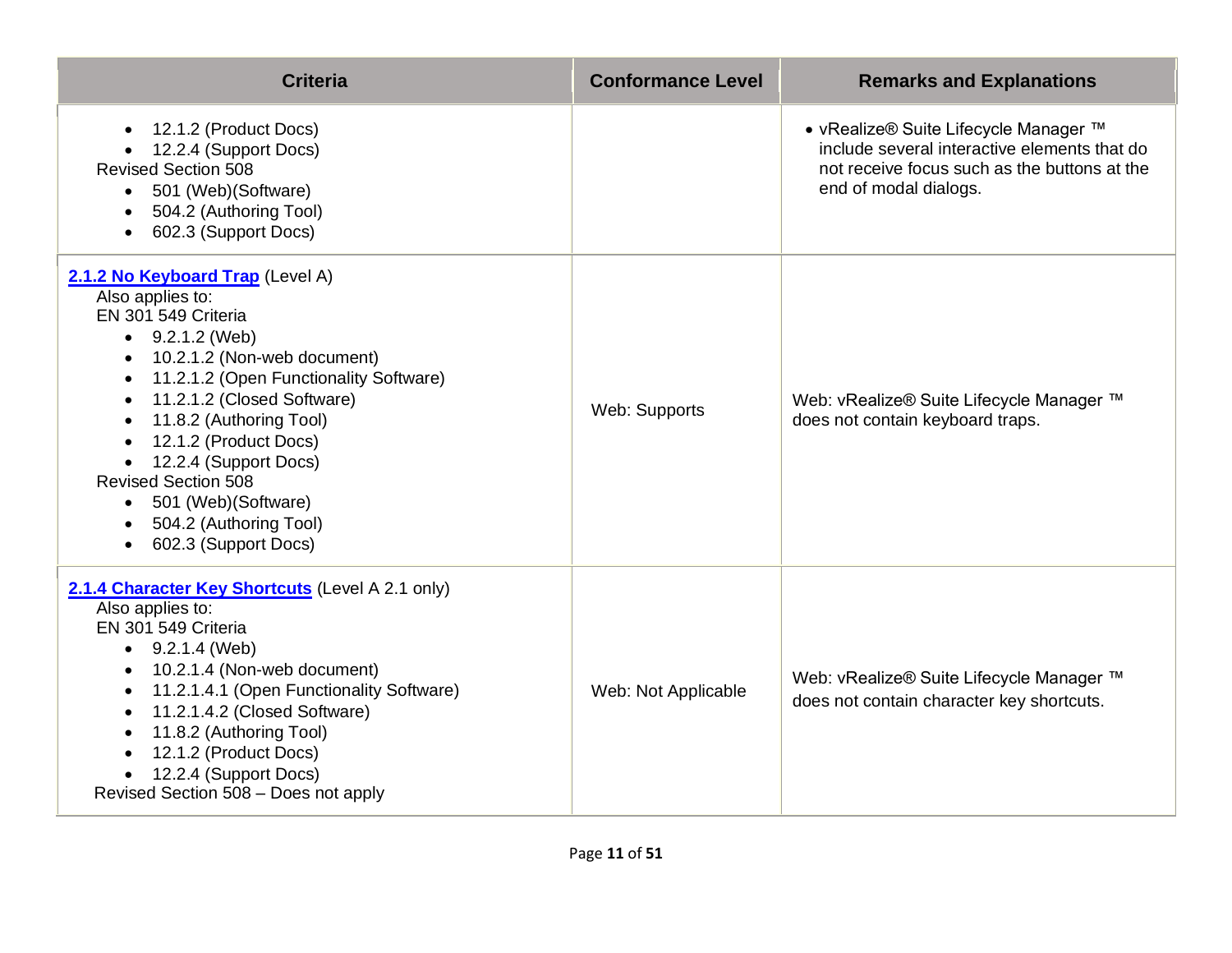| <b>Criteria</b>                                                                                                                                                                                                                                                                                                                                                                                                                                             | <b>Conformance Level</b> | <b>Remarks and Explanations</b>                                                                                                                                       |
|-------------------------------------------------------------------------------------------------------------------------------------------------------------------------------------------------------------------------------------------------------------------------------------------------------------------------------------------------------------------------------------------------------------------------------------------------------------|--------------------------|-----------------------------------------------------------------------------------------------------------------------------------------------------------------------|
| 2.2.1 Timing Adjustable (Level A)<br>Also applies to:<br>EN 301 549 Criteria<br>$\bullet$ 9.2.2.1 (Web)<br>• 10.2.2.1 (Non-web document)<br>11.2.2.1 (Open Functionality Software)<br>$\bullet$<br>11.2.2.1 (Closed Software)<br>$\bullet$<br>11.8.2 (Authoring Tool)<br>12.1.2 (Product Docs)<br>• 12.2.4 (Support Docs)<br><b>Revised Section 508</b><br>501 (Web) (Software)<br>$\bullet$<br>504.2 (Authoring Tool)<br>602.3 (Support Docs)<br>$\bullet$ | Web: Supports            | Web: vRealize® Suite Lifecycle Manager ™<br>does include a means where timing is adjustable<br>and can be extended over a period of idle time<br>set by the user.     |
| 2.2.2 Pause, Stop, Hide (Level A)<br>Also applies to:<br>EN 301 549 Criteria<br>$-9.2.2.2$ (Web)<br>• 10.2.2.2 (Non-web document)<br>• 11.2.2.2 (Open Functionality Software)<br>• 11.2.2.2 (Closed Software)<br>11.8.2 (Authoring Tool)<br>12.1.2 (Product Docs)<br>• 12.2.4 (Support Docs)<br><b>Revised Section 508</b><br>• 501 (Web) (Software)<br>• 504.2 (Authoring Tool)<br>602.3 (Support Docs)<br>$\bullet$                                       | Web: Supports            | Web: vRealize® Suite Lifecycle Manager ™<br>does not provide moving, blinking, or scrolling<br>content and the frequency of auto-updating<br>content can be adjusted. |
| 2.3.1 Three Flashes or Below Threshold (Level A)<br>Also applies to:<br>EN 301 549 Criteria<br>$\bullet$ 9.2.3.1 (Web)                                                                                                                                                                                                                                                                                                                                      | Web: Not Applicable      | Web: vRealize® Suite Lifecycle Manager ™<br>does not contain flashing content.                                                                                        |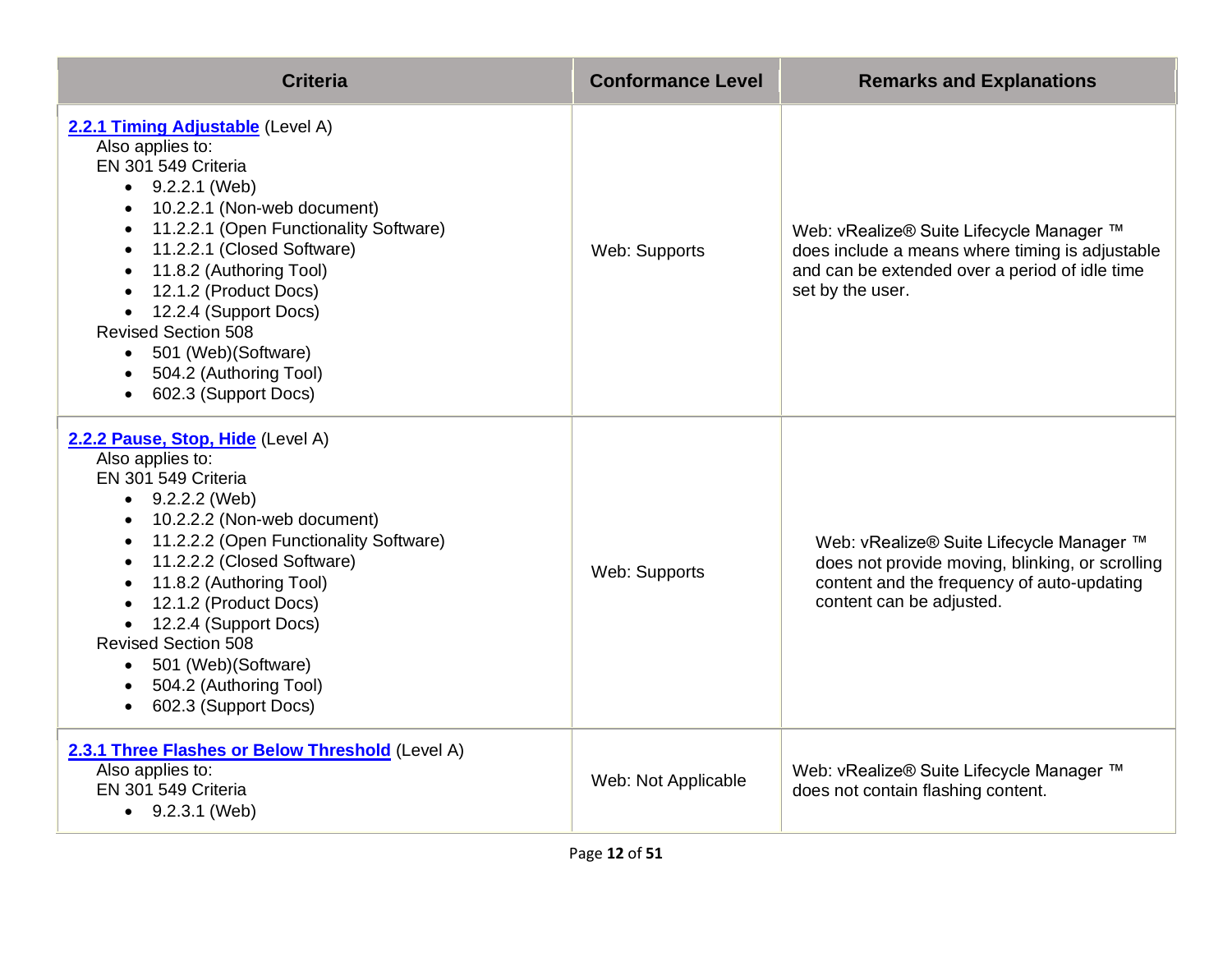| <b>Criteria</b>                                                                                                                                                                                                                                                                                                                                                                                                                                                                                                                    | <b>Conformance Level</b> | <b>Remarks and Explanations</b>                                                                              |
|------------------------------------------------------------------------------------------------------------------------------------------------------------------------------------------------------------------------------------------------------------------------------------------------------------------------------------------------------------------------------------------------------------------------------------------------------------------------------------------------------------------------------------|--------------------------|--------------------------------------------------------------------------------------------------------------|
| 10.2.3.1 (Non-web document)<br>$\bullet$<br>11.2.3.1 (Open Functionality Software)<br>11.2.3.1 (Closed Software)<br>11.8.2 (Authoring Tool)<br>12.1.2 (Product Docs)<br>12.2.4 (Support Docs)<br><b>Revised Section 508</b><br>501 (Web) (Software)<br>504.2 (Authoring Tool)<br>602.3 (Support Docs)                                                                                                                                                                                                                              |                          |                                                                                                              |
| 2.4.1 Bypass Blocks (Level A)<br>Also applies to:<br>EN 301 549 Criteria<br>$\bullet$ 9.2.4.1 (Web)<br>10.2.4.1 (Non-web document) - Does not apply<br>11.2.4.1 (Open Functionality Software) - Does not<br>apply<br>11.2.4.1 (Closed Software) – Does not apply<br>11.8.2 (Authoring Tool)<br>12.1.2 (Product Docs)<br>12.2.4 (Support Docs)<br><b>Revised Section 508</b><br>• 501 (Web)(Software) – Does not apply to non-web<br>software<br>504.2 (Authoring Tool)<br>602.3 (Support Docs) – Does not apply to non-web<br>docs | Web: Supports            | Web: vRealize® Suite Lifecycle Manager ™<br>provides a mechanism to bypass blocks of<br>repeated content.    |
| 2.4.2 Page Titled (Level A)<br>Also applies to:<br>EN 301 549 Criteria<br>$\bullet$ 9.2.4.2 (Web)<br>10.2.4.2 (Non-web document)                                                                                                                                                                                                                                                                                                                                                                                                   | Web: Supports            | Web: vRealize® Suite Lifecycle Manager ™<br>provide web page titles that describe their topic<br>or purpose. |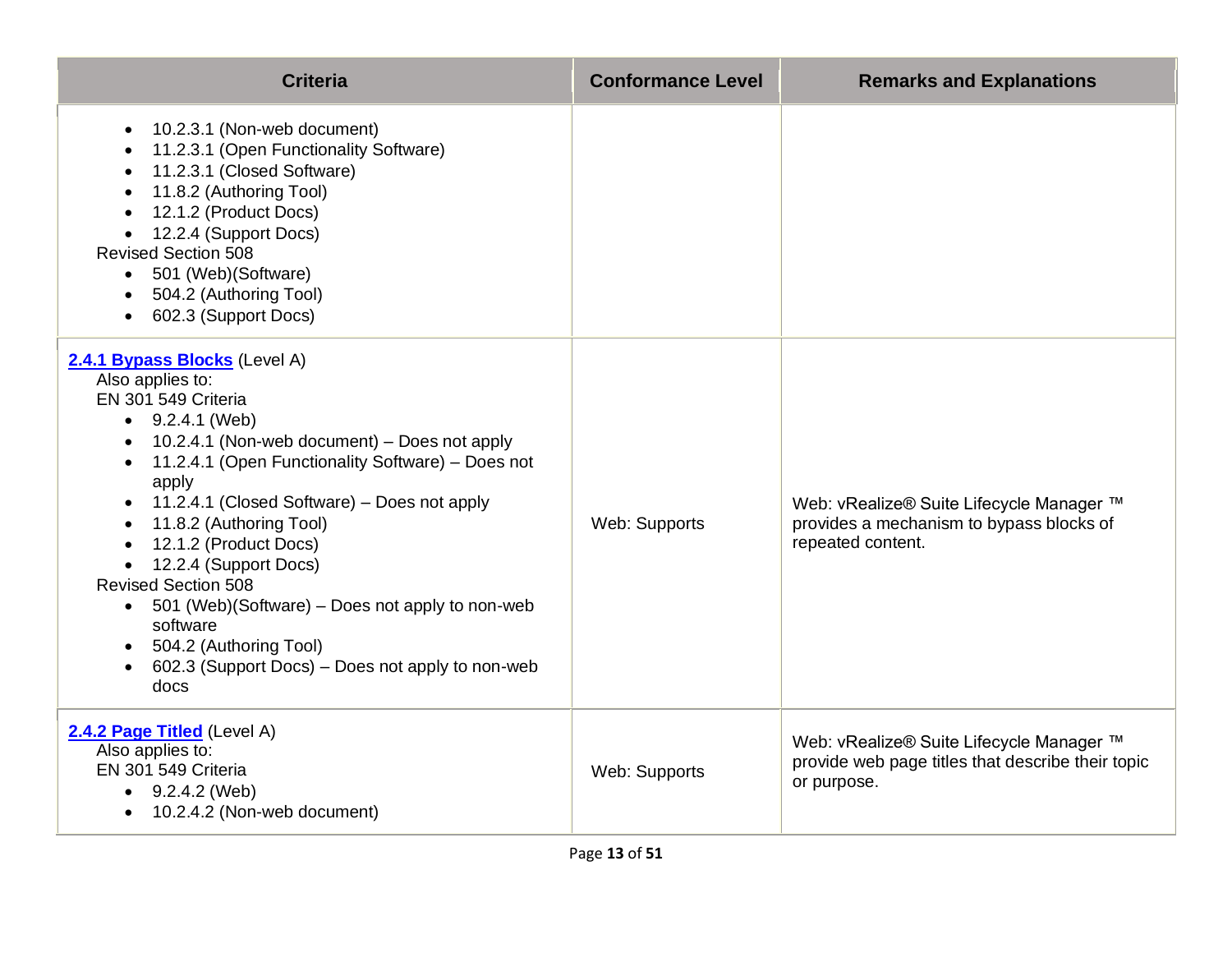| <b>Criteria</b>                                                                                                                                                                                                                                                                                                                                                                                           | <b>Conformance Level</b>   | <b>Remarks and Explanations</b>                                                                                                                                                                                                                                                                                                                                                                                                                                                                                                                                                                                                                                                                                                       |
|-----------------------------------------------------------------------------------------------------------------------------------------------------------------------------------------------------------------------------------------------------------------------------------------------------------------------------------------------------------------------------------------------------------|----------------------------|---------------------------------------------------------------------------------------------------------------------------------------------------------------------------------------------------------------------------------------------------------------------------------------------------------------------------------------------------------------------------------------------------------------------------------------------------------------------------------------------------------------------------------------------------------------------------------------------------------------------------------------------------------------------------------------------------------------------------------------|
| 11.2.4.2 (Open Functionality Software) - Does not<br>apply<br>11.2.4.2 (Closed Software) – Does not apply<br>$\bullet$<br>11.8.2 (Authoring Tool)<br>12.1.2 (Product Docs)<br>12.2.4 (Support Docs)<br><b>Revised Section 508</b><br>• 501 (Web) (Software)<br>504.2 (Authoring Tool)<br>602.3 (Support Docs)<br>$\bullet$                                                                                |                            |                                                                                                                                                                                                                                                                                                                                                                                                                                                                                                                                                                                                                                                                                                                                       |
| 2.4.3 Focus Order (Level A)<br>Also applies to:<br>EN 301 549 Criteria<br>$\bullet$ 9.2.4.3 (Web)<br>10.2.4.3 (Non-web document)<br>11.2.4.3 (Open Functionality Software)<br>11.2.4.3 (Closed Software)<br>11.8.2 (Authoring Tool)<br>12.1.2 (Product Docs)<br>12.2.4 (Support Docs)<br><b>Revised Section 508</b><br>501 (Web)(Software)<br>$\bullet$<br>504.2 (Authoring Tool)<br>602.3 (Support Docs) | Web: Partially<br>Supports | Web: vRealize® Suite Lifecycle Manager ™<br>employs logical focus order on most active<br>elements. Examples where this criterion is not<br>met, include:<br>• vRealize® Suite Lifecycle Manager ™<br>contains illogical focus movements on new<br>page loads. For example, focus is not moved<br>to the first element when a page in a<br>sequence of steps loads.<br>• vRealize® Suite Lifecycle Manager ™<br>contains content that is not in the focus order<br>values causing the focus order to be illogical<br>such as buttons in modal dialogs.<br>• vRealize® Suite Lifecycle Manager ™<br>contains focus on controls that is meant to be<br>hidden from all users, such as controls in the<br>collapsed state of accordions. |
| 2.4.4 Link Purpose (In Context) (Level A)<br>Also applies to:<br>EN 301 549 Criteria<br>$\bullet$ 9.2.4.4 (Web)<br>10.2.4.4 (Non-web document)                                                                                                                                                                                                                                                            | Web: Supports              | Web: vRealize® Suite Lifecycle Manager ™<br>contains links that can be determined from the<br>link text alone or from the link text together with<br>its programmatically determined link context for<br>most pages.                                                                                                                                                                                                                                                                                                                                                                                                                                                                                                                  |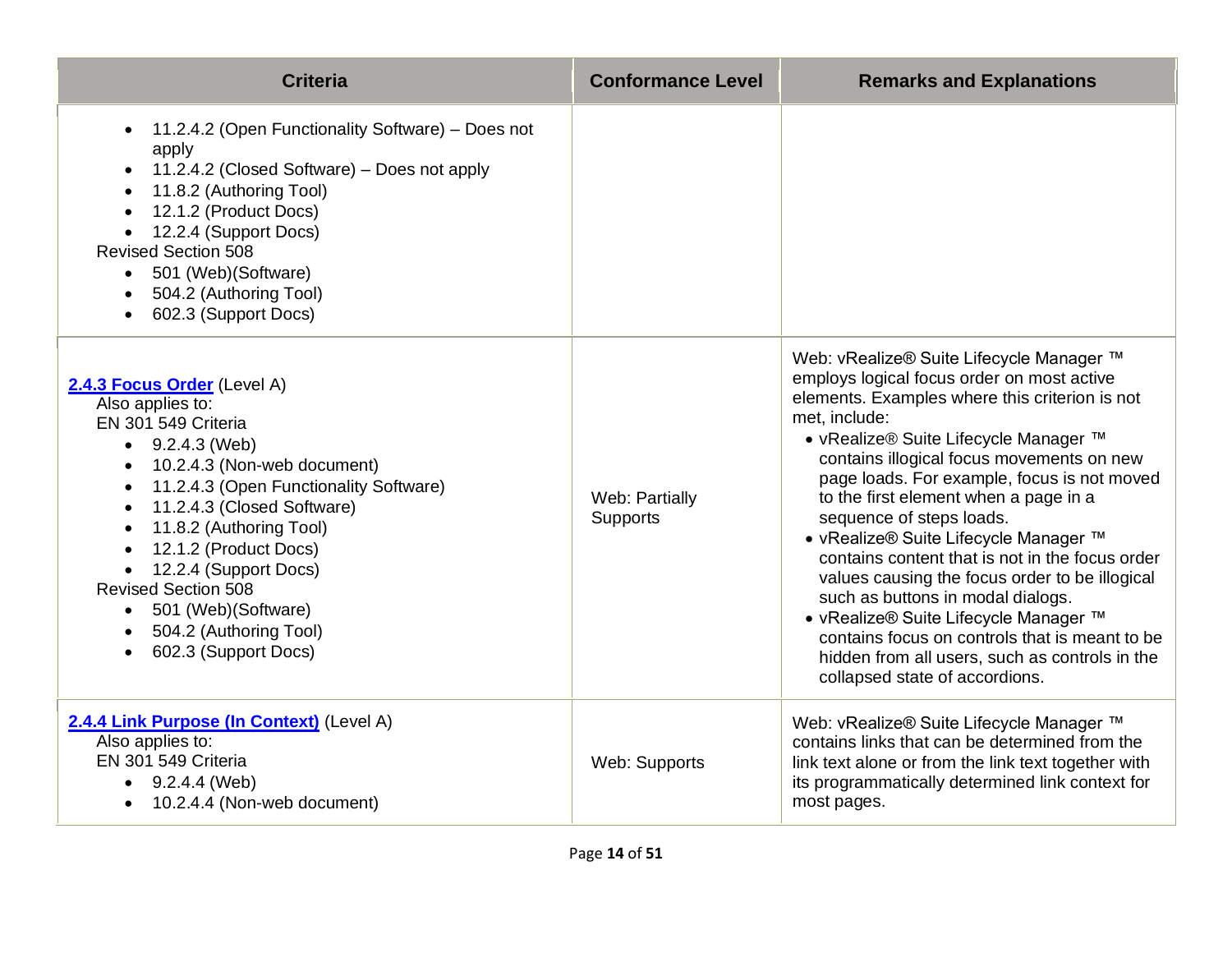| <b>Criteria</b>                                                                                                                                                                                                                                                                                                                                                                        | <b>Conformance Level</b> | <b>Remarks and Explanations</b>                                                                                                                                                                                                                                 |
|----------------------------------------------------------------------------------------------------------------------------------------------------------------------------------------------------------------------------------------------------------------------------------------------------------------------------------------------------------------------------------------|--------------------------|-----------------------------------------------------------------------------------------------------------------------------------------------------------------------------------------------------------------------------------------------------------------|
| 11.2.4.4 (Open Functionality Software)<br>11.2.4.4 (Closed Software<br>11.8.2 (Authoring Tool)<br>12.1.2 (Product Docs)<br>12.2.4 (Support Docs)<br>$\bullet$<br><b>Revised Section 508</b><br>501 (Web) (Software)<br>$\bullet$<br>504.2 (Authoring Tool)<br>602.3 (Support Docs)<br>$\bullet$                                                                                        |                          | • vRealize® Suite Lifecycle Manager ™<br>contains several links that do not provide<br>descriptive labels to indicate what they<br>will do within context, such as pages with<br>controls for downloading or viewing more<br>information without clear context. |
| 2.5.1 Pointer Gestures (Level A 2.1 only)<br>Also applies to:<br>EN 301 549 Criteria<br>$\bullet$ 9.2.5.1 (Web)<br>10.2.5.1 (Non-web document)<br>11.2.5.1 (Open Functionality Software)<br>11.2.5.1 (Closed Software)<br>11.8.2 (Authoring Tool)<br>12.1.2 (Product Docs)<br>12.2.4 (Support Docs)<br>Revised Section 508 - Does not apply                                            | Web: Not Applicable      | Web: vRealize® Suite Lifecycle Manager ™<br>does not use pointer gestures.                                                                                                                                                                                      |
| 2.5.2 Pointer Cancellation (Level A 2.1 only)<br>Also applies to:<br>EN 301 549 Criteria<br>$\bullet$ 9.2.5.2 (Web)<br>10.2.5.2 (Non-web document)<br>$\bullet$<br>11.2.5.2 (Open Functionality Software)<br>$\bullet$<br>11.2.5.2 (Closed Software)<br>$\bullet$<br>11.8.2 (Authoring Tool)<br>12.1.2 (Product Docs)<br>12.2.4 (Support Docs)<br>Revised Section 508 - Does not apply | Web: Supports            | Web: vRealize® Suite Lifecycle Manager ™<br>supports pointer cancellation and contains no<br>down-events to execute functionality.                                                                                                                              |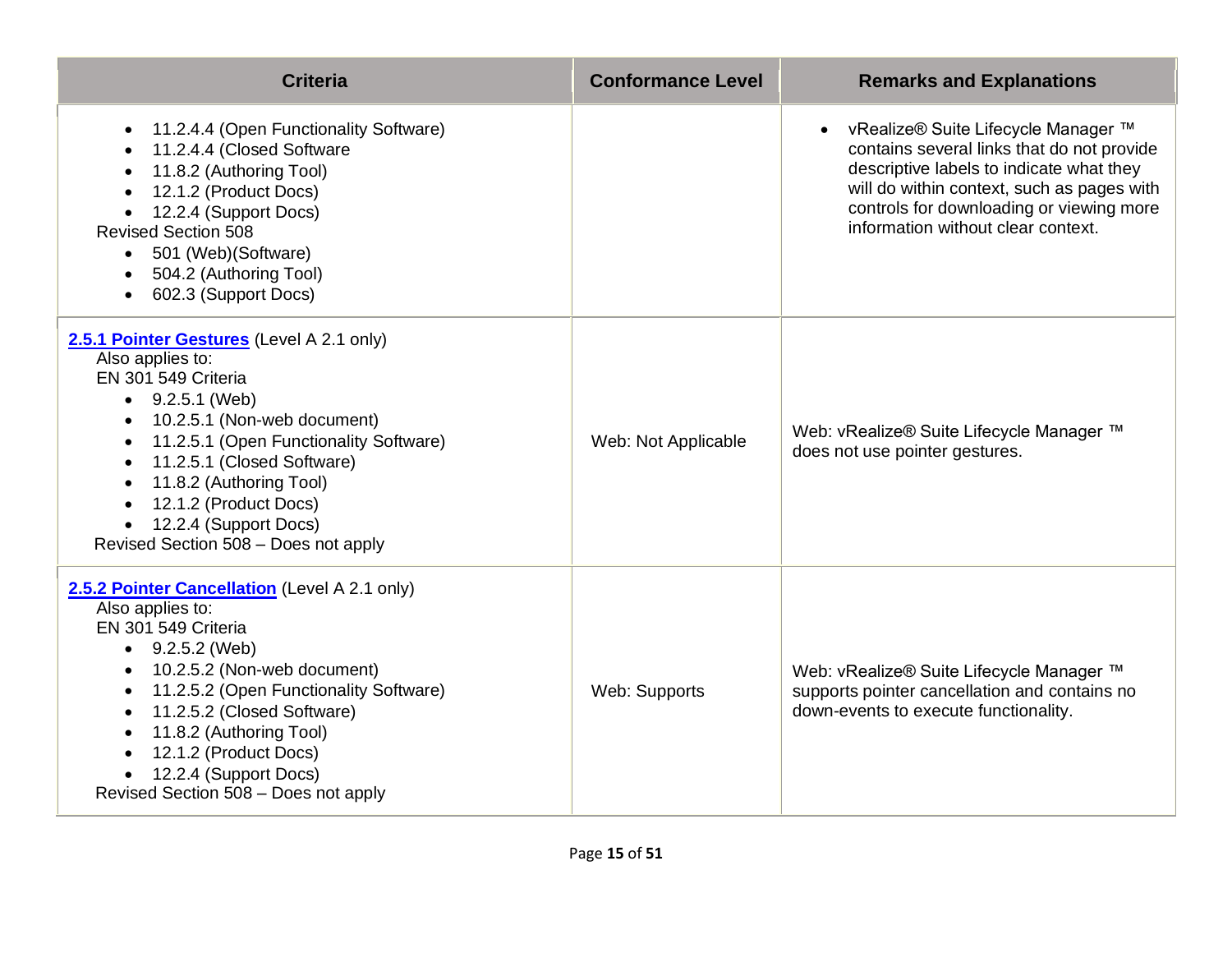| <b>Criteria</b>                                                                                                                                                                                                                                                                                                                                                                                  | <b>Conformance Level</b>   | <b>Remarks and Explanations</b>                                                                                                                                                                                                                                                                                                                                                                                                                  |
|--------------------------------------------------------------------------------------------------------------------------------------------------------------------------------------------------------------------------------------------------------------------------------------------------------------------------------------------------------------------------------------------------|----------------------------|--------------------------------------------------------------------------------------------------------------------------------------------------------------------------------------------------------------------------------------------------------------------------------------------------------------------------------------------------------------------------------------------------------------------------------------------------|
| 2.5.3 Label in Name (Level A 2.1 only)<br>Also applies to:<br>EN 301 549 Criteria<br>$\bullet$ 9.2.5.3 (Web)<br>10.2.5.3 (Non-web document)<br>$\bullet$<br>11.2.5.3.1 (Open Functionality Software)<br>$\bullet$<br>11.2.5.3.2 (Closed Software)<br>$\bullet$<br>11.8.2 (Authoring Tool)<br>$\bullet$<br>12.1.2 (Product Docs)<br>12.2.4 (Support Docs)<br>Revised Section 508 - Does not apply | Web: Partially<br>Supports | Web: vRealize® Suite Lifecycle Manager ™<br>provides appropriate accessible names for most<br>user interface components that contain visual<br>text. Examples where this criterion is not met,<br>include:<br>• vRealize® Suite Lifecycle Manager ™<br>contains several accessible labels that<br>do not include the part or all the visual<br>text, such as when there are same visual<br>labels for multiple controls within the<br>same page. |
| 2.5.4 Motion Actuation (Level A 2.1 only)<br>Also applies to:<br>EN 301 549 Criteria<br>$\bullet$ 9.2.5.4 (Web)<br>10.2.5.4 (Non-web document)<br>11.2.5.4 (Open Functionality Software)<br>11.2.5.4 (Closed Software)<br>11.8.2 (Authoring Tool)<br>12.1.2 (Product Docs)<br>• 12.2.4 (Support Docs)<br>Revised Section 508 - Does not apply                                                    | Web: Not Applicable        | Web: vRealize® Suite Lifecycle Manager ™<br>does not include functionality requiring device<br>motion or user motion.                                                                                                                                                                                                                                                                                                                            |
| 3.1.1 Language of Page (Level A)<br>Also applies to:<br>EN 301 549 Criteria<br>$\bullet$ 9.3.1.1 (Web)<br>10.3.1.1 (Non-web document)<br>11.3.1.1.1 (Open Functionality Software)<br>11.3.1.1.2 (Closed Software)<br>11.8.2 (Authoring Tool)<br>12.1.2 (Product Docs)<br>12.2.4 (Support Docs)                                                                                                   | Web: Supports              | Web: vRealize® Suite Lifecycle Manager ™<br>defines the primary human language of<br>webpages programmatically.                                                                                                                                                                                                                                                                                                                                  |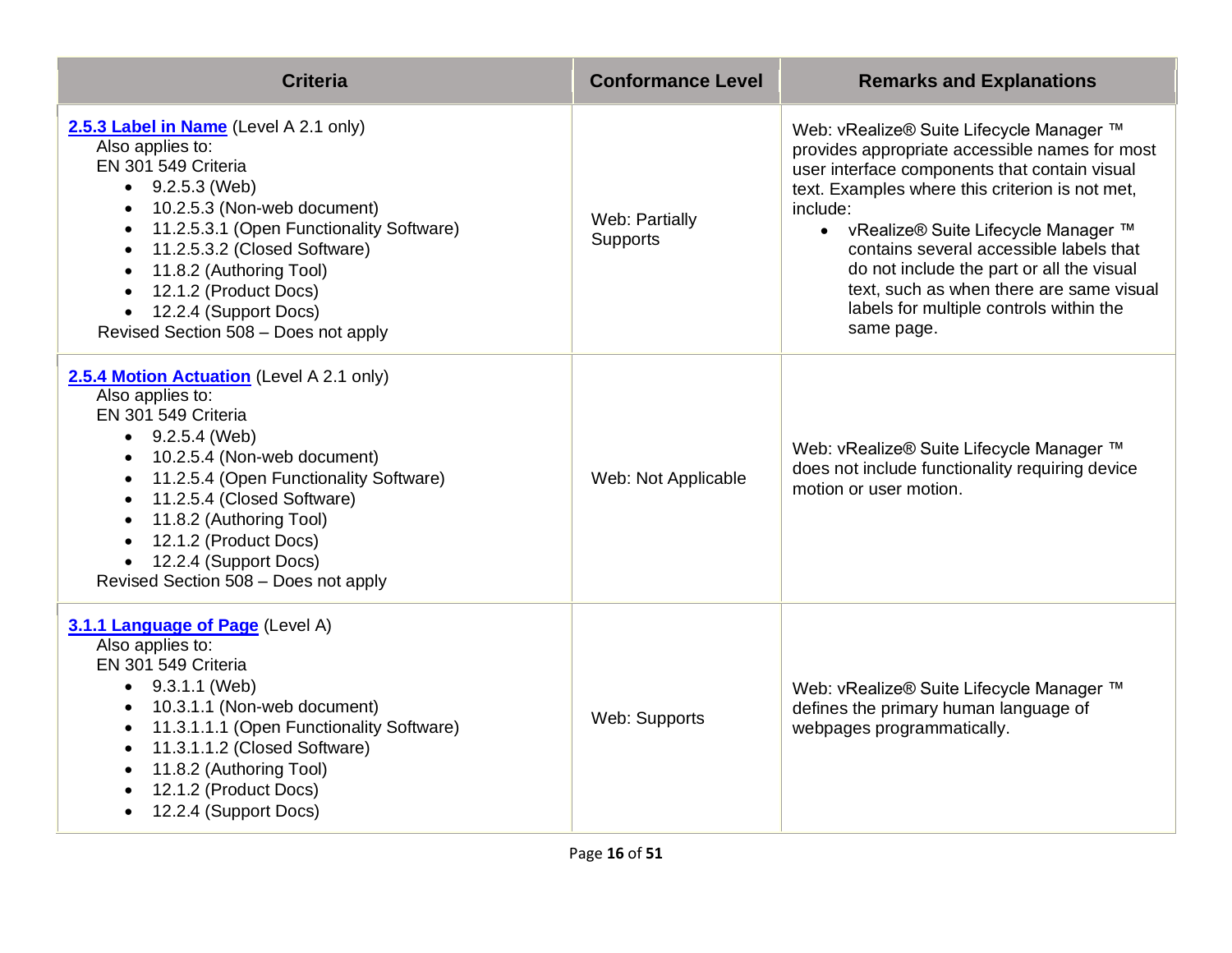| <b>Criteria</b>                                                                                                                                                                                                                                                                                                                                                                                                        | <b>Conformance Level</b> | <b>Remarks and Explanations</b>                                                                                                      |
|------------------------------------------------------------------------------------------------------------------------------------------------------------------------------------------------------------------------------------------------------------------------------------------------------------------------------------------------------------------------------------------------------------------------|--------------------------|--------------------------------------------------------------------------------------------------------------------------------------|
| <b>Revised Section 508</b><br>• 501 (Web) (Software)<br>504.2 (Authoring Tool)<br>602.3 (Support Docs)<br>$\bullet$                                                                                                                                                                                                                                                                                                    |                          |                                                                                                                                      |
| 3.2.1 On Focus (Level A)<br>Also applies to:<br>EN 301 549 Criteria<br>$\bullet$ 9.3.2.1 (Web)<br>10.3.2.1 (Non-web document)<br>11.3.2.1 (Open Functionality Software)<br>11.3.2.1 (Closed Software)<br>$\bullet$<br>11.8.2 (Authoring Tool)<br>12.1.2 (Product Docs)<br>• 12.2.4 (Support Docs)<br><b>Revised Section 508</b><br>501 (Web) (Software)<br>$\bullet$<br>504.2 (Authoring Tool)<br>602.3 (Support Docs) | Web: Supports            | Web: vRealize® Suite Lifecycle Manager ™<br>includes components that do not initiate a<br>change of context when they receive focus. |
| 3.2.2 On Input (Level A)<br>Also applies to:<br>EN 301 549 Criteria<br>• $9.3.2.2$ (Web)<br>10.3.2.2 (Non-web document)<br>11.3.2.2 (Open Functionality Software)<br>$\bullet$<br>11.3.2.2 (Closed Software)<br>$\bullet$<br>11.8.2 (Authoring Tool)<br>12.1.2 (Product Docs)<br>12.2.4 (Support Docs)<br><b>Revised Section 508</b><br>501 (Web) (Software)<br>504.2 (Authoring Tool)<br>602.3 (Support Docs)         | Web: Supports            | Web: vRealize® Suite Lifecycle Manager ™<br>does not include components that initiate a<br>change of context on input.               |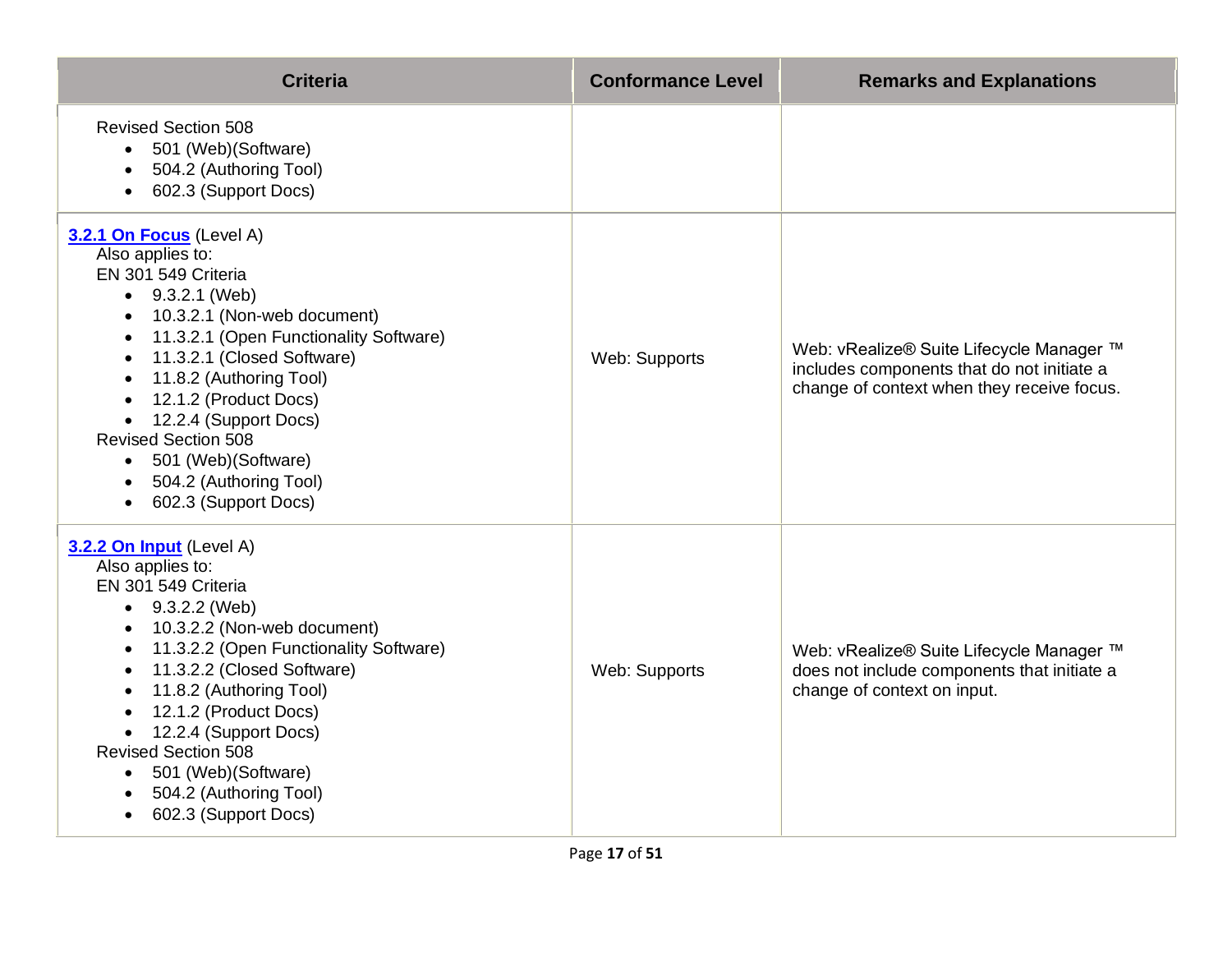| <b>Criteria</b>                                                                                                                                                                                                                                                                                                                                                                                                                                                | <b>Conformance Level</b>          | <b>Remarks and Explanations</b>                                                                                                                                                                                                                                                                                                                                                                                                                  |
|----------------------------------------------------------------------------------------------------------------------------------------------------------------------------------------------------------------------------------------------------------------------------------------------------------------------------------------------------------------------------------------------------------------------------------------------------------------|-----------------------------------|--------------------------------------------------------------------------------------------------------------------------------------------------------------------------------------------------------------------------------------------------------------------------------------------------------------------------------------------------------------------------------------------------------------------------------------------------|
| 3.3.1 Error Identification (Level A)<br>Also applies to:<br>EN 301 549 Criteria<br>$\bullet$ 9.3.3.1 (Web)<br>10.3.3.1 (Non-web document)<br>11.3.3.1.1 (Open Functionality Software)<br>11.3.3.1.2 (Closed Software)<br>$\bullet$<br>11.8.2 (Authoring Tool)<br>12.1.2 (Product Docs)<br>12.2.4 (Support Docs)<br><b>Revised Section 508</b><br>501 (Web) (Software)<br>$\bullet$<br>504.2 (Authoring Tool)<br>602.3 (Support Docs)<br>$\bullet$              | Web: Supports                     | Web: vRealize® Suite Lifecycle Manager ™<br>provides error descriptions to the user in text,<br>when an input error is automatically detected.                                                                                                                                                                                                                                                                                                   |
| 3.3.2 Labels or Instructions (Level A)<br>Also applies to:<br>EN 301 549 Criteria<br>$\bullet$ 9.3.3.2 (Web)<br>10.3.3.2 (Non-web document)<br>11.3.3.2 (Open Functionality Software)<br>$\bullet$<br>11.3.3.2 (Closed Software)<br>$\bullet$<br>11.8.2 (Authoring Tool)<br>12.1.2 (Product Docs)<br>• 12.2.4 (Support Docs)<br><b>Revised Section 508</b><br>501 (Web) (Software)<br>$\bullet$<br>504.2 (Authoring Tool)<br>602.3 (Support Docs)<br>$\bullet$ | Web: Partially<br><b>Supports</b> | Web: vRealize® Suite Lifecycle Manager ™<br>provides labels or instructions for user input on<br>most pages. Examples where this criterion is not<br>met, include:<br>• vRealize® Suite Lifecycle Manager ™ does<br>not label several input elements such search<br>forms.<br>• vRealize® Suite Lifecycle Manager does not<br>provide clear form constraints for several<br>forms, such as required forms do not provide<br>visual instructions. |
| 4.1.1 Parsing (Level A)<br>Also applies to:<br>EN 301 549 Criteria<br>$\bullet$ 9.4.1.1 (Web)                                                                                                                                                                                                                                                                                                                                                                  | Web: Partially<br><b>Supports</b> | Web: vRealize® Suite Lifecycle Manager ™<br>provides content that have complete start and<br>end tags and elements that are nested<br>according to their specifications, do not contain                                                                                                                                                                                                                                                          |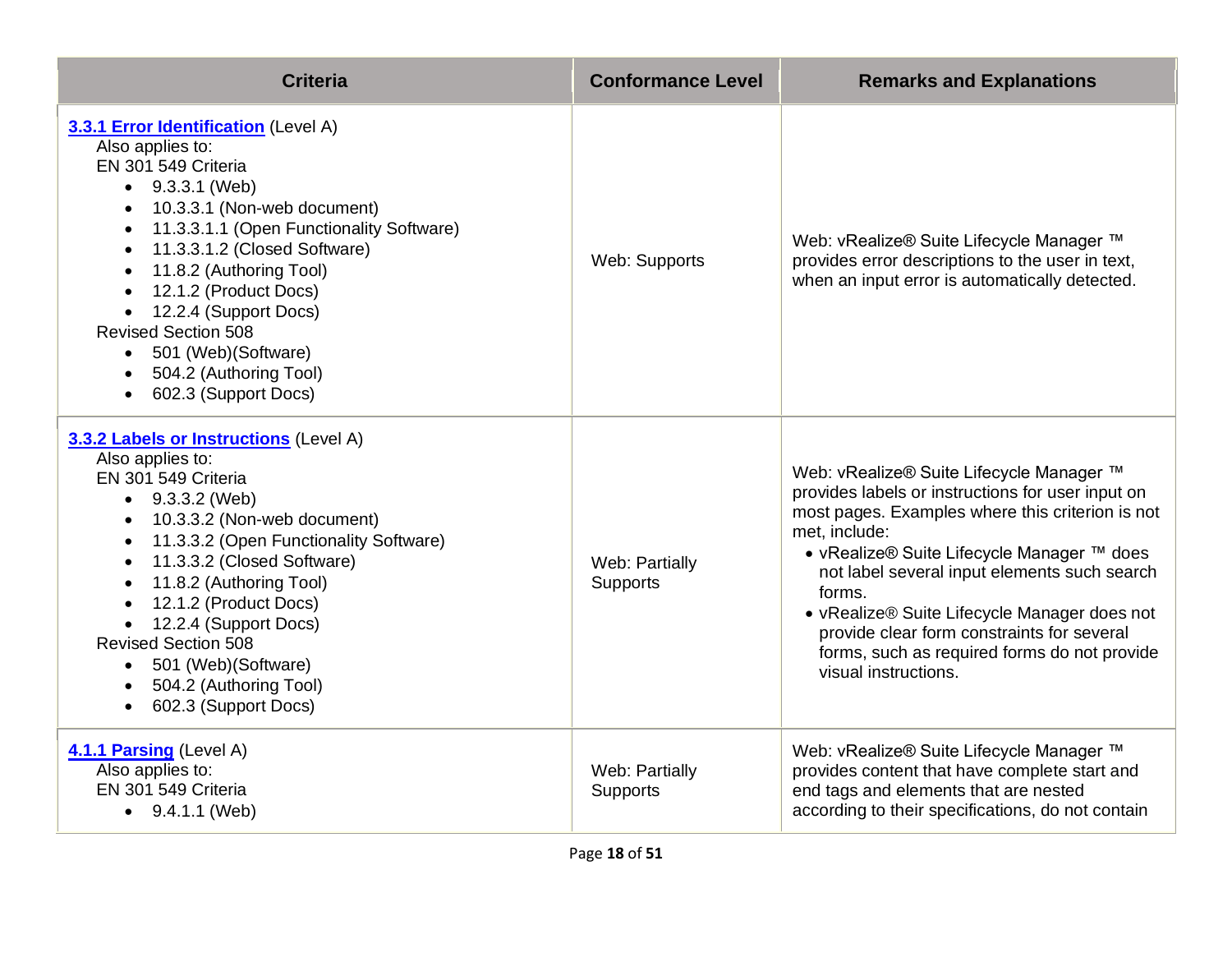| <b>Criteria</b>                                                                                                                                                                                                                                                                                                                                                                                                                                               | <b>Conformance Level</b>   | <b>Remarks and Explanations</b>                                                                                                                                                                                                                                                                                                                                                                                                                                                                                                                                                                                                                                                                                                                                                                                                                                                                                                                                                                                                                                                                             |
|---------------------------------------------------------------------------------------------------------------------------------------------------------------------------------------------------------------------------------------------------------------------------------------------------------------------------------------------------------------------------------------------------------------------------------------------------------------|----------------------------|-------------------------------------------------------------------------------------------------------------------------------------------------------------------------------------------------------------------------------------------------------------------------------------------------------------------------------------------------------------------------------------------------------------------------------------------------------------------------------------------------------------------------------------------------------------------------------------------------------------------------------------------------------------------------------------------------------------------------------------------------------------------------------------------------------------------------------------------------------------------------------------------------------------------------------------------------------------------------------------------------------------------------------------------------------------------------------------------------------------|
| 10.4.1.1 (Non-web document)<br>11.4.1.1.1 (Open Functionality Software)<br>11.4.1.1.2 (Closed Software) - Does not apply<br>11.8.2 (Authoring Tool)<br>12.1.2 (Product Docs)<br>12.2.4 (Support Docs)<br><b>Revised Section 508</b><br>501 (Web)(Software)<br>504.2 (Authoring Tool)<br>602.3 (Support Docs)                                                                                                                                                  |                            | duplicate attributes, and provide unique IDs for<br>most pages. Examples where this criterion is not<br>met, include:<br>• vRealize® Suite Lifecycle Manager ™<br>contains several controls with improperly<br>nested elements, such as several<br>accordion buttons under Content<br>Management and Lifecycle Operations<br>on and buttons in the map panel.                                                                                                                                                                                                                                                                                                                                                                                                                                                                                                                                                                                                                                                                                                                                               |
| 4.1.2 Name, Role, Value (Level A)<br>Also applies to:<br>EN 301 549 Criteria<br>$\bullet$ 9.4.1.2 (Web)<br>10.4.1.2 (Non-web document)<br>11.4.1.2.1 (Open Functionality Software)<br>11.4.1.2.2 (Closed Software) - Not required<br>11.8.2 (Authoring Tool)<br>12.1.2 (Product Docs)<br>$\bullet$<br>12.2.4 (Support Docs)<br>$\bullet$<br><b>Revised Section 508</b><br>501 (Web) (Software)<br>$\bullet$<br>504.2 (Authoring Tool)<br>602.3 (Support Docs) | Web: Partially<br>Supports | Web: vRealize® Suite Lifecycle Manager ™<br>uses name, role, and/or value to identify many<br>elements across the application. Examples<br>where this criterion is not met, include:<br>• vRealize® Suite Lifecycle Manager ™ lack<br>appropriate role for several dialogs, such as<br>those that appear in datagrids.<br>• vRealize® Suite Lifecycle Manager ™ do not<br>provide the state for several controls, such<br>as the sorted state of controls in datagrids.<br>• vRealize® Suite Lifecycle Manager ™<br>indicate role and state on several elements<br>that do not expand content, such as on<br>several form input fields that only take text.<br>• vRealize® Suite Lifecycle Manager ™<br>contains several controls do not provide clear<br>names to identify what they do, such as<br>several tooltips do not provide clear<br>instructions on what they will open, several<br>checkbox forms that do not provide labels,<br>and refresh map image control.<br>• vRealize® Suite Lifecycle Manager ™<br>contains several form elements that do not<br>provide the valid name to identify the |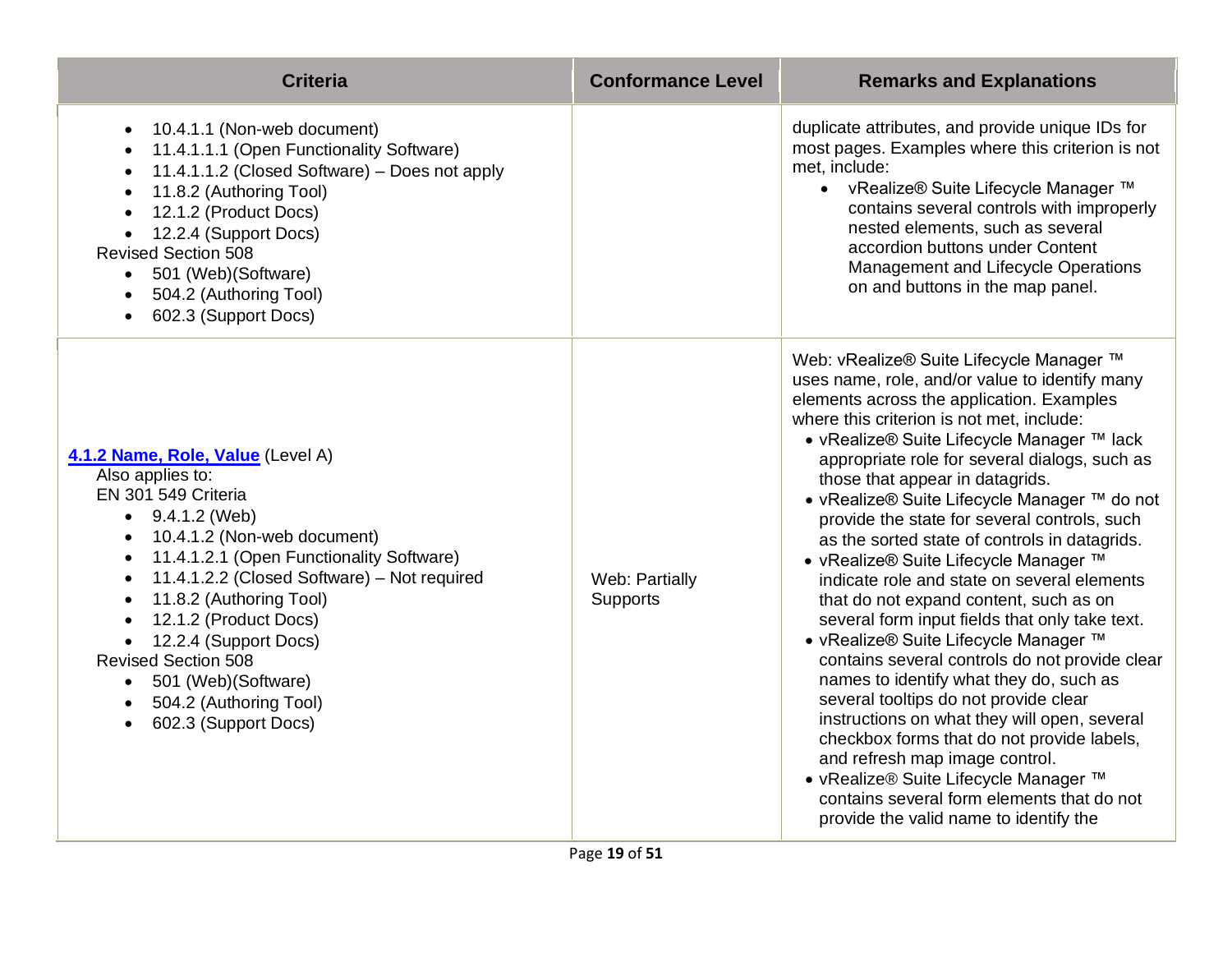| <b>Criteria</b> | <b>Conformance Level</b> | <b>Remarks and Explanations</b>                                                                                                                                                                                                                                                                                                                                                                                   |
|-----------------|--------------------------|-------------------------------------------------------------------------------------------------------------------------------------------------------------------------------------------------------------------------------------------------------------------------------------------------------------------------------------------------------------------------------------------------------------------|
|                 |                          | component, such as form labels for search<br>filters.<br>• In vRealize® Suite Lifecycle Manager ™,<br>descriptive labels are not provided for some<br>components, such as accordion button labels<br>and where steps in a series are labeled as<br>the current step.<br>• vRealize® Suite Lifecycle Manager ™<br>contains several incomplete ARIA<br>implementations, such as appropriate roles<br>for page tabs. |

### **Table 2: Success Criteria, Level AA**

Notes:

| <b>Criteria</b>                                                                                                                                                                                                                                                                                                                   | <b>Conformance Level</b> | <b>Remarks and Explanations</b>                                                  |
|-----------------------------------------------------------------------------------------------------------------------------------------------------------------------------------------------------------------------------------------------------------------------------------------------------------------------------------|--------------------------|----------------------------------------------------------------------------------|
| <b>1.2.4 Captions (Live)</b> (Level AA)<br>Also applies to:<br>EN 301 549 Criteria<br>$\bullet$ 9.1.2.4 (Web)<br>10.1.2.4 (Non-web document)<br>11.1.2.4 (Open Functionality Software)<br>• 11.1.2.4 (Closed Software)<br>11.8.2 (Authoring Tool)<br>12.1.2 (Product Docs)<br>12.2.4 (Support Docs)<br><b>Revised Section 508</b> | Web: Not Applicable      | Web: vRealize® Suite Lifecycle Manager ™<br>does not contain live audio content. |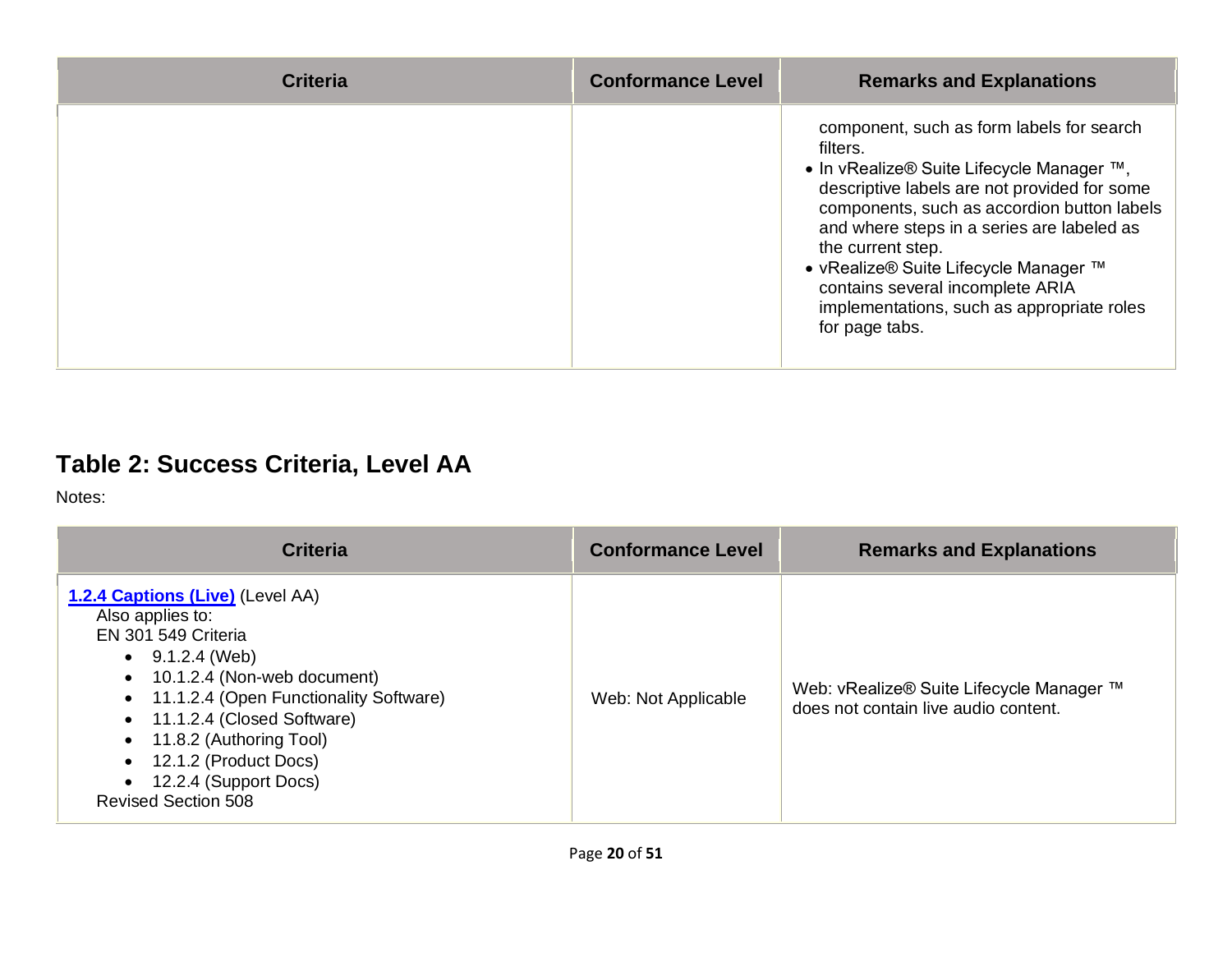| <b>Criteria</b>                                                                                                                                                                                                                                                                                                                                                                                                      | <b>Conformance Level</b> | <b>Remarks and Explanations</b>                                                                                               |
|----------------------------------------------------------------------------------------------------------------------------------------------------------------------------------------------------------------------------------------------------------------------------------------------------------------------------------------------------------------------------------------------------------------------|--------------------------|-------------------------------------------------------------------------------------------------------------------------------|
| 501 (Web) (Software)<br>504.2 (Authoring Tool)<br>602.3 (Support Docs)                                                                                                                                                                                                                                                                                                                                               |                          |                                                                                                                               |
| 1.2.5 Audio Description (Prerecorded) (Level AA)<br>Also applies to:<br>EN 301 549 Criteria<br>$\bullet$ 9.1.2.5 (Web)<br>10.1.2.5 (Non-web document)<br>11.1.2.5 (Open Functionality Software)<br>11.1.2.5 (Closed Software)<br>11.8.2 (Authoring Tool)<br>12.1.2 (Product Docs)<br>12.2.4 (Support Docs)<br><b>Revised Section 508</b><br>• 501 (Web) (Software)<br>504.2 (Authoring Tool)<br>602.3 (Support Docs) | Web: Not Applicable      | Web: vRealize® Suite Lifecycle Manager ™<br>does not include audio descriptions for videos.                                   |
| 1.3.4 Orientation (Level AA 2.1 only)<br>Also applies to:<br>EN 301 549 Criteria<br>$\bullet$ 9.1.3.4 (Web)<br>• 10.1.3.4 (Non-web document)<br>11.1.3.4 (Open Functionality Software)<br>11.1.3.4 (Closed Software)<br>11.8.2 (Authoring Tool)<br>12.1.2 (Product Docs)<br>• 12.2.4 (Support Docs)<br>Revised Section 508 - Does not apply                                                                          | Web: Supports            | Web: vRealize® Suite Lifecycle Manager ™ is a<br>web application and does not restrict the user<br>from changing orientation. |
| 1.3.5 Identify Input Purpose (Level AA 2.1 only)<br>Also applies to:<br>EN 301 549 Criteria                                                                                                                                                                                                                                                                                                                          | Web: Supports            | Web: vRealize® Suite Lifecycle Manager ™<br>does not contain form fields that collect<br>information about the user.          |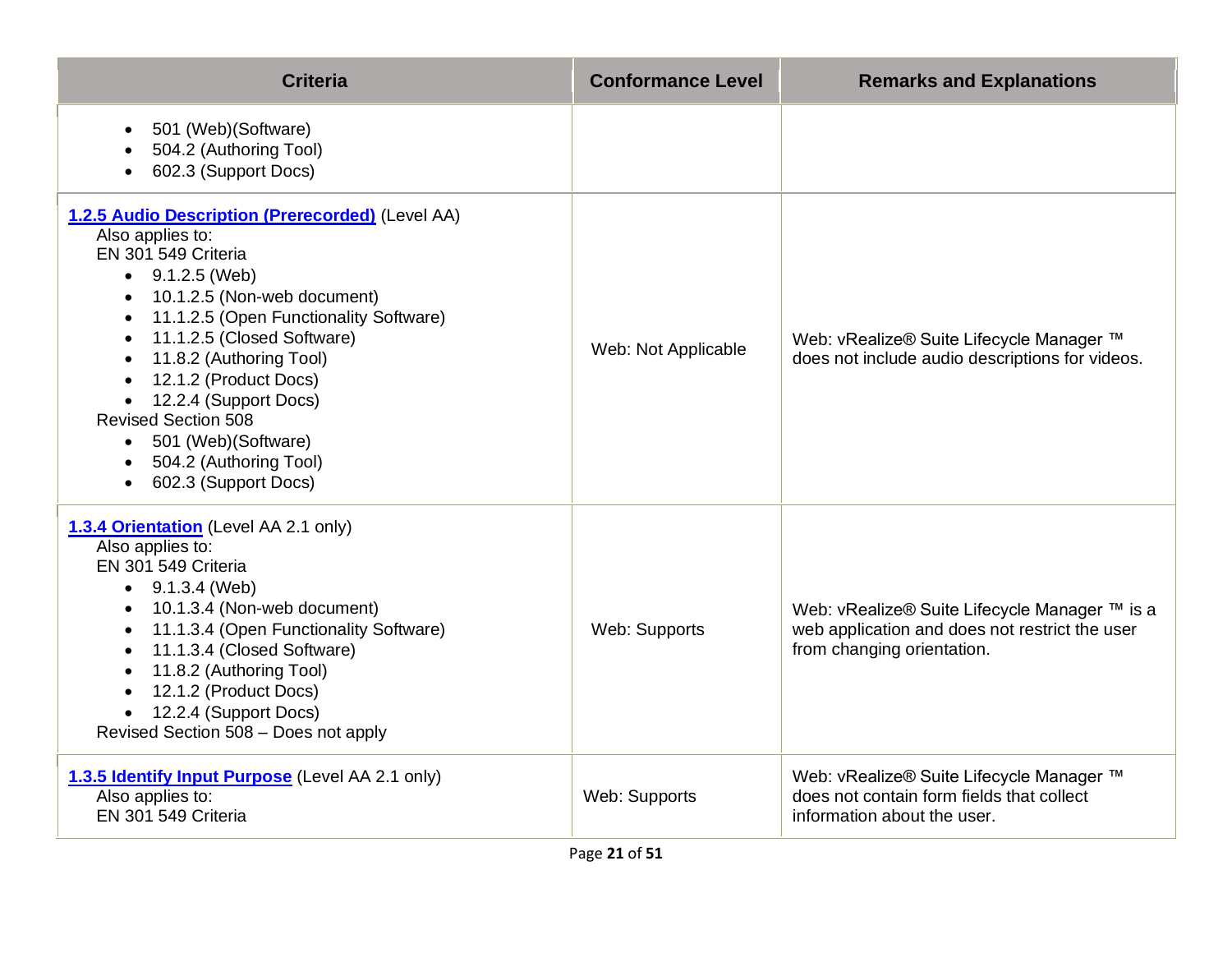| <b>Criteria</b>                                                                                                                                                                                                                                                                                                                                                                                                                                                                     | <b>Conformance Level</b>       | <b>Remarks and Explanations</b>                                                                                                                                                                                                                                                                                                                                                                              |
|-------------------------------------------------------------------------------------------------------------------------------------------------------------------------------------------------------------------------------------------------------------------------------------------------------------------------------------------------------------------------------------------------------------------------------------------------------------------------------------|--------------------------------|--------------------------------------------------------------------------------------------------------------------------------------------------------------------------------------------------------------------------------------------------------------------------------------------------------------------------------------------------------------------------------------------------------------|
| 9.1.3.5 (Web)<br>$\bullet$<br>10.1.3.5 (Non-web document)<br>11.1.3.5.1 (Open Functionality Software)<br>$\bullet$<br>11.1.3.5.2 (Closed Software)<br>$\bullet$<br>11.8.2 (Authoring Tool)<br>$\bullet$<br>12.1.2 (Product Docs)<br>12.2.4 (Support Docs)<br>Revised Section 508 - Does not apply                                                                                                                                                                                   |                                |                                                                                                                                                                                                                                                                                                                                                                                                              |
| 1.4.3 Contrast (Minimum) (Level AA)<br>Also applies to:<br>EN 301 549 Criteria<br>$\bullet$ 9.1.4.3 (Web)<br>10.1.4.3 (Non-web document)<br>$\bullet$<br>11.1.4.3 (Open Functionality Software)<br>$\bullet$<br>11.1.4.3 (Closed Software)<br>$\bullet$<br>11.8.2 (Authoring Tool)<br>12.1.2 (Product Docs)<br>12.2.4 (Support Docs)<br>$\bullet$<br><b>Revised Section 508</b><br>501 (Web) (Software)<br>$\bullet$<br>504.2 (Authoring Tool)<br>602.3 (Support Docs)<br>$\bullet$ | Web: Supports                  | Web: vRealize® Suite Lifecycle Manager ™<br>provides sufficient contrast for text elements<br>across the application.                                                                                                                                                                                                                                                                                        |
| 1.4.4 Resize text (Level AA)<br>Also applies to:<br>EN 301 549 Criteria<br>$\bullet$ 9.1.4.4 (Web)<br>10.1.4.4 (Non-web document)<br>$\bullet$<br>11.1.4.4.1 (Open Functionality Software)<br>$\bullet$<br>11.1.4.4.2 (Closed Software)<br>$\bullet$<br>11.8.2 (Authoring Tool)<br>12.1.2 (Product Docs)<br>12.2.4 (Support Docs)<br>$\bullet$                                                                                                                                      | <b>Web: Partially Supports</b> | Web: vRealize® Suite Lifecycle Manager ™<br>allows text to resize up to 200% for most<br>content. Examples where this criterion is not<br>met, include:<br>• vRealize® Suite Lifecycle Manager ™<br>contain content on several pages that are<br>cut off or lost when increasing text size to<br>200%, such as in modal dialogs, pages<br>that have vertical overflowing containers,<br>and step indicators. |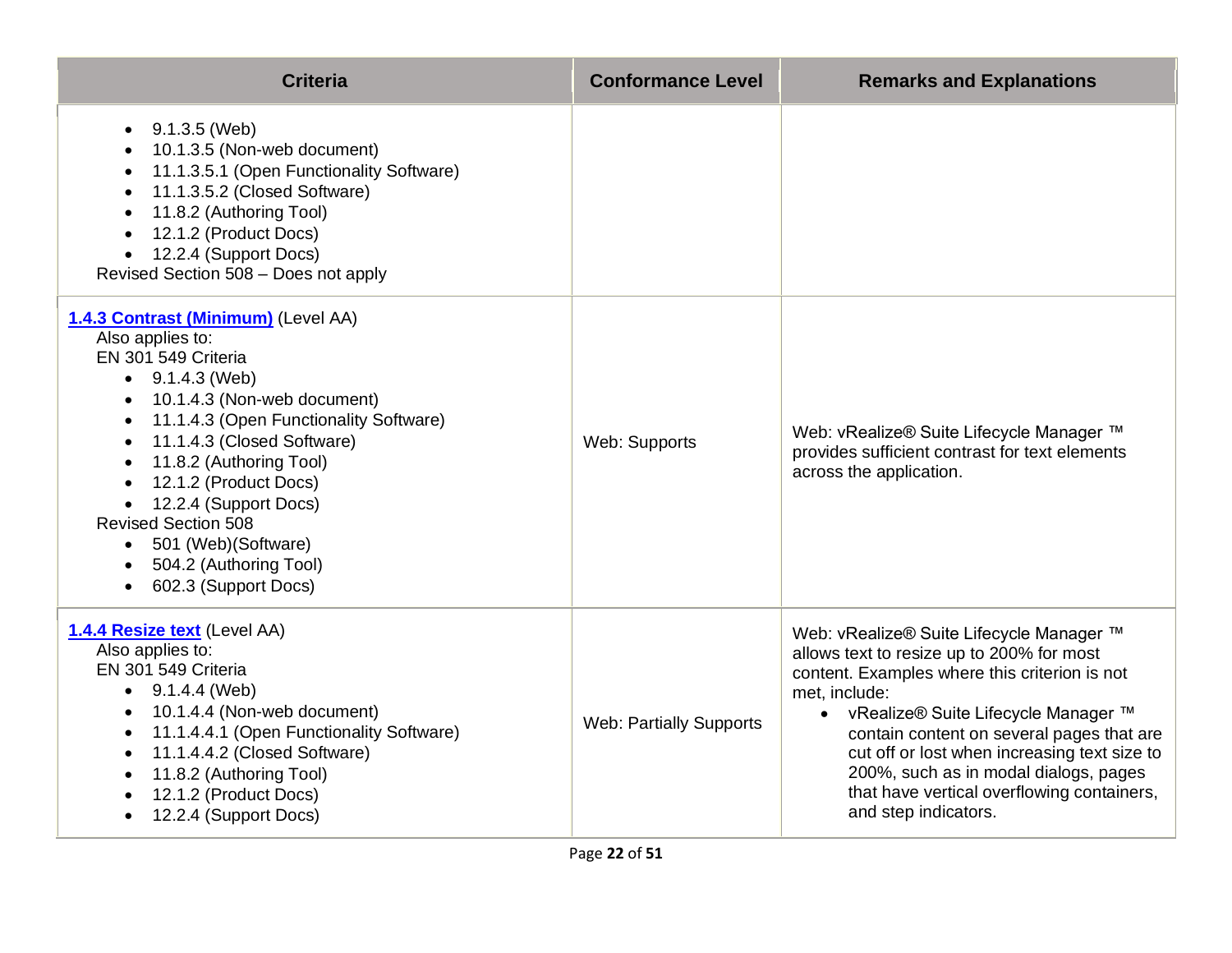| <b>Criteria</b>                                                                                                                                                                                                                                                                                                                                                                                                                | <b>Conformance Level</b>       | <b>Remarks and Explanations</b>                                                                                  |
|--------------------------------------------------------------------------------------------------------------------------------------------------------------------------------------------------------------------------------------------------------------------------------------------------------------------------------------------------------------------------------------------------------------------------------|--------------------------------|------------------------------------------------------------------------------------------------------------------|
| <b>Revised Section 508</b><br>501 (Web)(Software)<br>504.2 (Authoring Tool)<br>602.3 (Support Docs)<br>$\bullet$                                                                                                                                                                                                                                                                                                               |                                |                                                                                                                  |
| 1.4.5 Images of Text (Level AA)<br>Also applies to:<br>EN 301 549 Criteria<br>$\bullet$ 9.1.4.5 (Web)<br>10.1.4.5 (Non-web document)<br>11.1.4.5.1 (Open Functionality Software)<br>11.1.4.5.2 (Closed Software) - Does not apply<br>11.8.2 (Authoring Tool)<br>12.1.2 (Product Docs)<br>• 12.2.4 (Support Docs)<br><b>Revised Section 508</b><br>• 501 (Web) (Software)<br>• 504.2 (Authoring Tool)<br>• 602.3 (Support Docs) | Web: Supports                  | Web: vRealize® Suite Lifecycle Manager ™<br>provides information using plain text rather than<br>images of text. |
| 1.4.10 Reflow (Level AA 2.1 only)<br>Also applies to:<br>EN 301 549 Criteria<br>$\bullet$ 9.1.4.10 (Web)<br>10.1.4.10 (Non-web document)<br>11.1.4.10 (Open Functionality Software)<br>$\bullet$<br>11.1.4.10 (Closed Software)<br>$\bullet$<br>11.8.2 (Authoring Tool)<br>$\bullet$<br>12.1.2 (Product Docs)<br>$\bullet$<br>• 12.2.4 (Support Docs)<br>Revised Section 508 - Does not apply                                  | Web: Does Not Support          | Web: vRealize® Suite Lifecycle Manager ™<br>includes content that fails to reflow appropriately.                 |
| 1.4.11 Non-text Contrast (Level AA 2.1 only)<br>Also applies to:                                                                                                                                                                                                                                                                                                                                                               | <b>Web: Partially Supports</b> | Web: vRealize® Suite Lifecycle Manager ™<br>provides sufficient color contrast for most non-                     |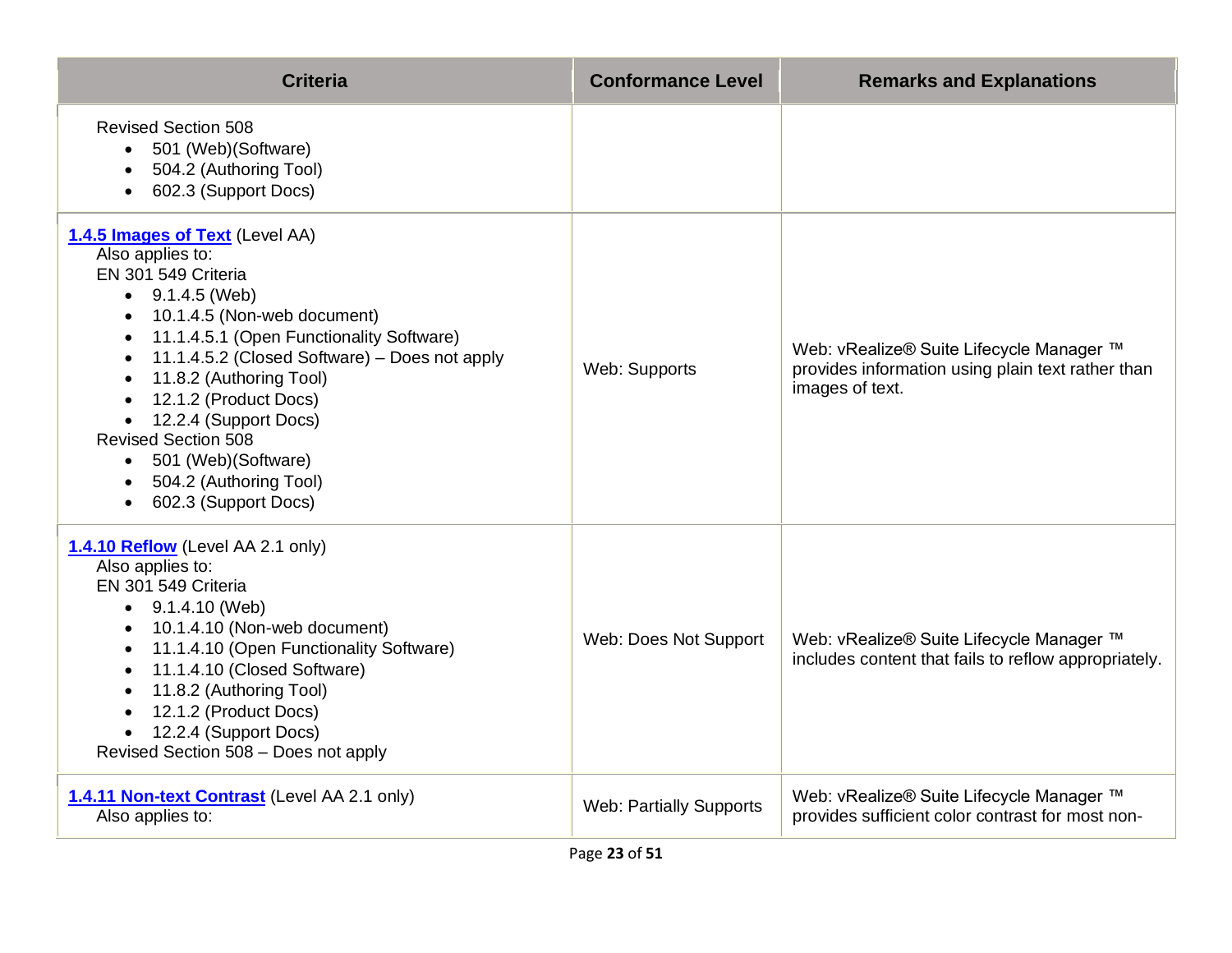| <b>Criteria</b>                                                                                                                                                                                                                                                                                                                                                                                   | <b>Conformance Level</b>       | <b>Remarks and Explanations</b>                                                                                                                                                                                                                                                                                                                                                                                                                                                                                                           |
|---------------------------------------------------------------------------------------------------------------------------------------------------------------------------------------------------------------------------------------------------------------------------------------------------------------------------------------------------------------------------------------------------|--------------------------------|-------------------------------------------------------------------------------------------------------------------------------------------------------------------------------------------------------------------------------------------------------------------------------------------------------------------------------------------------------------------------------------------------------------------------------------------------------------------------------------------------------------------------------------------|
| EN 301 549 Criteria<br>$\bullet$ 9.1.4.11 (Web)<br>10.1.4.11 (Non-web document)<br>11.1.4.11 (Open Functionality Software)<br>11.1.4.11 (Closed Software)<br>$\bullet$<br>11.8.2 (Authoring Tool)<br>$\bullet$<br>12.1.2 (Product Docs)<br>12.2.4 (Support Docs)<br>Revised Section 508 - Does not apply                                                                                          |                                | text content. Examples where this criterion is not<br>met, include:<br>• vRealize® Suite Lifecycle Manager ™<br>contains insufficient contrast on focus.<br>For example, radio and toggle buttons<br>with custom visual focus indictors and<br>the progress completion indicators do not<br>meet non-text contrast requirements.                                                                                                                                                                                                          |
| 1.4.12 Text Spacing (Level AA 2.1 only)<br>Also applies to:<br>EN 301 549 Criteria<br>$\bullet$ 9.1.4.12 (Web)<br>10.1.4.12 (Non-web document)<br>11.1.4.12 (Open Functionality Software)<br>11.1.4.12 (Closed Software)<br>11.8.2 (Authoring Tool)<br>12.1.2 (Product Docs)<br>12.2.4 (Support Docs)<br>$\bullet$<br>Revised Section 508 - Does not apply                                        | Web: Supports                  | Web: vRealize® Suite Lifecycle Manager ™<br>provides content and functionality appropriately<br>when text spacing styles are applied.                                                                                                                                                                                                                                                                                                                                                                                                     |
| 1.4.13 Content on Hover or Focus (Level AA 2.1 only)<br>Also applies to:<br>EN 301 549 Criteria<br>$\bullet$ 9.1.4.13 (Web)<br>10.1.4.13 (Non-web document)<br>11.1.4.13 (Open Functionality Software)<br>$\bullet$<br>11.1.4.13 (Closed Software)<br>$\bullet$<br>11.8.2 (Authoring Tool)<br>$\bullet$<br>12.1.2 (Product Docs)<br>12.2.4 (Support Docs)<br>Revised Section 508 - Does not apply | <b>Web: Partially Supports</b> | Web: vRealize® Suite Lifecycle Manager ™<br>includes content on hover or focus that persists<br>until the user removes keyboard focus or mouse<br>pointer away from the revealed content on many<br>pages. Examples where this criterion is not met,<br>include:<br>• vRealize® Suite Lifecycle Manager ™<br>contains content that cannot be dismissed<br>without moving the pointer or keyboard focus<br>and cannot be moved to the new content<br>without the content disappearing in several<br>instances, such as tooltips for forms. |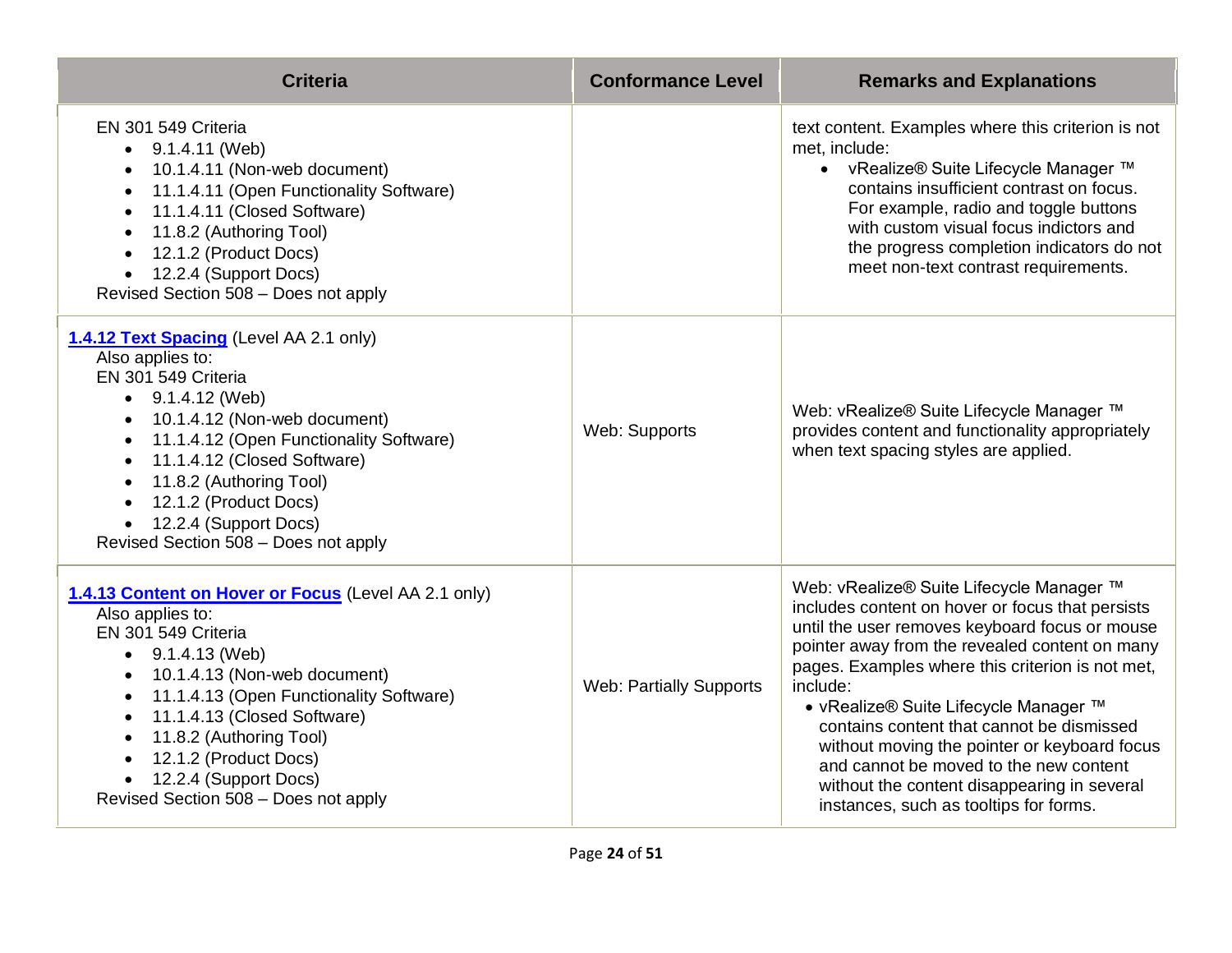| <b>Criteria</b>                                                                                                                                                                                                                                                                                                                                                                                                                                                                                                                                  | <b>Conformance Level</b> | <b>Remarks and Explanations</b>                                                                                   |
|--------------------------------------------------------------------------------------------------------------------------------------------------------------------------------------------------------------------------------------------------------------------------------------------------------------------------------------------------------------------------------------------------------------------------------------------------------------------------------------------------------------------------------------------------|--------------------------|-------------------------------------------------------------------------------------------------------------------|
| 2.4.5 Multiple Ways (Level AA)<br>Also applies to:<br>EN 301 549 Criteria<br>$\bullet$ 9.2.4.5 (Web)<br>10.2.4.5 (Non-web document) – Does not apply<br>11.2.4.5 (Open Functionality Software) - Does not<br>apply<br>11.2.4.5 (Closed Software) – Does not apply<br>$\bullet$<br>11.8.2 (Authoring Tool)<br>12.1.2 (Product Docs)<br>12.2.4 (Support Docs)<br><b>Revised Section 508</b><br>• 501 (Web)(Software) – Does not apply to non-web<br>software<br>504.2 (Authoring Tool)<br>602.3 (Support Docs) – Does not apply to non-web<br>docs | Web: Supports            | Web: vRealize® Suite Lifecycle Manager ™<br>provides multiple ways for users to locate the<br>required content.   |
| 2.4.6 Headings and Labels (Level AA)<br>Also applies to:<br>EN 301 549 Criteria<br>$\bullet$ 9.2.4.6 (Web)<br>10.2.4.6 (Non-web document)<br>$\bullet$<br>11.2.4.6 (Open Functionality Software)<br>11.2.4.6 (Closed Software)<br>11.8.2 (Authoring Tool)<br>12.1.2 (Product Docs)<br>12.2.4 (Support Docs)<br><b>Revised Section 508</b><br>501 (Web) (Software)<br>504.2 (Authoring Tool)<br>602.3 (Support Docs)<br>$\bullet$                                                                                                                 | Web: Supports            | Web: vRealize® Suite Lifecycle Manager ™<br>include headings and labels that describes their<br>topic or purpose. |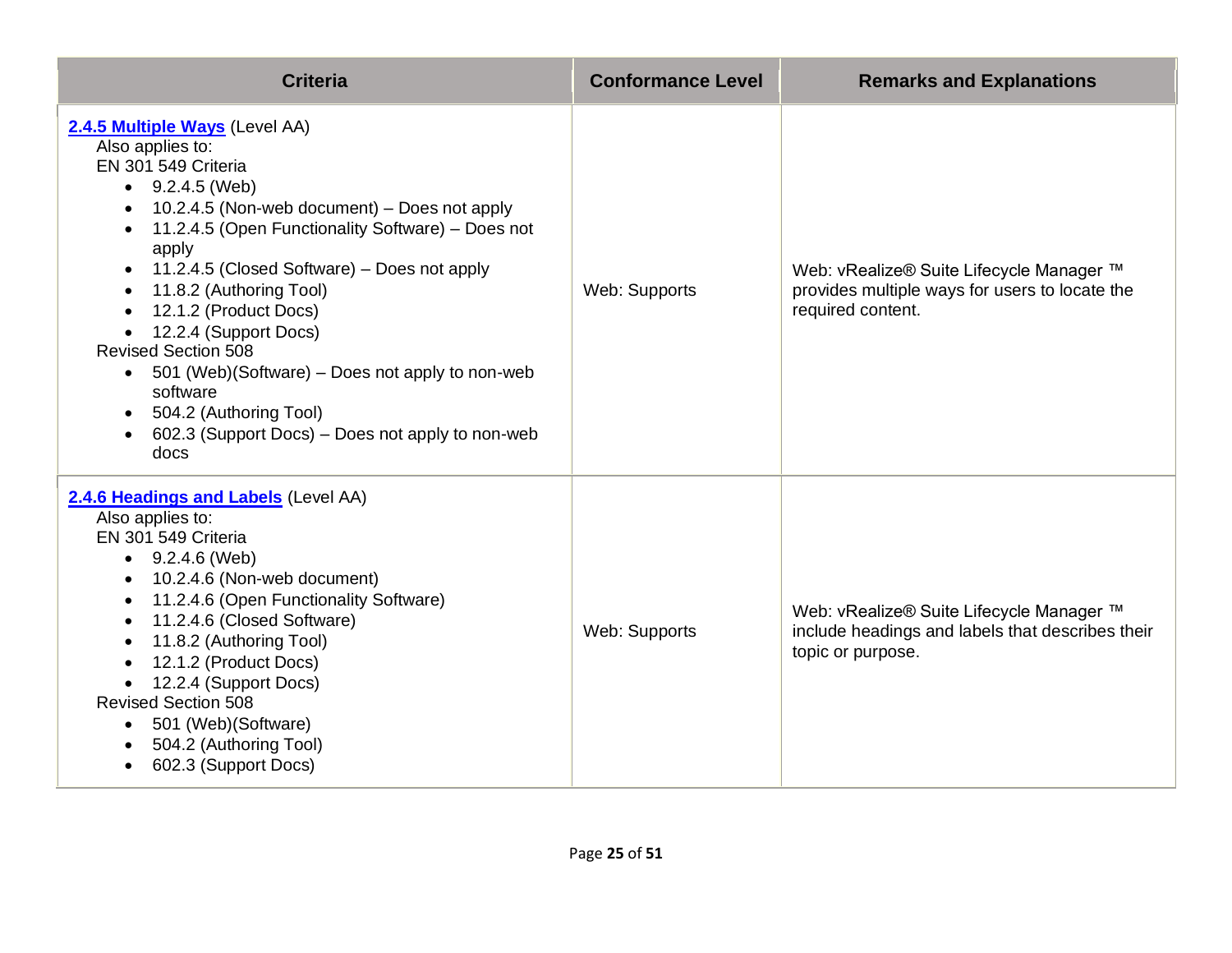| <b>Criteria</b>                                                                                                                                                                                                                                                                                                                                                                                                                                                             | <b>Conformance Level</b> | <b>Remarks and Explanations</b>                                                                              |
|-----------------------------------------------------------------------------------------------------------------------------------------------------------------------------------------------------------------------------------------------------------------------------------------------------------------------------------------------------------------------------------------------------------------------------------------------------------------------------|--------------------------|--------------------------------------------------------------------------------------------------------------|
| 2.4.7 Focus Visible (Level AA)<br>Also applies to:<br>EN 301 549 Criteria<br>$\bullet$ 9.2.4.7 (Web)<br>10.2.4.7 (Non-web document)<br>11.2.4.7 (Open Functionality Software)<br>11.2.4.7 (Closed Software)<br>11.8.2 (Authoring Tool)<br>12.1.2 (Product Docs)<br>• 12.2.4 (Support Docs)<br><b>Revised Section 508</b><br>501 (Web) (Software)<br>$\bullet$<br>504.2 (Authoring Tool)<br>602.3 (Support Docs)<br>$\bullet$                                                | Web: Supports            | Web: vRealize® Suite Lifecycle Manager ™<br>provides visible focus for keyboard operable<br>user interfaces. |
| 3.1.2 Language of Parts (Level AA)<br>Also applies to:<br>EN 301 549 Criteria<br>$\bullet$ 9.3.1.2 (Web)<br>• 10.3.1.2 (Non-web document)<br>• 11.3.1.2 (Open Functionality Software) - Does not<br>apply<br>• 11.3.1.2 (Closed Software) – Does not apply<br>11.8.2 (Authoring Tool)<br>12.1.2 (Product Docs)<br>• 12.2.4 (Support Docs)<br><b>Revised Section 508</b><br>501 (Web) (Software)<br>$\bullet$<br>504.2 (Authoring Tool)<br>602.3 (Support Docs)<br>$\bullet$ | Web: Not Applicable      | Web: vRealize® Suite Lifecycle Manager ™<br>does not include content in a secondary<br>language.             |
| 3.2.3 Consistent Navigation (Level AA)<br>Also applies to:<br>EN 301 549 Criteria                                                                                                                                                                                                                                                                                                                                                                                           | Web: Supports            | Web: vRealize® Suite Lifecycle Manager ™<br>provides a consistent navigation mechanism for<br>all the pages. |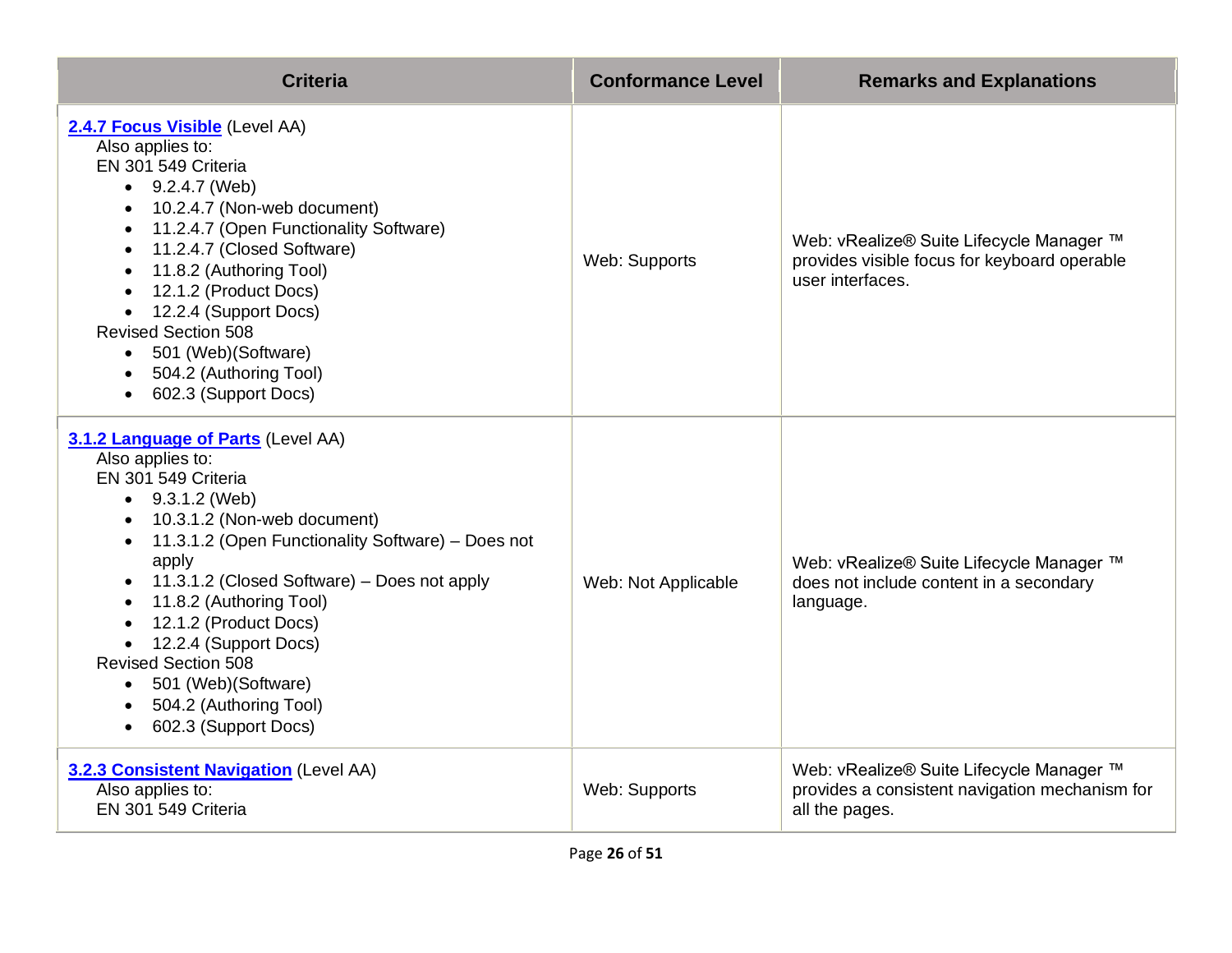| <b>Criteria</b>                                                                                                                                                                                                                                                                                                                                                                                                                                                                                                                                                                | <b>Conformance Level</b>       | <b>Remarks and Explanations</b>                                                                                                                                                                                                                                                                                                                                          |
|--------------------------------------------------------------------------------------------------------------------------------------------------------------------------------------------------------------------------------------------------------------------------------------------------------------------------------------------------------------------------------------------------------------------------------------------------------------------------------------------------------------------------------------------------------------------------------|--------------------------------|--------------------------------------------------------------------------------------------------------------------------------------------------------------------------------------------------------------------------------------------------------------------------------------------------------------------------------------------------------------------------|
| $\bullet$ 9.3.2.3 (Web)<br>10.3.2.3 (Non-web document) - Does not apply<br>11.3.2.3 (Open Functionality Software) - Does not<br>apply<br>11.3.2.3 (Closed Software) – Does not apply<br>11.8.2 (Authoring Tool)<br>$\bullet$<br>12.1.2 (Product Docs)<br>12.2.4 (Support Docs)<br><b>Revised Section 508</b><br>501 (Web)(Software) – Does not apply to non-web<br>$\bullet$<br>software<br>504.2 (Authoring Tool)<br>$\bullet$<br>602.3 (Support Docs) – Does not apply to non-web<br>docs                                                                                    |                                |                                                                                                                                                                                                                                                                                                                                                                          |
| <b>3.2.4 Consistent Identification</b> (Level AA)<br>Also applies to:<br>EN 301 549 Criteria<br>$\bullet$ 9.3.2.4 (Web)<br>10.3.2.4 (Non-web document) - Does not apply<br>11.3.2.4 (Open Functionality Software) - Does not<br>apply<br>11.3.2.4 (Closed Software) – Does not apply<br>11.8.2 (Authoring Tool)<br>$\bullet$<br>12.1.2 (Product Docs)<br>12.2.4 (Support Docs)<br><b>Revised Section 508</b><br>501 (Web)(Software) - Does not apply to non-web<br>$\bullet$<br>software<br>504.2 (Authoring Tool)<br>602.3 (Support Docs) – Does not apply to non-web<br>docs | <b>Web: Partially Supports</b> | Web: vRealize® Suite Lifecycle Manager ™<br>identifies elements consistently on most pages.<br>Examples where this criterion is not met,<br>include:<br>• vRealize® Suite Lifecycle Manager ™<br>include several elements with the same<br>functionality that are not identified the<br>same visually, such as required forms<br>are not visually conveyed the same way. |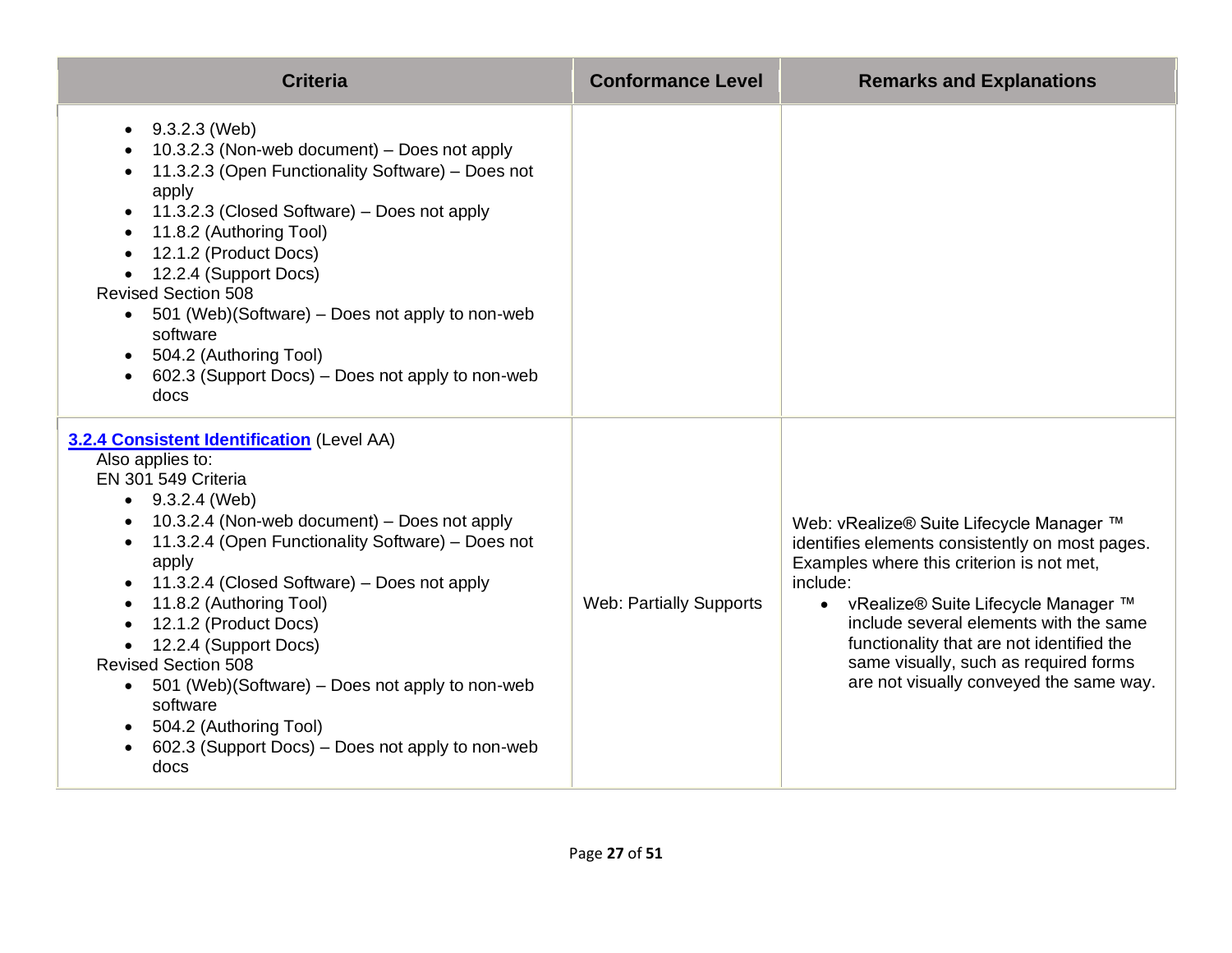| <b>Criteria</b>                                                                                                                                                                                                                                                                                                                                                                                                                               | <b>Conformance Level</b>       | <b>Remarks and Explanations</b>                                                                                                  |
|-----------------------------------------------------------------------------------------------------------------------------------------------------------------------------------------------------------------------------------------------------------------------------------------------------------------------------------------------------------------------------------------------------------------------------------------------|--------------------------------|----------------------------------------------------------------------------------------------------------------------------------|
| 3.3.3 Error Suggestion (Level AA)<br>Also applies to:<br>EN 301 549 Criteria<br>$\bullet$ 9.3.3.3 (Web)<br>10.3.3.3 (Non-web document)<br>11.3.3.3 (Open Functionality Software)<br>11.3.3.3 (Closed Software)<br>11.8.2 (Authoring Tool)<br>12.1.2 (Product Docs)<br>• 12.2.4 (Support Docs)<br><b>Revised Section 508</b><br>• 501 (Web) (Software)<br>• 504.2 (Authoring Tool)<br>• 602.3 (Support Docs)                                   | Web: Supports                  | Web: vRealize® Suite Lifecycle Manager ™<br>provides descriptive error messages for form<br>fields.                              |
| 3.3.4 Error Prevention (Legal, Financial, Data) (Level AA)<br>Also applies to:<br>EN 301 549 Criteria<br>$\bullet$ 9.3.3.4 (Web)<br>10.3.3.4 (Non-web document)<br>11.3.3.4 (Open Functionality Software)<br>11.3.3.4 (Closed Software)<br>11.8.2 (Authoring Tool)<br>12.1.2 (Product Docs)<br>• 12.2.4 (Support Docs)<br><b>Revised Section 508</b><br>• 501 (Web) (Software)<br>504.2 (Authoring Tool)<br>602.3 (Support Docs)<br>$\bullet$ | Web: Not Applicable            | Web: vRealize® Suite Lifecycle Manager ™<br>does not include forms that cause legal<br>commitments or financial transactions.    |
| 4.1.3 Status Messages (Level AA 2.1 only)<br>Also applies to:<br>EN 301 549 Criteria<br>$\bullet$ 9.4.1.3 (Web)                                                                                                                                                                                                                                                                                                                               | <b>Web: Partially Supports</b> | Web: vRealize® Suite Lifecycle Manager ™<br>provide live announcement for several status<br>messages to communicate information. |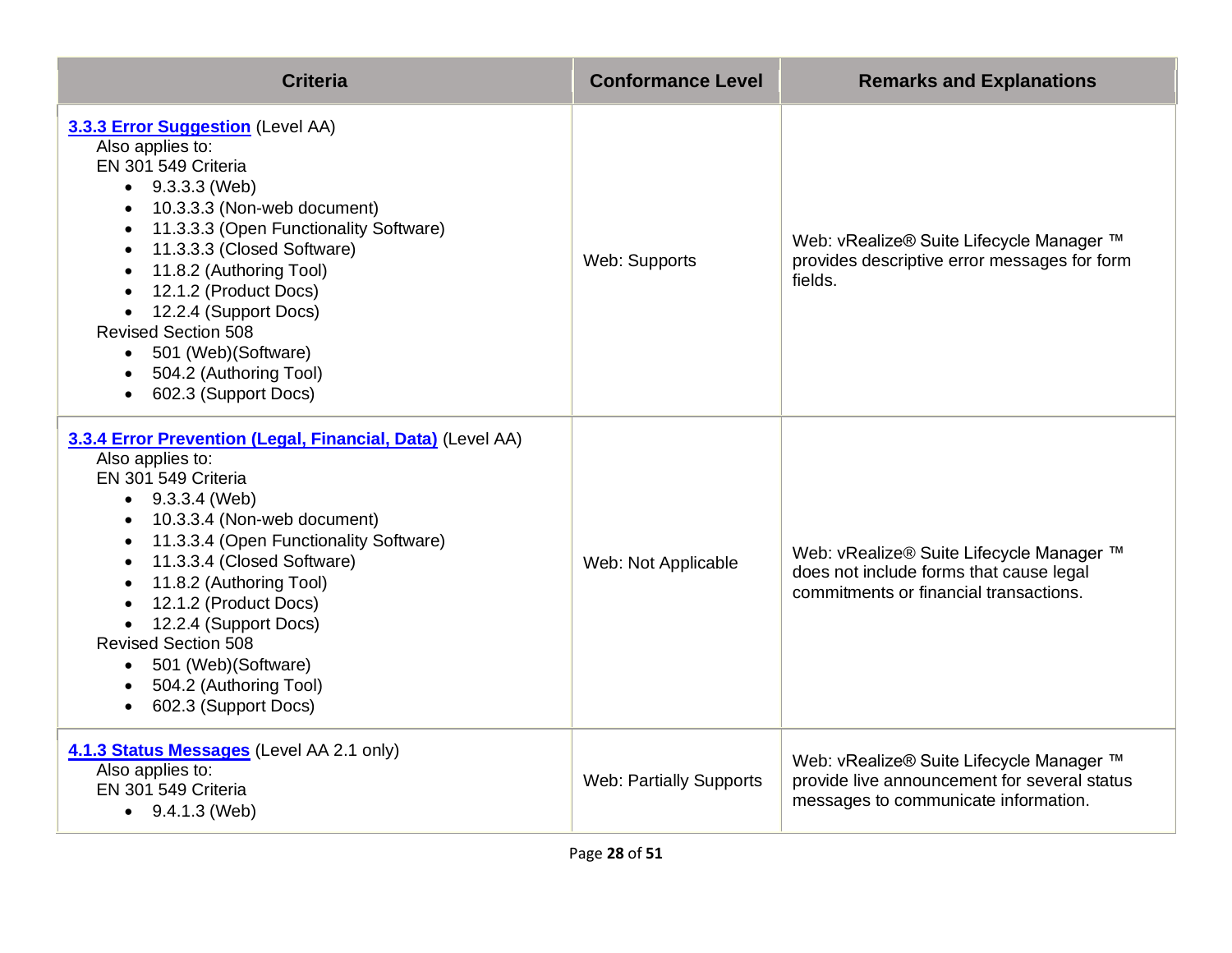| <b>Criteria</b>                                                                                                                                                                                                                                               | <b>Conformance Level</b> | <b>Remarks and Explanations</b>                                                                                                                                                                                                                                                                                                           |
|---------------------------------------------------------------------------------------------------------------------------------------------------------------------------------------------------------------------------------------------------------------|--------------------------|-------------------------------------------------------------------------------------------------------------------------------------------------------------------------------------------------------------------------------------------------------------------------------------------------------------------------------------------|
| • 10.4.1.3 (Non-web document)<br>• 11.4.1.3 (Open Functionality Software)<br>• 11.4.1.3 (Closed Software) – Does not apply<br>• 11.8.2 (Authoring Tool)<br>$\bullet$ 12.1.2 (Product Docs)<br>• 12.2.4 (Support Docs)<br>Revised Section 508 - Does not apply |                          | Examples where this criterion is not met,<br>include:<br>• vRealize® Suite Lifecycle Manager ™<br>does not provide live announcements or<br>move focus for several status messages,<br>such as warning, error or success<br>messages that appear visually on the top<br>of the page, and several live<br>announcements are not triggered. |

#### **Table 3: Success Criteria, Level AAA**

Notes: AAA Criteria are not evaluated in this report.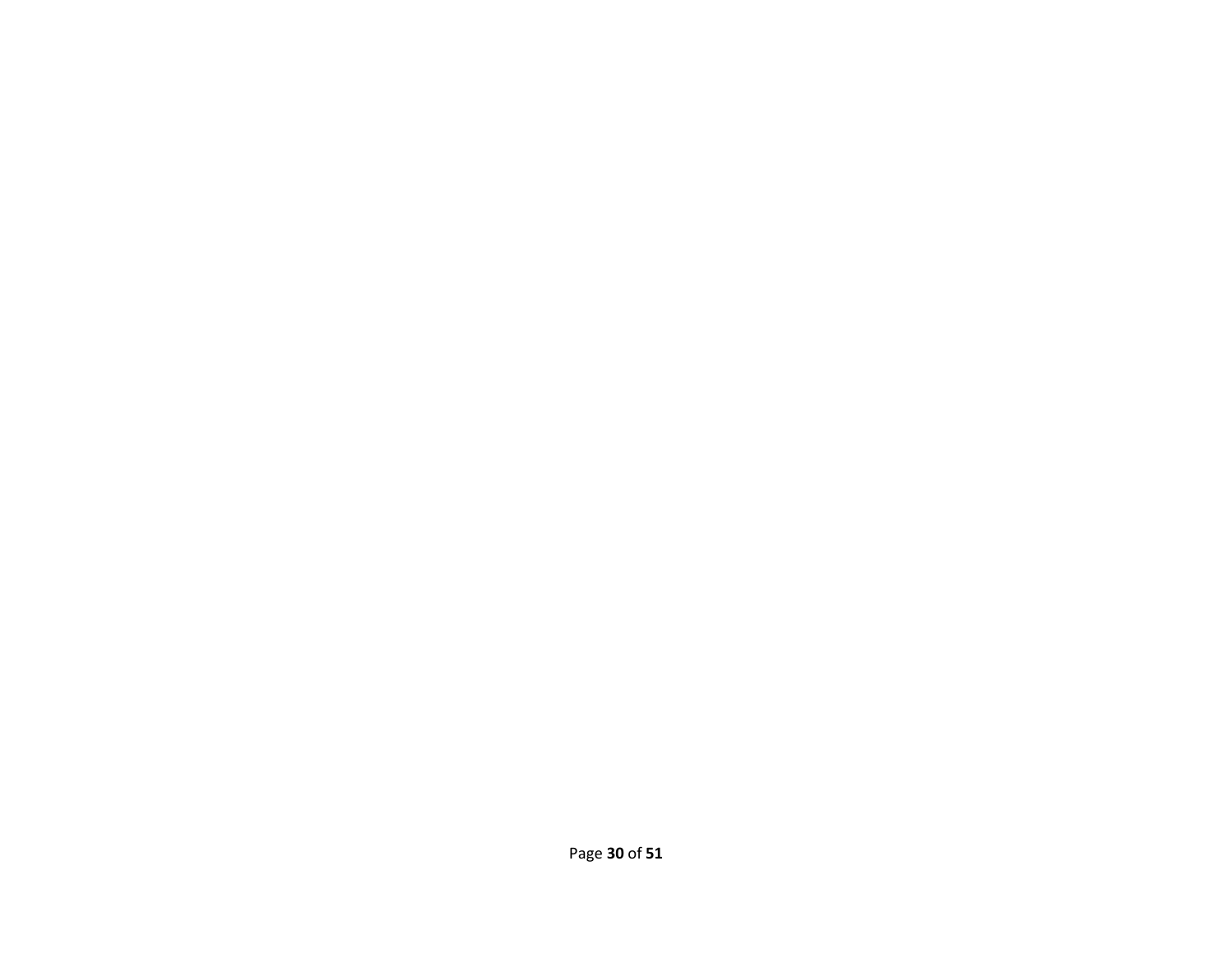# **Revised Section 508 Report**

Notes: Applicable for all 5 workflows and 21 tasks.

# **Chapter 3: [Functional Performance Criteria](https://www.access-board.gov/guidelines-and-standards/communications-and-it/about-the-ict-refresh/final-rule/text-of-the-standards-and-guidelines#302-functional-performance-criteria) (FPC)**

| <b>Criteria</b>                   | <b>Conformance Level</b>  | <b>Remarks and Explanations</b>                                                                                                                                                                                                                                |
|-----------------------------------|---------------------------|----------------------------------------------------------------------------------------------------------------------------------------------------------------------------------------------------------------------------------------------------------------|
| 302.1 Without Vision              | <b>Partially Supports</b> | vRealize® Suite Lifecycle Manager<br>™ can be operated by people<br>without vision. Some challenges<br>may occur as disclosed in Table 1:<br>1.1.1, 1.3.1, 1.4.1, 2.1.1, 2.4.2,<br>2.4.4., 2.5.3, 2.4.3, 2.4.4, 3.3.2,<br>4.1.1 and 4.1.2, and Table 2: 4.1.3. |
| 302.2 With Limited Vision         | <b>Partially Supports</b> | vRealize® Suite Lifecycle Manager<br>™ can be operated by people with<br>limited vision. Some challenges may<br>occur as disclosed in Table 1: 1.1.1<br>1.4.1, 2.4.4 and 2.5.3, and Table 2:<br>1.4.4, 1.4.10, 1.4.11 and 1.4.13.                              |
| 302.3 Without Perception of Color | <b>Partially Supports</b> | vRealize® Suite Lifecycle Manager<br>™ can be operated by people<br>without perception of color. Some<br>challenges may occur as disclosed<br>in Table 1: $1.4.1$ and Table 2:<br>1.4.11.                                                                      |
| 302.4 Without Hearing             | <b>Supports</b>           | vRealize® Suite Lifecycle Manager<br>™ can be operated by people<br>without hearing.                                                                                                                                                                           |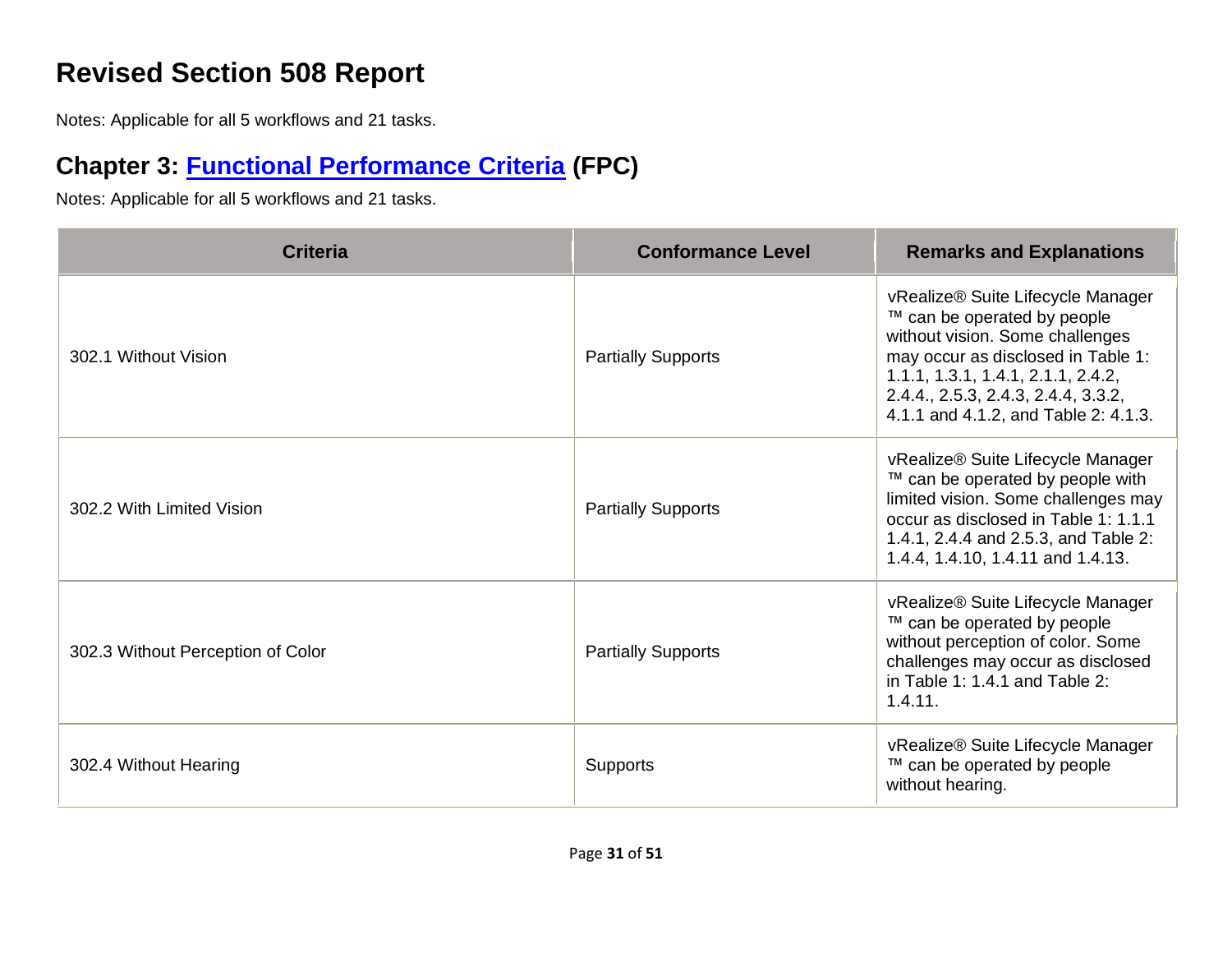| <b>Criteria</b>                                                | <b>Conformance Level</b>  | <b>Remarks and Explanations</b>                                                                                                                                                                                                                 |
|----------------------------------------------------------------|---------------------------|-------------------------------------------------------------------------------------------------------------------------------------------------------------------------------------------------------------------------------------------------|
| 302.5 With Limited Hearing                                     | <b>Supports</b>           | vRealize® Suite Lifecycle Manager<br>™ can be operated by people with<br>limited Hearing.                                                                                                                                                       |
| 302.6 Without Speech                                           | <b>Supports</b>           | vRealize® Suite Lifecycle Manager<br>™ can be operated by people<br>without speech.                                                                                                                                                             |
| 302.7 With Limited Manipulation                                | <b>Partially Supports</b> | vRealize® Suite Lifecycle Manager<br>™ can be operated by people with<br>limited manipulation. Some<br>challenges may occur as disclosed<br>in Table 1: 2.1.1 and 2.5.3, and<br>2.4.3 and Table 2: 1.4.13.                                      |
| 302.8 With Limited Reach and Strength                          | <b>Partially Supports</b> | vRealize® Suite Lifecycle Manager<br>™ can be operated by people with<br>limited manipulation. Some<br>challenges may occur as disclosed<br>in Table 1: 2.1.1 and 2.5.3, and<br>2.4.3 and Table 2: 1.4.13.                                      |
| 302.9 With Limited Language, Cognitive, and Learning Abilities | <b>Partially Supports</b> | vRealize® Suite Lifecycle Manager<br>™ can be operated by people with<br>limited language, cognitive, and<br>learning abilities. Some challenges<br>may occur as disclosed in Table 1:<br>2.4.4., 2.5.2, 2.5.3 and 3.3.2 and<br>Table 2: 4.1.3. |

# **Chapter 4: [Hardware](https://www.access-board.gov/guidelines-and-standards/communications-and-it/about-the-ict-refresh/final-rule/text-of-the-standards-and-guidelines#401-general)**

Notes: Not Applicable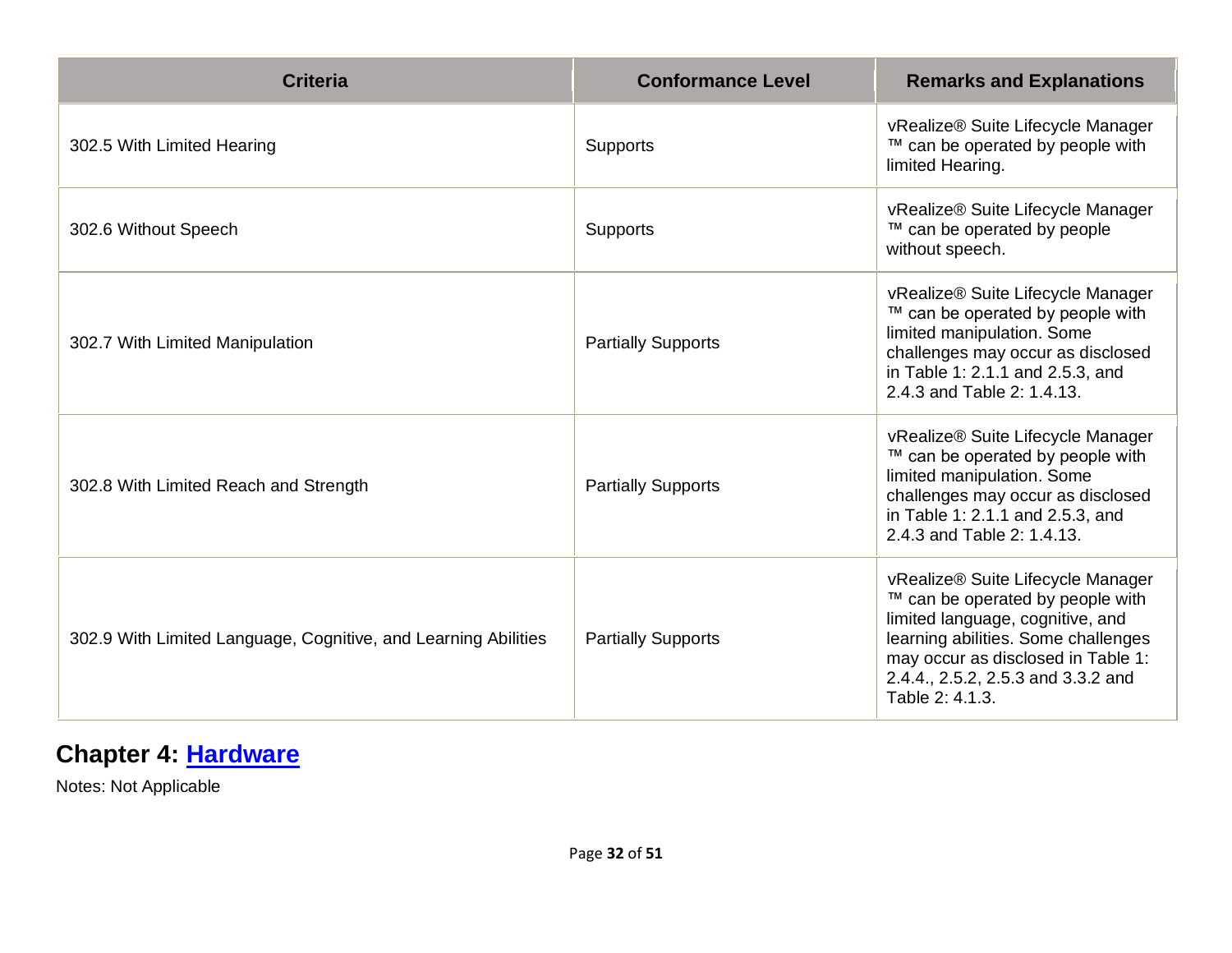# **Chapter 5: [Software](https://www.access-board.gov/guidelines-and-standards/communications-and-it/about-the-ict-refresh/final-rule/text-of-the-standards-and-guidelines#501-general)**

| <b>Criteria</b>                                       | <b>Conformance Level</b>            | <b>Remarks and Explanations</b>                                    |
|-------------------------------------------------------|-------------------------------------|--------------------------------------------------------------------|
| 501.1 Scope - Incorporation of WCAG 2.0 AA            | See WCAG 2.1 section                | See information in WCAG 2.1<br>section                             |
| <b>502 Interoperability with Assistive Technology</b> | Heading cell - no response required | Heading cell - no response required                                |
| 502.2.1 User Control of Accessibility Features        | Not Applicable                      | VRealize® Suite Lifecycle Manager<br>™ is not a platform software. |
| 502.2.2 No Disruption of Accessibility Features       | Not Applicable                      | VRealize® Suite Lifecycle Manager<br>™ is not a platform software. |
| <b>502.3 Accessibility Services</b>                   | Heading cell - no response required | Heading cell - no response required                                |
| 502.3.1 Object Information                            | Not Applicable                      | VRealize® Suite Lifecycle Manager<br>™ is not a platform software. |
| 502.3.2 Modification of Object Information            | Not Applicable                      | VRealize® Suite Lifecycle Manager<br>™ is not a platform software. |
| 502.3.3 Row, Column, and Headers                      | Not Applicable                      | VRealize® Suite Lifecycle Manager<br>™ is not a platform software. |
| 502.3.4 Values                                        | Not Applicable                      | VRealize® Suite Lifecycle Manager<br>™ is not a platform software. |
| 502.3.5 Modification of Values                        | Not Applicable                      | VRealize® Suite Lifecycle Manager<br>™ is not a platform software. |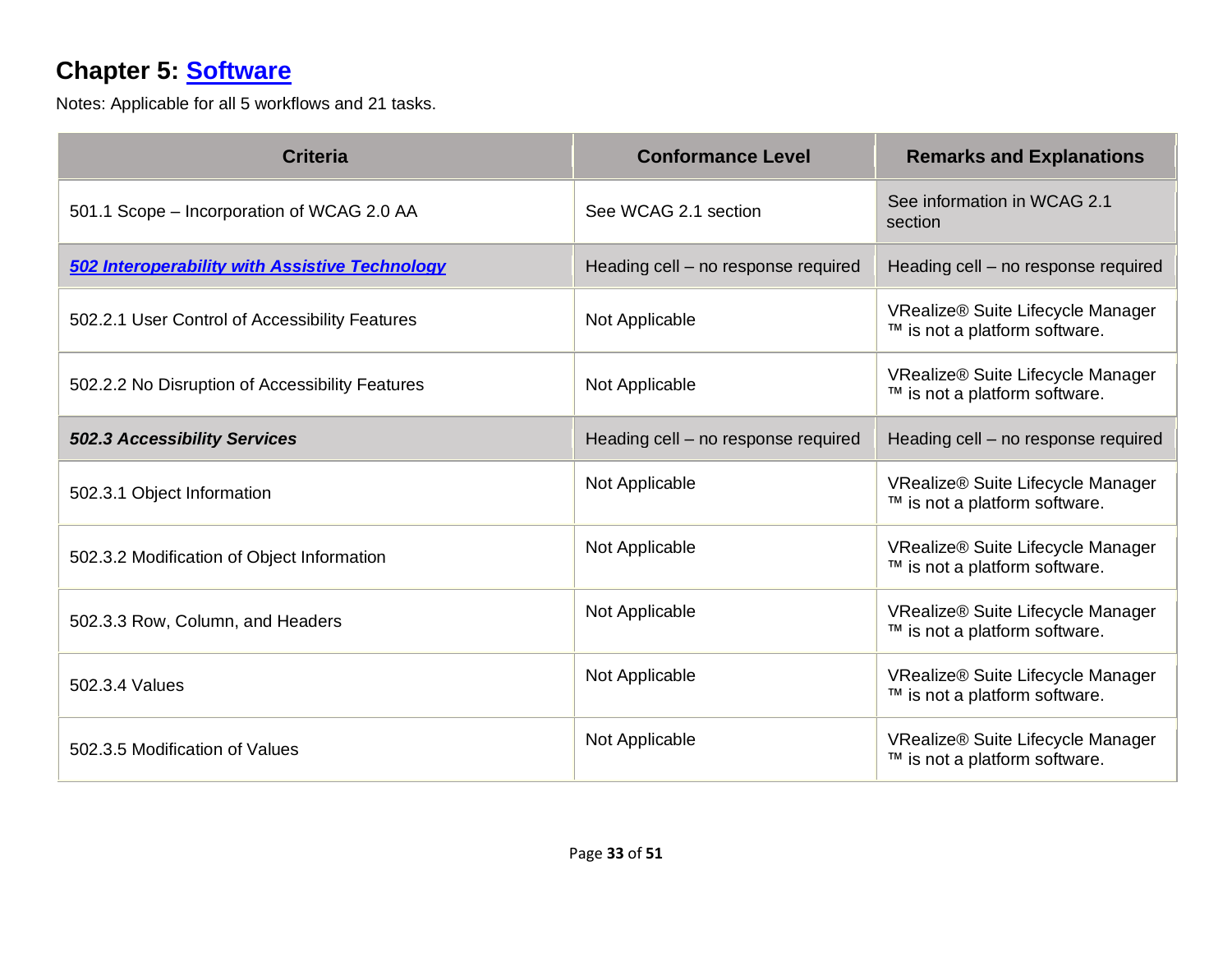| <b>Criteria</b>                       | <b>Conformance Level</b>            | <b>Remarks and Explanations</b>                                    |
|---------------------------------------|-------------------------------------|--------------------------------------------------------------------|
| 502.3.6 Label Relationships           | Not Applicable                      | VRealize® Suite Lifecycle Manager<br>™ is not a platform software. |
| 502.3.7 Hierarchical Relationships    | Not Applicable                      | VRealize® Suite Lifecycle Manager<br>™ is not a platform software. |
| 502.3.8 Text                          | Not Applicable                      | VRealize® Suite Lifecycle Manager<br>™ is not a platform software. |
| 502.3.9 Modification of Text          | Not Applicable                      | VRealize® Suite Lifecycle Manager<br>™ is not a platform software. |
| 502.3.10 List of Actions              | Not Applicable                      | VRealize® Suite Lifecycle Manager<br>™ is not a platform software. |
| 502.3.11 Actions on Objects           | Not Applicable                      | VRealize® Suite Lifecycle Manager<br>™ is not a platform software. |
| 502.3.12 Focus Cursor                 | Not Applicable                      | VRealize® Suite Lifecycle Manager<br>™ is not a platform software. |
| 502.3.13 Modification of Focus Cursor | Not Applicable                      | VRealize® Suite Lifecycle Manager<br>™ is not a platform software. |
| 502.3.14 Event Notification           | Not Applicable                      | VRealize® Suite Lifecycle Manager<br>™ is not a platform software. |
| 502.4 Platform Accessibility Features | Not Applicable                      | VRealize® Suite Lifecycle Manager<br>™ is not a platform software. |
| <b>503 Applications</b>               | Heading cell - no response required | Heading cell - no response required                                |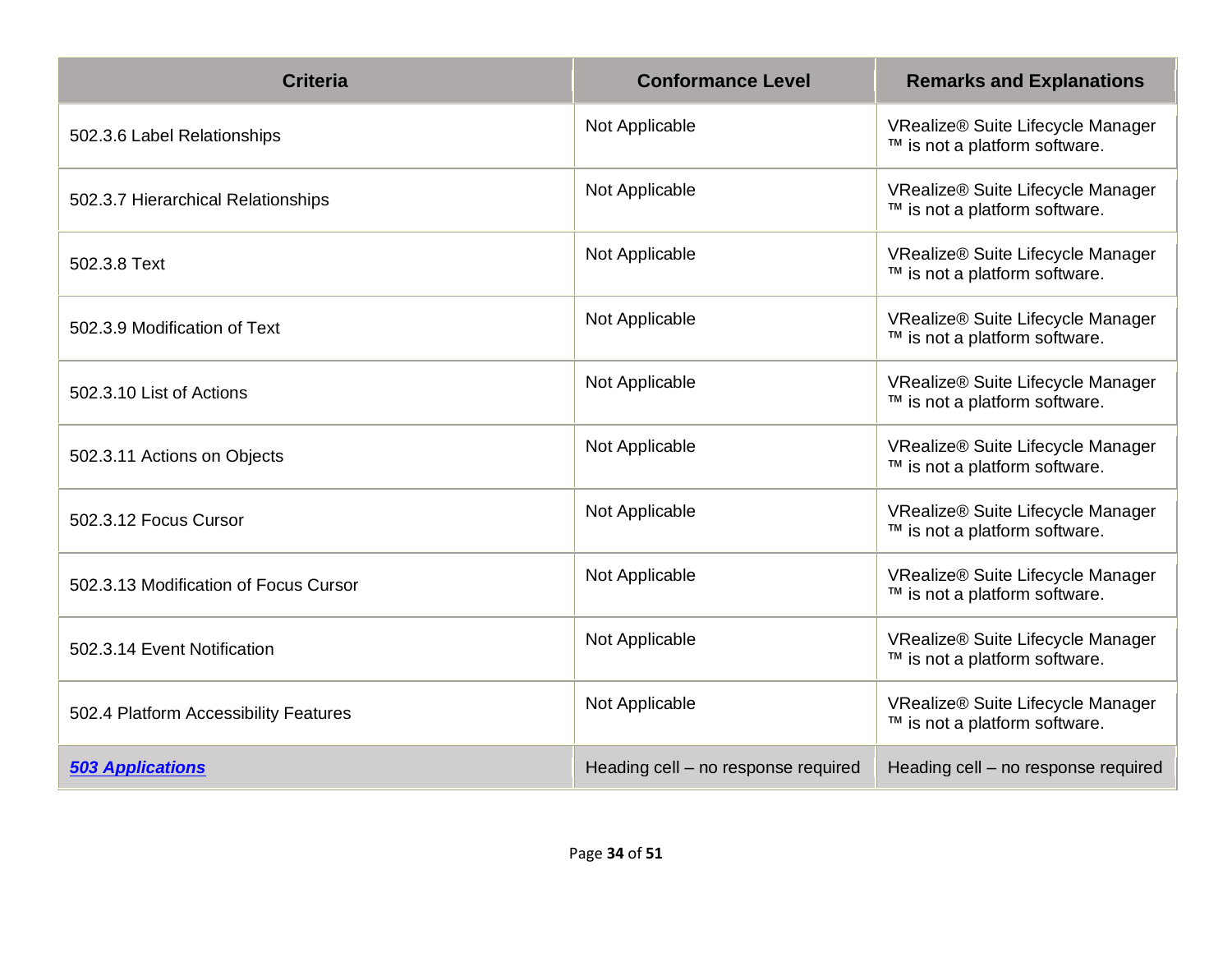| <b>Criteria</b>                                                                               | <b>Conformance Level</b>            | <b>Remarks and Explanations</b>                                                |
|-----------------------------------------------------------------------------------------------|-------------------------------------|--------------------------------------------------------------------------------|
| 503.2 User Preferences                                                                        | Not Applicable                      | vRealize® Suite Lifecycle Manager<br>™ does not contain synchronized<br>media. |
| 503.3 Alternative User Interfaces                                                             | Not Applicable                      | vRealize® Suite Lifecycle Manager<br>™ does not contain synchronized<br>media. |
| 503.4 User Controls for Captions and Audio Description                                        | Heading cell - no response required | Heading cell - no response required                                            |
| 503.4.1 Caption Controls                                                                      | Not Applicable                      | vRealize® Suite Lifecycle Manager<br>™ does not contain synchronized<br>media. |
| 503.4.2 Audio Description Controls                                                            | Not Applicable                      | vRealize® Suite Lifecycle Manager<br>™ does not contain synchronized<br>media. |
| <b>504 Authoring Tools</b>                                                                    | Heading cell - no response required | Heading cell - no response required                                            |
| 504.2 Content Creation or Editing (if not authoring tool, enter<br>"not applicable")          | See WCAG 2.1 section                | See information in WCAG 2.1<br>section                                         |
| 504.2.1 Preservation of Information Provided for Accessibility in<br><b>Format Conversion</b> | Not Applicable                      | VRealize® Suite Lifecycle Manager<br>™ is not an authoring tool.               |
| 504.2.2 PDF Export                                                                            | Not Applicable                      | VRealize® Suite Lifecycle Manager<br>™ is not an authoring tool.               |
| 504.3 Prompts                                                                                 | Not Applicable                      | VRealize® Suite Lifecycle Manager<br>™ is not an authoring tool.               |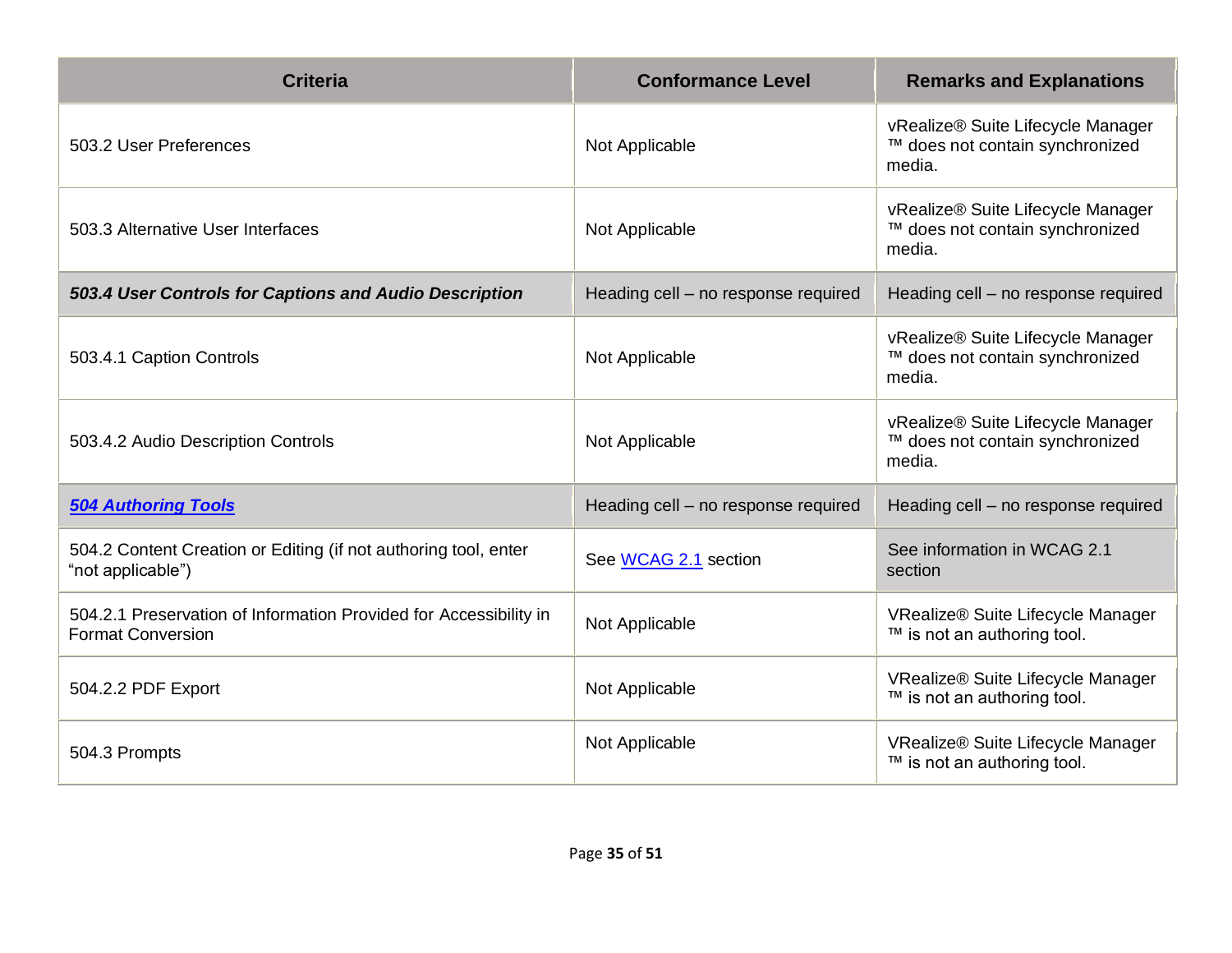| <b>Criteria</b> | <b>Conformance Level</b> | <b>Remarks and Explanations</b>                                  |
|-----------------|--------------------------|------------------------------------------------------------------|
| 504.4 Templates | Not Applicable           | VRealize® Suite Lifecycle Manager<br>™ is not an authoring tool. |

# **Chapter 6: [Support Documentation and Services](https://www.access-board.gov/guidelines-and-standards/communications-and-it/about-the-ict-refresh/final-rule/text-of-the-standards-and-guidelines#601-general)**

Notes:

| <b>Criteria</b>                                                     | <b>Conformance Level</b>            | <b>Remarks and Explanations</b>                                                                                                                        |
|---------------------------------------------------------------------|-------------------------------------|--------------------------------------------------------------------------------------------------------------------------------------------------------|
| 601.1 Scope                                                         | Heading cell - no response required | Heading cell - no response required                                                                                                                    |
| <b>602 Support Documentation</b>                                    | Heading cell - no response required | Heading cell - no response required                                                                                                                    |
| 602.2 Accessibility and Compatibility Features                      | Not Applicable                      | In vRealize® Suite Lifecycle<br>Manager ™, accessibility and<br>compatibility features are not a part<br>of the accessibility review.                  |
| 602.3 Electronic Support Documentation                              | See WCAG 2.1 section                | See information in WCAG 2.1<br>section                                                                                                                 |
| 602.4 Alternate Formats for Non-Electronic Support<br>Documentation | Not Applicable                      | In vRealize® Suite Lifecycle<br>Manager ™, alternate formats are<br>not a part of the accessibility review.                                            |
| <b>603 Support Services</b>                                         | Heading cell - no response required | Heading cell - no response required                                                                                                                    |
| 603.2 Information on Accessibility and Compatibility Features       | Not Applicable                      | In vRealize® Suite Lifecycle<br>Manager ™, information on<br>accessibility and compatibility<br>features is not a part of the<br>accessibility review. |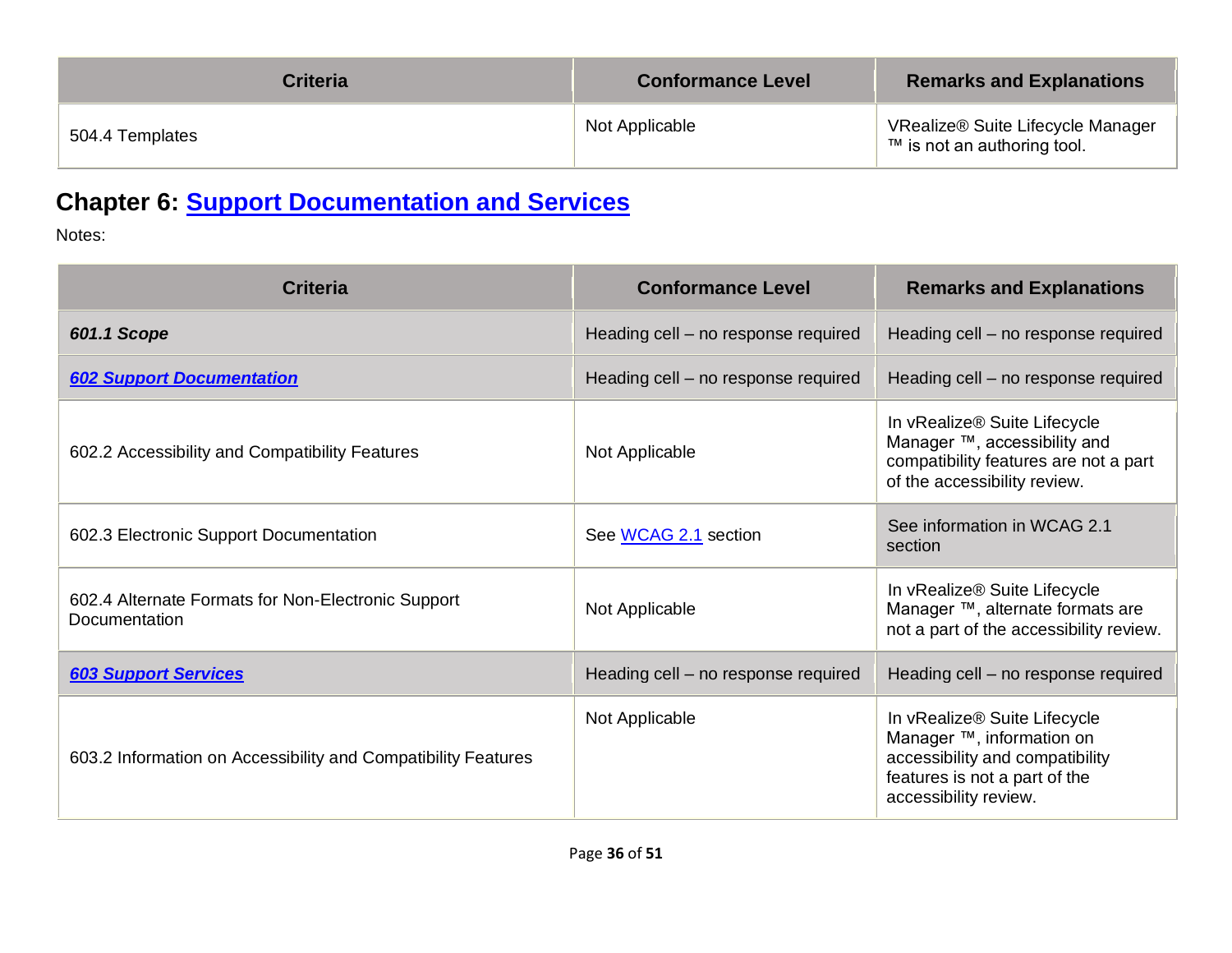| <b>Criteria</b>                            | <b>Conformance Level</b> | <b>Remarks and Explanations</b>                                                                                                  |
|--------------------------------------------|--------------------------|----------------------------------------------------------------------------------------------------------------------------------|
| 603.3 Accommodation of Communication Needs | Not Applicable           | In vRealize® Suite Lifecycle<br>Manager ™, accommodation of<br>communication needs is not a part<br>of the accessibility review. |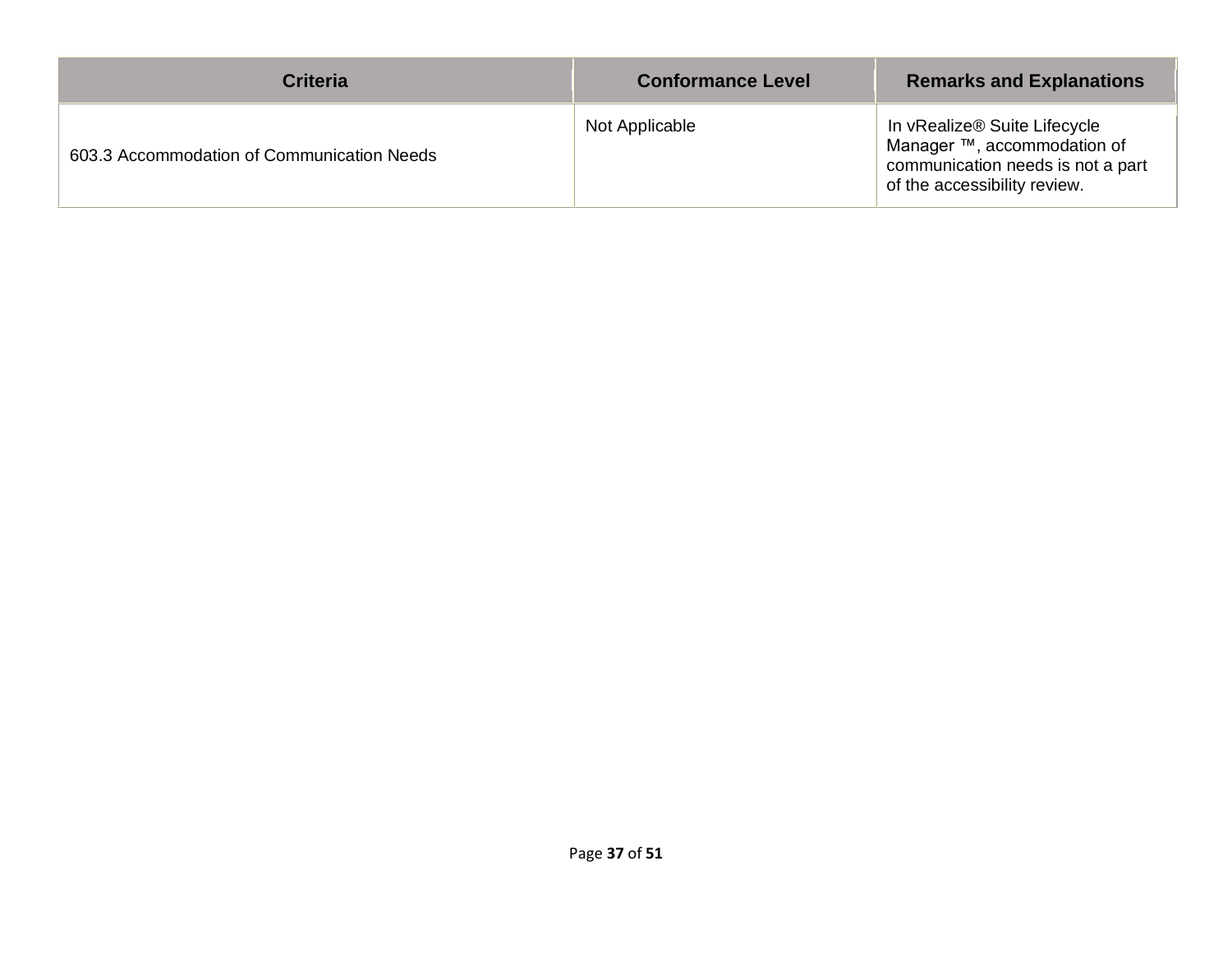# **EN 301 549 Report**

Notes: Applicable for all 5 workflows and 21 tasks.

# **Chapter 4: [Functional Performance Statements](https://www.etsi.org/deliver/etsi_en/301500_301599/301549/03.01.01_60/en_301549v030101p.pdf#%5B%7B%22num%22%3A38%2C%22gen%22%3A0%7D%2C%7B%22name%22%3A%22XYZ%22%7D%2C54%2C747%2C0%5D) (FPS)**

| <b>Criteria</b>                          | <b>Conformance Level</b>  | <b>Remarks and Explanations</b>                                                                                                                                                                                                                        |
|------------------------------------------|---------------------------|--------------------------------------------------------------------------------------------------------------------------------------------------------------------------------------------------------------------------------------------------------|
| 4.2.1 Usage without vision               | <b>Partially Supports</b> | vRealize® Suite Lifecycle Manager<br>™ can be operated by people<br>without vision. Some challenges<br>may occur as disclosed in Table 1:<br>1.1.1, 1.3.1, 1.4.1, 2.1.1, 2.4.2,<br>2.4.3, 2.4.4, 2.5.3, 3.3.2, 4.1.1 and<br>4.1.2, and Table 2: 4.1.3. |
| 4.2.2 Usage with limited vision          | <b>Partially Supports</b> | vRealize® Suite Lifecycle Manager<br>™ can be operated by people with<br>limited vision. Some challenges may<br>occur as disclosed in Table 1: 1.1.1,<br>1.4.1, and 2.5.3 and Table 2: 1.4.4,<br>1.4.10, 1.4.11, and 1.4.13.                           |
| 4.2.3 Usage without perception of colour | <b>Partially Supports</b> | vRealize® Suite Lifecycle Manager<br>™ can be operated by people<br>without perception of colour. Some<br>challenges may occur as disclosed<br>in Table 1: 1.4.1, and Table 2:<br>1.4.11.                                                              |
| 4.2.4 Usage without hearing              | <b>Supports</b>           | vRealize® Suite Lifecycle Manager<br>™ can be operated by people<br>without hearing.                                                                                                                                                                   |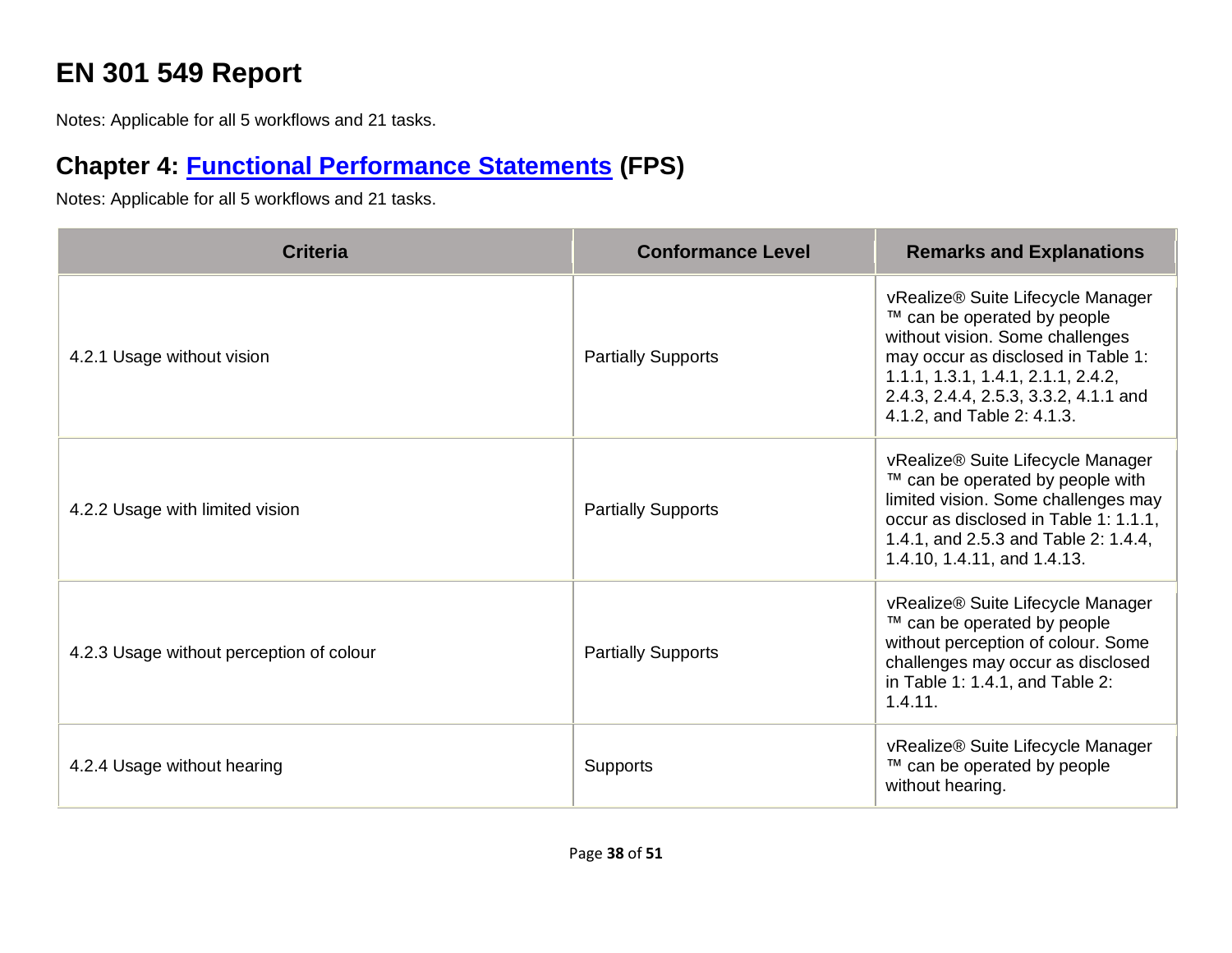| <b>Criteria</b>                                           | <b>Conformance Level</b>  | <b>Remarks and Explanations</b>                                                                                                                                                                                                                 |
|-----------------------------------------------------------|---------------------------|-------------------------------------------------------------------------------------------------------------------------------------------------------------------------------------------------------------------------------------------------|
| 4.2.5 Usage with limited hearing                          | Supports                  | vRealize® Suite Lifecycle Manager<br>™ can be operated by people with<br>limited Hearing.                                                                                                                                                       |
| 4.2.6 Usage with no or limited vocal capability           | Supports                  | vRealize® Suite Lifecycle Manager<br>™ can be operated by people with<br>no or limited vocal capability.                                                                                                                                        |
| 4.2.7 Usage with limited manipulation or strength         | <b>Partially Supports</b> | vRealize® Suite Lifecycle Manager<br>™can be operated by people with<br>limited manipulation or strength.<br>Some challenges may occur as<br>disclosed in Table 1: 2.1.1, 2.4.3,<br>and 2.5.3 and Table 2: 1.4.13.                              |
| 4.2.8 Usage with limited reach                            | <b>Partially Supports</b> | vRealize® Suite Lifecycle Manager<br>™ can be operated by people with<br>limited reach. Some challenges may<br>occur as disclosed in Table 1: 2.1.1,<br>2.4.3, and 2.5.3 and Table 2: 1.4.13.                                                   |
| 4.2.9 Minimize photosensitive seizure triggers            | Supports                  | vRealize® Suite Lifecycle Manager<br>™ does not include any content that<br>triggers photosensitive seizures in<br>the application.                                                                                                             |
| 4.2.10 Usage with limited cognition, language or learning | <b>Partially Supports</b> | vRealize® Suite Lifecycle Manager<br>™ can be operated by people with<br>limited language, cognitive, and<br>learning abilities. Some challenges<br>may occur as disclosed in Table 1:<br>2.4.4., 2.5.2, 2.5.3 and 3.3.2 and<br>Table 2: 4.1.3. |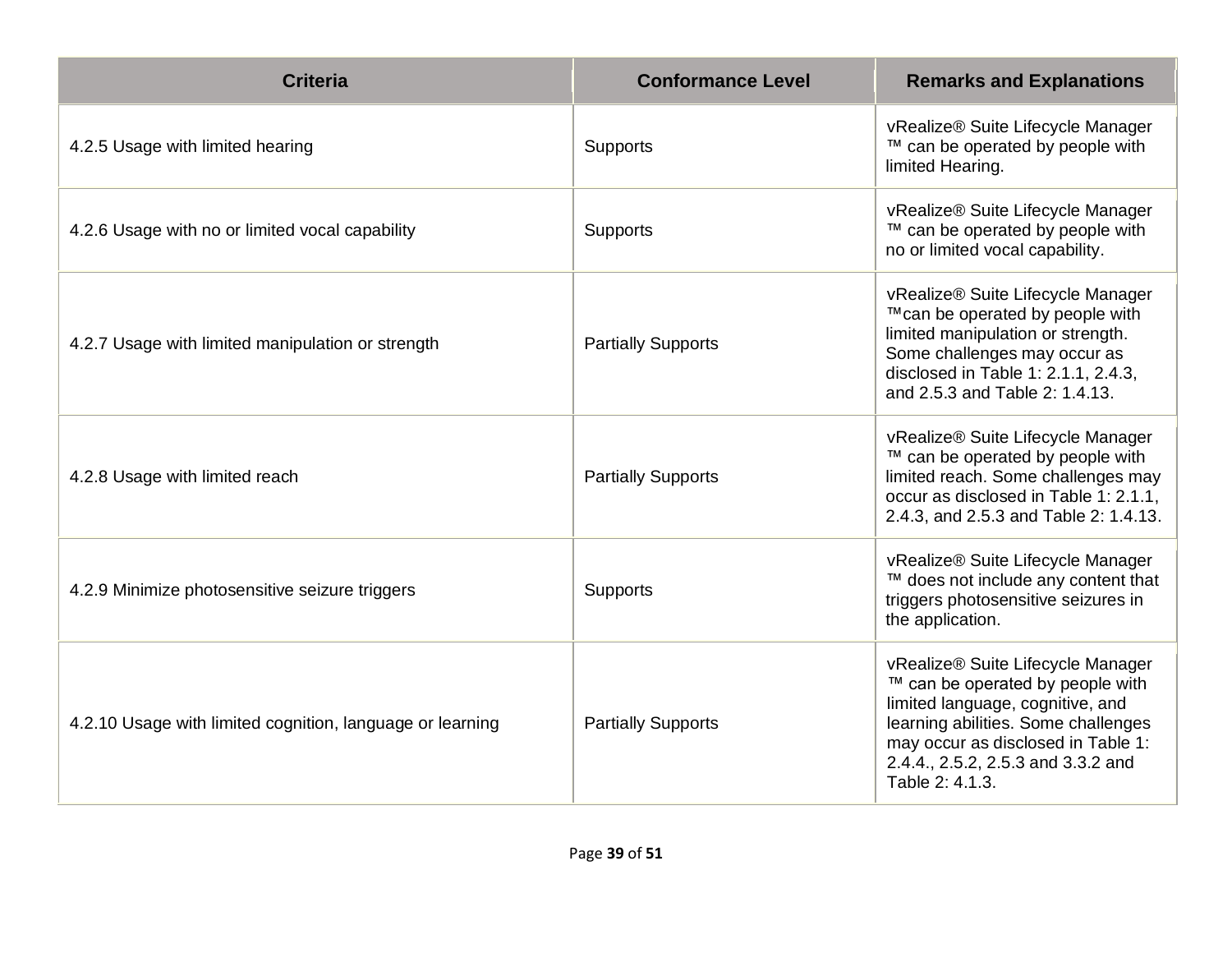| <b>Criteria</b> | <b>Conformance Level</b> | <b>Remarks and Explanations</b>                                                                       |
|-----------------|--------------------------|-------------------------------------------------------------------------------------------------------|
| 4.2.11 Privacy  | Supports                 | vRealize® Suite Lifecycle Manager<br>™ features respect the privacy of<br>assistive technology users. |

#### **Chapter [5: Generic Requirements](https://www.etsi.org/deliver/etsi_en/301500_301599/301549/03.01.01_60/en_301549v030101p.pdf#%5B%7B%22num%22%3A45%2C%22gen%22%3A0%7D%2C%7B%22name%22%3A%22XYZ%22%7D%2C54%2C747%2C0%5D)**

Notes: VRealize® Suite Lifecycle Manager ™ supports standard assistive technologies and is, therefore, not subject to the Closed Functionality criteria described in this Chapter.

| <b>Criteria</b>                                   | <b>Conformance Level</b>            | <b>Remarks and Explanations</b>                                                                                                                                                         |
|---------------------------------------------------|-------------------------------------|-----------------------------------------------------------------------------------------------------------------------------------------------------------------------------------------|
| <b>5.1 Closed functionality</b>                   | Heading cell – no response required | Heading cell - no response required                                                                                                                                                     |
| 5.1.2 General                                     | Heading cell – no response required | Heading cell – no response required                                                                                                                                                     |
| 5.1.2.1 Closed functionality                      | See 5.2 through 13                  | See information in 5.2 through 13                                                                                                                                                       |
| 5.1.2.2 Assistive technology                      | See 5.1.3 through 5.1.6             | See information in 5.1.3 through<br>5.1.6                                                                                                                                               |
| 5.1.3 Non-visual access                           | Heading cell - no response required | Heading cell - no response required                                                                                                                                                     |
| 5.1.3.1 Audio output of visual information        | Not Applicable                      | VRealize® Suite Lifecycle Manager<br>™ supports standard assistive<br>technologies and is, therefore, not<br>subject to the Closed Functionality<br>criteria described in this Chapter. |
| 5.1.3.2 Auditory output delivery including speech | Not Applicable                      | VRealize® Suite Lifecycle Manager<br>™ supports standard assistive<br>technologies and is, therefore, not                                                                               |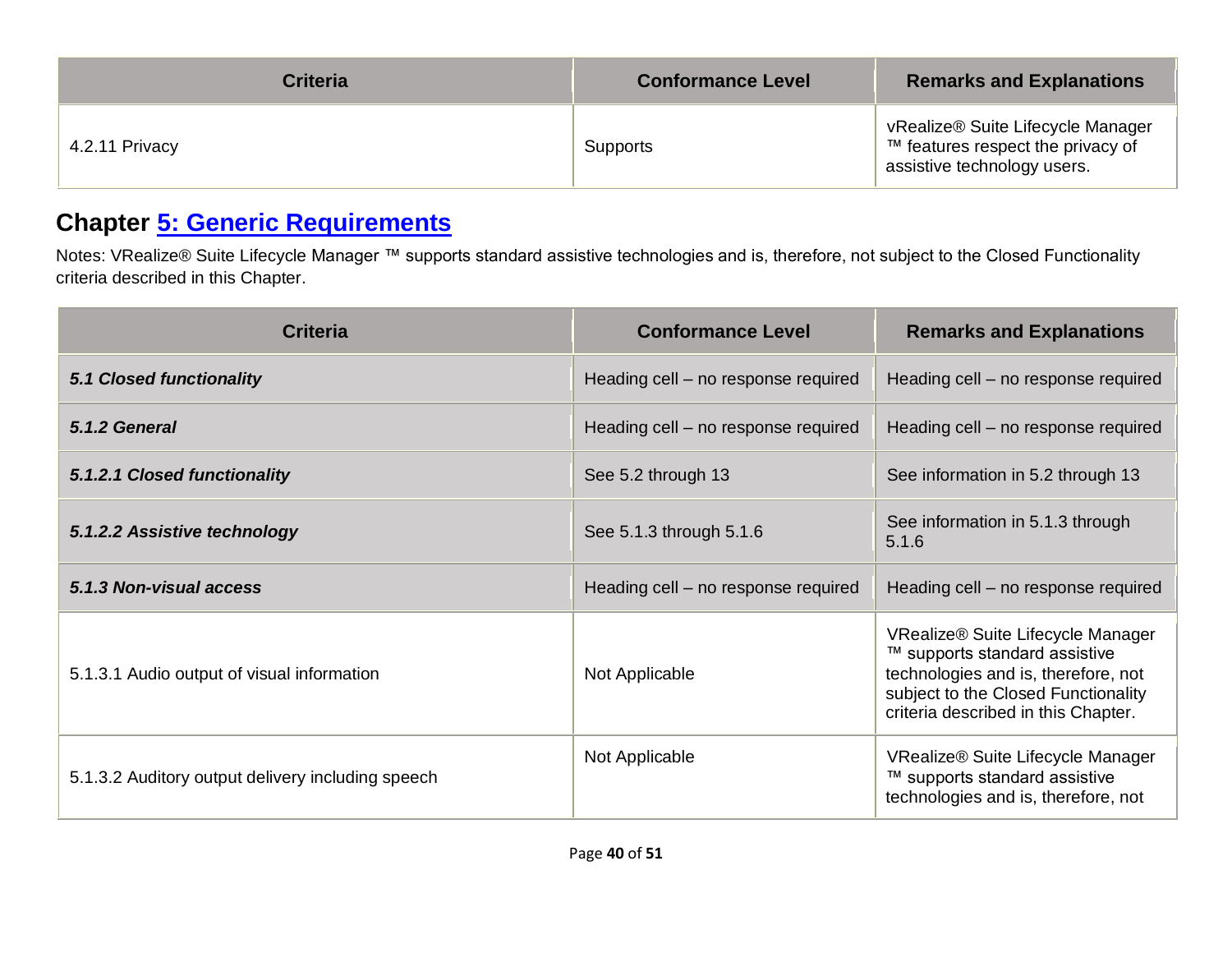| <b>Criteria</b>                              | <b>Conformance Level</b> | <b>Remarks and Explanations</b>                                                                                                                                                         |
|----------------------------------------------|--------------------------|-----------------------------------------------------------------------------------------------------------------------------------------------------------------------------------------|
|                                              |                          | subject to the Closed Functionality<br>criteria described in this Chapter.                                                                                                              |
| 5.1.3.3 Auditory output correlation          | Not Applicable           | VRealize® Suite Lifecycle Manager<br>™ supports standard assistive<br>technologies and is, therefore, not<br>subject to the Closed Functionality<br>criteria described in this Chapter. |
| 5.1.3.4 Speech output user control           | Not Applicable           | VRealize® Suite Lifecycle Manager<br>™ supports standard assistive<br>technologies and is, therefore, not<br>subject to the Closed Functionality<br>criteria described in this Chapter. |
| 5.1.3.5 Speech output automatic interruption | Not Applicable           | VRealize® Suite Lifecycle Manager<br>™ supports standard assistive<br>technologies and is, therefore, not<br>subject to the Closed Functionality<br>criteria described in this Chapter. |
| 5.1.3.6 Speech output for non-text content   | Not Applicable           | VRealize® Suite Lifecycle Manager<br>™ supports standard assistive<br>technologies and is, therefore, not<br>subject to the Closed Functionality<br>criteria described in this Chapter. |
| 5.1.3.7 Speech output for video information  | Not Applicable           | VRealize® Suite Lifecycle Manager<br>™ supports standard assistive<br>technologies and is, therefore, not<br>subject to the Closed Functionality<br>criteria described in this Chapter. |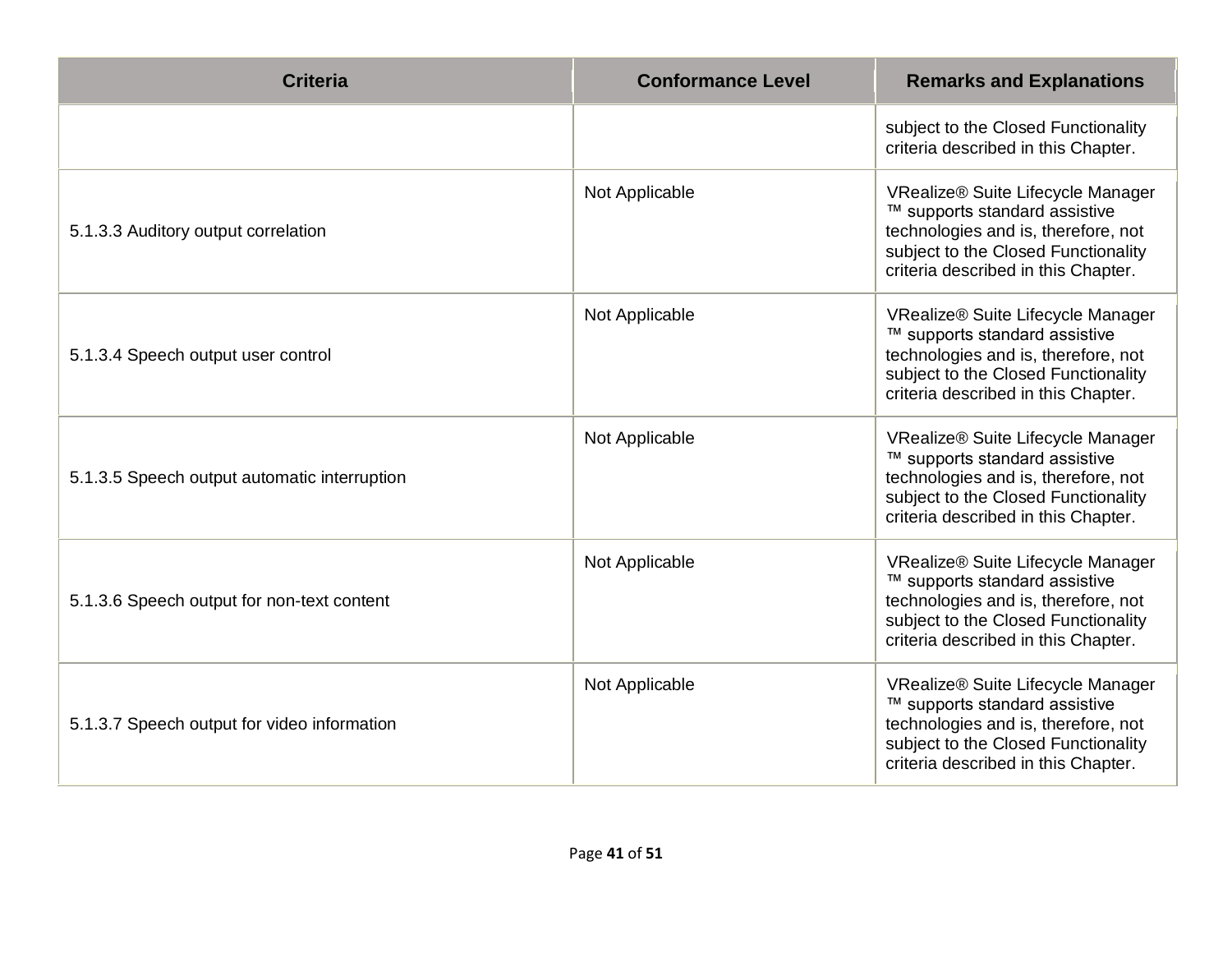| <b>Criteria</b>                         | <b>Conformance Level</b> | <b>Remarks and Explanations</b>                                                                                                                                                         |
|-----------------------------------------|--------------------------|-----------------------------------------------------------------------------------------------------------------------------------------------------------------------------------------|
| 5.1.3.8 Masked entry                    | Not Applicable           | VRealize® Suite Lifecycle Manager<br>™ supports standard assistive<br>technologies and is, therefore, not<br>subject to the Closed Functionality<br>criteria described in this Chapter. |
| 5.1.3.9 Private access to personal data | Not Applicable           | VRealize® Suite Lifecycle Manager<br>™ supports standard assistive<br>technologies and is, therefore, not<br>subject to the Closed Functionality<br>criteria described in this Chapter. |
| 5.1.3.10 Non-interfering audio output   | Not Applicable           | VRealize® Suite Lifecycle Manager<br>™ supports standard assistive<br>technologies and is, therefore, not<br>subject to the Closed Functionality<br>criteria described in this Chapter. |
| 5.1.3.11 Private listening volume       | Not Applicable           | VRealize® Suite Lifecycle Manager<br>™ supports standard assistive<br>technologies and is, therefore, not<br>subject to the Closed Functionality<br>criteria described in this Chapter. |
| 5.1.3.12 Speaker volume                 | Not Applicable           | VRealize® Suite Lifecycle Manager<br>™ supports standard assistive<br>technologies and is, therefore, not<br>subject to the Closed Functionality<br>criteria described in this Chapter. |
| 5.1.3.13 Volume reset                   | Not Applicable           | VRealize® Suite Lifecycle Manager<br>™ supports standard assistive<br>technologies and is, therefore, not                                                                               |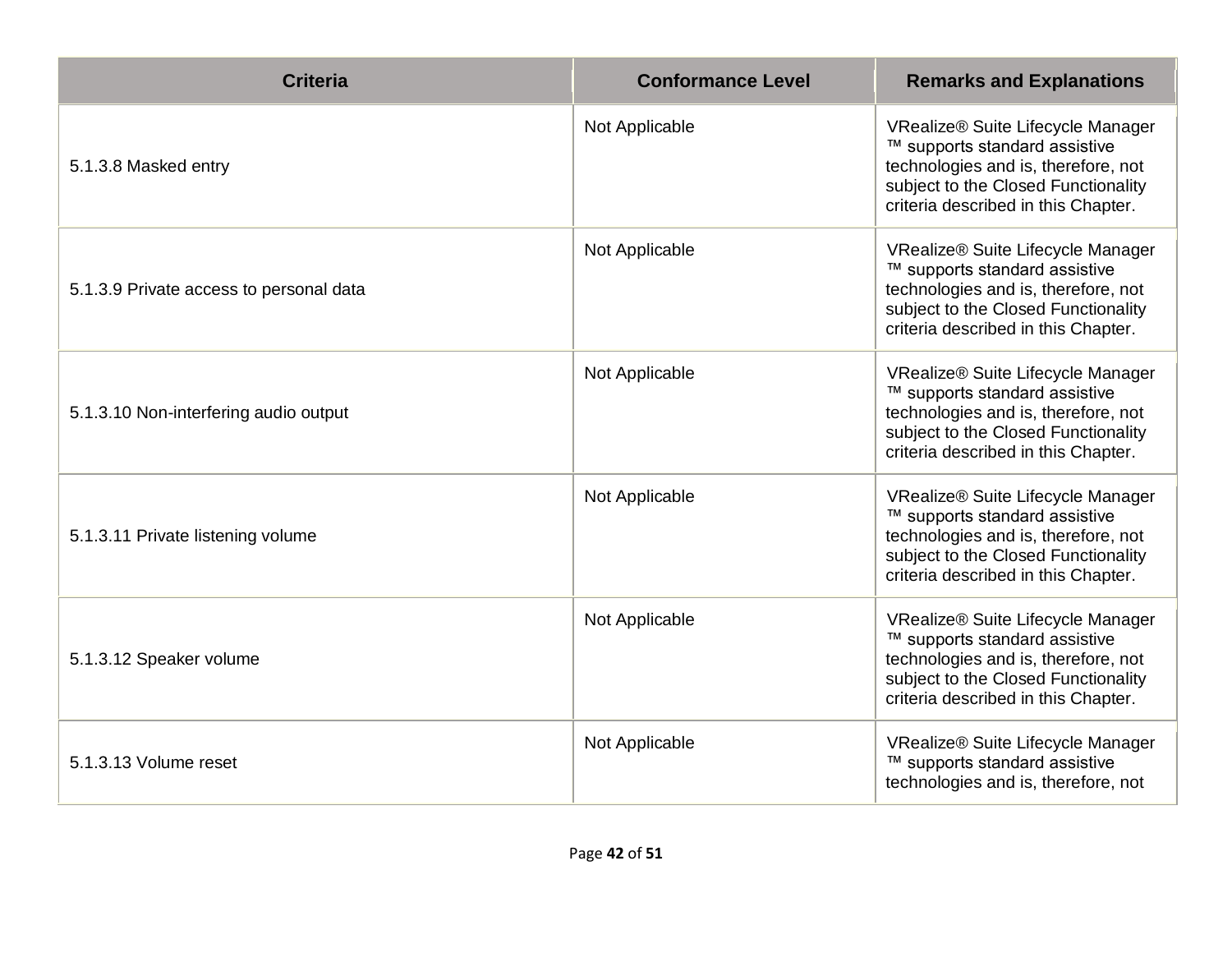| <b>Criteria</b>                                       | <b>Conformance Level</b>            | <b>Remarks and Explanations</b>                                                                                                                                                         |
|-------------------------------------------------------|-------------------------------------|-----------------------------------------------------------------------------------------------------------------------------------------------------------------------------------------|
|                                                       |                                     | subject to the Closed Functionality<br>criteria described in this Chapter.                                                                                                              |
| 5.1.3.14 Spoken languages                             | Not Applicable                      | VRealize® Suite Lifecycle Manager<br>™ supports standard assistive<br>technologies and is, therefore, not<br>subject to the Closed Functionality<br>criteria described in this Chapter. |
| 5.1.3.15 Non-visual error identification              | Not Applicable                      | VRealize® Suite Lifecycle Manager<br>™ supports standard assistive<br>technologies and is, therefore, not<br>subject to the Closed Functionality<br>criteria described in this Chapter. |
| 5.1.3.16 Receipts, tickets, and transactional outputs | Not Applicable                      | VRealize® Suite Lifecycle Manager<br>™ supports standard assistive<br>technologies and is, therefore, not<br>subject to the Closed Functionality<br>criteria described in this Chapter. |
| 5.1.4 Functionality closed to text enlargement        | Not Applicable                      | VRealize® Suite Lifecycle Manager<br>™ supports standard assistive<br>technologies and is, therefore, not<br>subject to the Closed Functionality<br>criteria described in this Chapter. |
| 5.1.5 Visual output for auditory information          | Not Applicable                      | VRealize® Suite Lifecycle Manager<br>™ supports standard assistive<br>technologies and is, therefore, not<br>subject to the Closed Functionality<br>criteria described in this Chapter. |
| 5.1.6 Operation without keyboard interface            | Heading cell - no response required | Heading cell - no response required                                                                                                                                                     |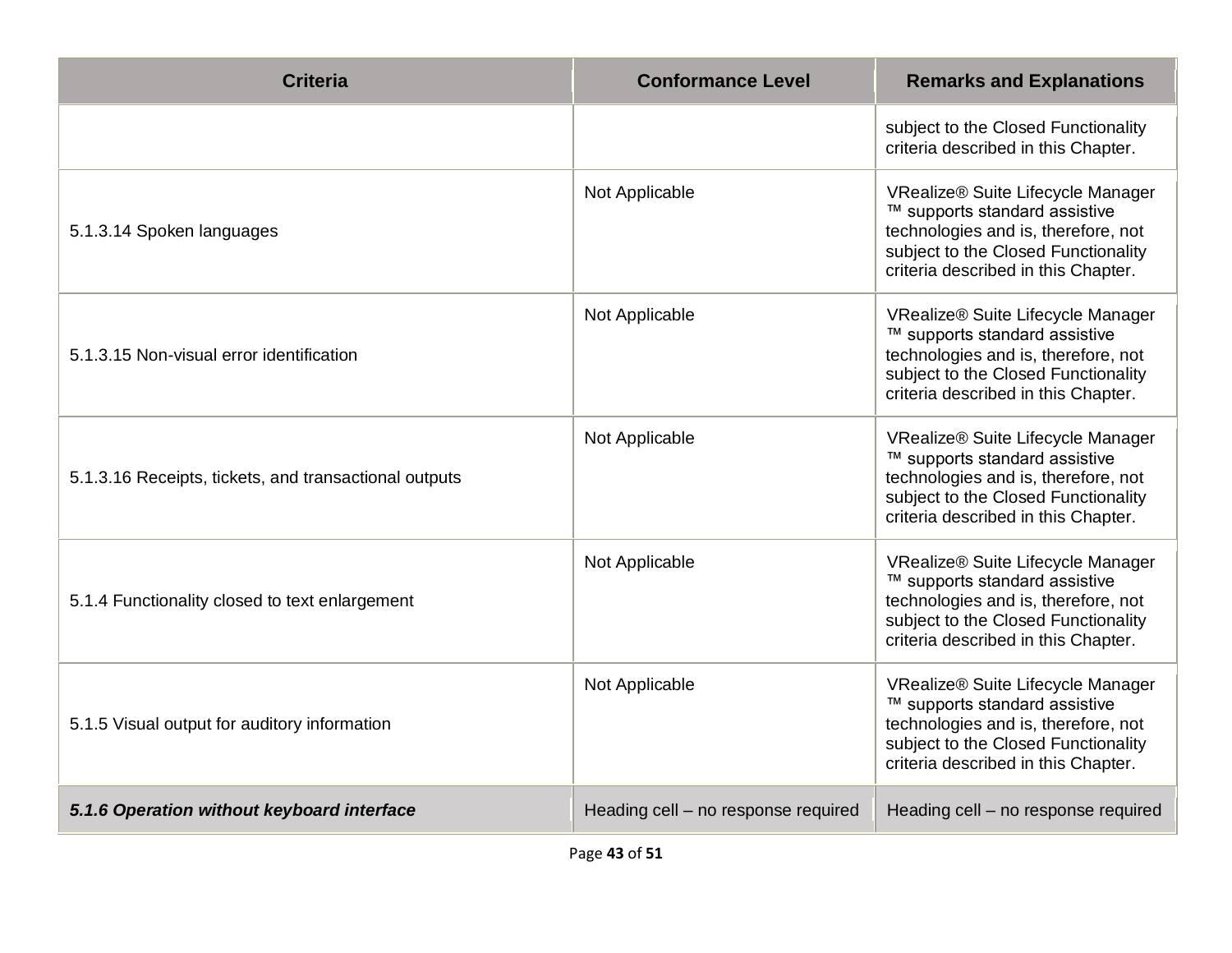| <b>Criteria</b>                                                 | <b>Conformance Level</b>            | <b>Remarks and Explanations</b>                                                                                                                                                         |
|-----------------------------------------------------------------|-------------------------------------|-----------------------------------------------------------------------------------------------------------------------------------------------------------------------------------------|
| 5.1.6.1 Closed functionality                                    | See 5.1.3.1 through 5.1.3.16        | See information in 5.1.3.1 through<br>5.1.3.16                                                                                                                                          |
| 5.1.6.2 Input focus                                             | Not Applicable                      | VRealize® Suite Lifecycle Manager<br>™ supports standard assistive<br>technologies and is, therefore, not<br>subject to the Closed Functionality<br>criteria described in this Chapter. |
| 5.1.7 Access without speech                                     | Not Applicable                      | VRealize® Suite Lifecycle Manager<br>™ supports standard assistive<br>technologies and is, therefore, not<br>subject to the Closed Functionality<br>criteria described in this Chapter. |
| 5.2 Activation of accessibility features                        | Not Applicable                      | VRealize® Suite Lifecycle Manager<br>™ supports standard assistive<br>technologies and is, therefore, not<br>subject to the Closed Functionality<br>criteria described in this Chapter. |
| 5.3 Biometrics                                                  | Not Applicable                      | VRealize® Suite Lifecycle Manager<br>™ supports standard assistive<br>technologies and is, therefore, not<br>subject to the Closed Functionality<br>criteria described in this Chapter. |
| 5.4 Preservation of accessibility information during conversion | Not Applicable                      | VRealize® Suite Lifecycle Manager<br>™ supports standard assistive<br>technologies and is, therefore, not<br>subject to the Closed Functionality<br>criteria described in this Chapter. |
| 5.5 Operable parts                                              | Heading cell - no response required | Heading cell - no response required                                                                                                                                                     |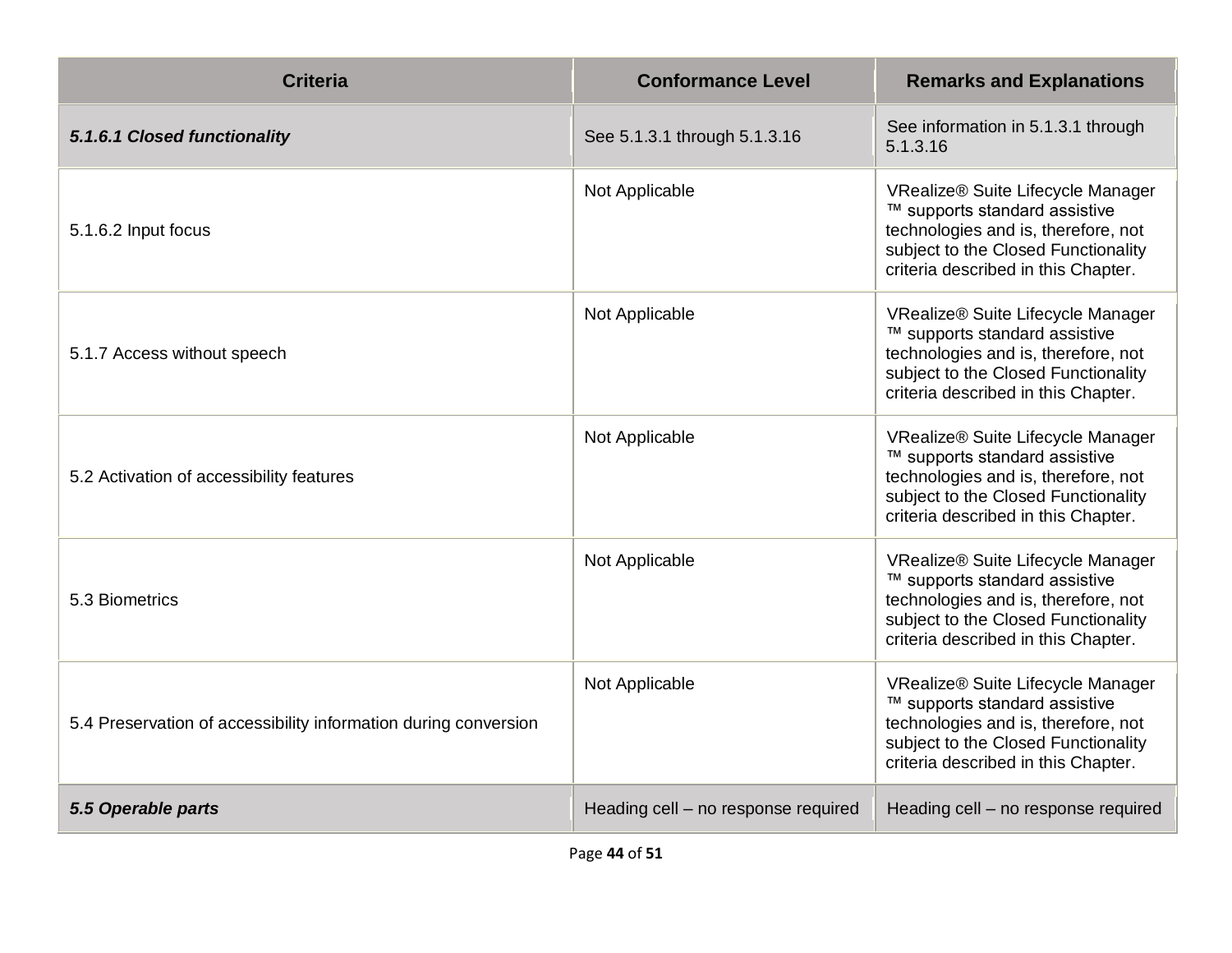| <b>Criteria</b>                     | <b>Conformance Level</b>            | <b>Remarks and Explanations</b>                                                                                                                                                         |
|-------------------------------------|-------------------------------------|-----------------------------------------------------------------------------------------------------------------------------------------------------------------------------------------|
| 5.5.1 Means of operation            | Not Applicable                      | VRealize® Suite Lifecycle Manager<br>™ supports standard assistive<br>technologies and is, therefore, not<br>subject to the Closed Functionality<br>criteria described in this Chapter. |
| 5.5.2 Operable parts discernibility | Not Applicable                      | VRealize® Suite Lifecycle Manager<br>™ supports standard assistive<br>technologies and is, therefore, not<br>subject to the Closed Functionality<br>criteria described in this Chapter. |
| 5.6 Locking or toggle controls      | Heading cell - no response required | Heading cell - no response required                                                                                                                                                     |
| 5.6.1 Tactile or auditory status    | Not Applicable                      | VRealize® Suite Lifecycle Manager<br>™ supports standard assistive<br>technologies and is, therefore, not<br>subject to the Closed Functionality<br>criteria described in this Chapter. |
| 5.6.2 Visual status                 | Not Applicable                      | VRealize® Suite Lifecycle Manager<br>™ supports standard assistive<br>technologies and is, therefore, not<br>subject to the Closed Functionality<br>criteria described in this Chapter. |
| 5.7 Key repeat                      | Not Applicable                      | VRealize® Suite Lifecycle Manager<br>™ supports standard assistive<br>technologies and is, therefore, not<br>subject to the Closed Functionality<br>criteria described in this Chapter. |
| 5.8 Double-strike key acceptance    | Not Applicable                      | VRealize® Suite Lifecycle Manager<br>™ supports standard assistive                                                                                                                      |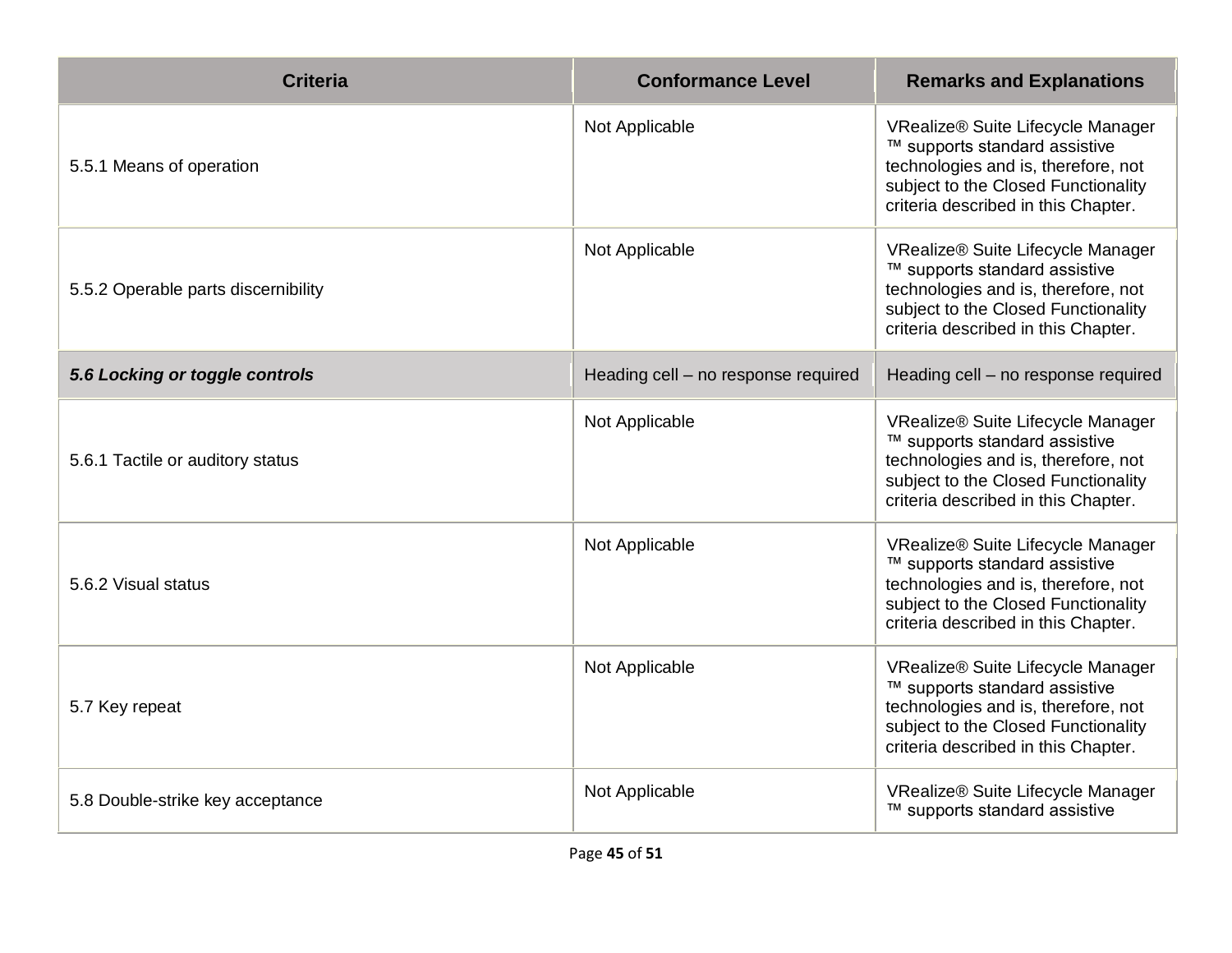| <b>Criteria</b>               | <b>Conformance Level</b> | <b>Remarks and Explanations</b>                                                                                                                                                         |
|-------------------------------|--------------------------|-----------------------------------------------------------------------------------------------------------------------------------------------------------------------------------------|
|                               |                          | technologies and is, therefore, not<br>subject to the Closed Functionality<br>criteria described in this Chapter.                                                                       |
| 5.9 Simultaneous user actions | Not Applicable           | VRealize® Suite Lifecycle Manager<br>™ supports standard assistive<br>technologies and is, therefore, not<br>subject to the Closed Functionality<br>criteria described in this Chapter. |

#### **Chapter [6: ICT with Two-Way Voice Communication](https://www.etsi.org/deliver/etsi_en/301500_301599/301549/03.01.01_60/en_301549v030101p.pdf#%5B%7B%22num%22%3A60%2C%22gen%22%3A0%7D%2C%7B%22name%22%3A%22XYZ%22%7D%2C54%2C747%2C0%5D)**

Notes: Not Applicable

#### **Chapter [7: ICT with Video Capabilities](https://www.etsi.org/deliver/etsi_en/301500_301599/301549/03.01.01_60/en_301549v030101p.pdf#%5B%7B%22num%22%3A70%2C%22gen%22%3A0%7D%2C%7B%22name%22%3A%22XYZ%22%7D%2C54%2C747%2C0%5D)**

Notes: Not Applicable

#### **Chapter [8: Hardware](https://www.etsi.org/deliver/etsi_en/301500_301599/301549/03.01.01_60/en_301549v030101p.pdf#%5B%7B%22num%22%3A74%2C%22gen%22%3A0%7D%2C%7B%22name%22%3A%22XYZ%22%7D%2C54%2C747%2C0%5D)**

Notes: Not Applicable

#### **Chapter [9: Web](https://www.etsi.org/deliver/etsi_en/301500_301599/301549/03.01.01_60/en_301549v030101p.pdf#%5B%7B%22num%22%3A113%2C%22gen%22%3A0%7D%2C%7B%22name%22%3A%22XYZ%22%7D%2C54%2C747%2C0%5D)** *(see [WCAG 2.1](#page-3-0) section)*

Notes: Refer to the previously identified remarks and details for WCAG 2.1 already provided in this VPAT.

#### **Chapter [10: Non-Web Software](https://www.etsi.org/deliver/etsi_en/301500_301599/301549/03.01.01_60/en_301549v030101p.pdf#%5B%7B%22num%22%3A127%2C%22gen%22%3A0%7D%2C%7B%22name%22%3A%22XYZ%22%7D%2C54%2C747%2C0%5D)**

Notes: Not Applicable

#### **Chapter [11: Software](https://www.etsi.org/deliver/etsi_en/301500_301599/301549/03.01.01_60/en_301549v030101p.pdf#%5B%7B%22num%22%3A149%2C%22gen%22%3A0%7D%2C%7B%22name%22%3A%22XYZ%22%7D%2C54%2C747%2C0%5D)**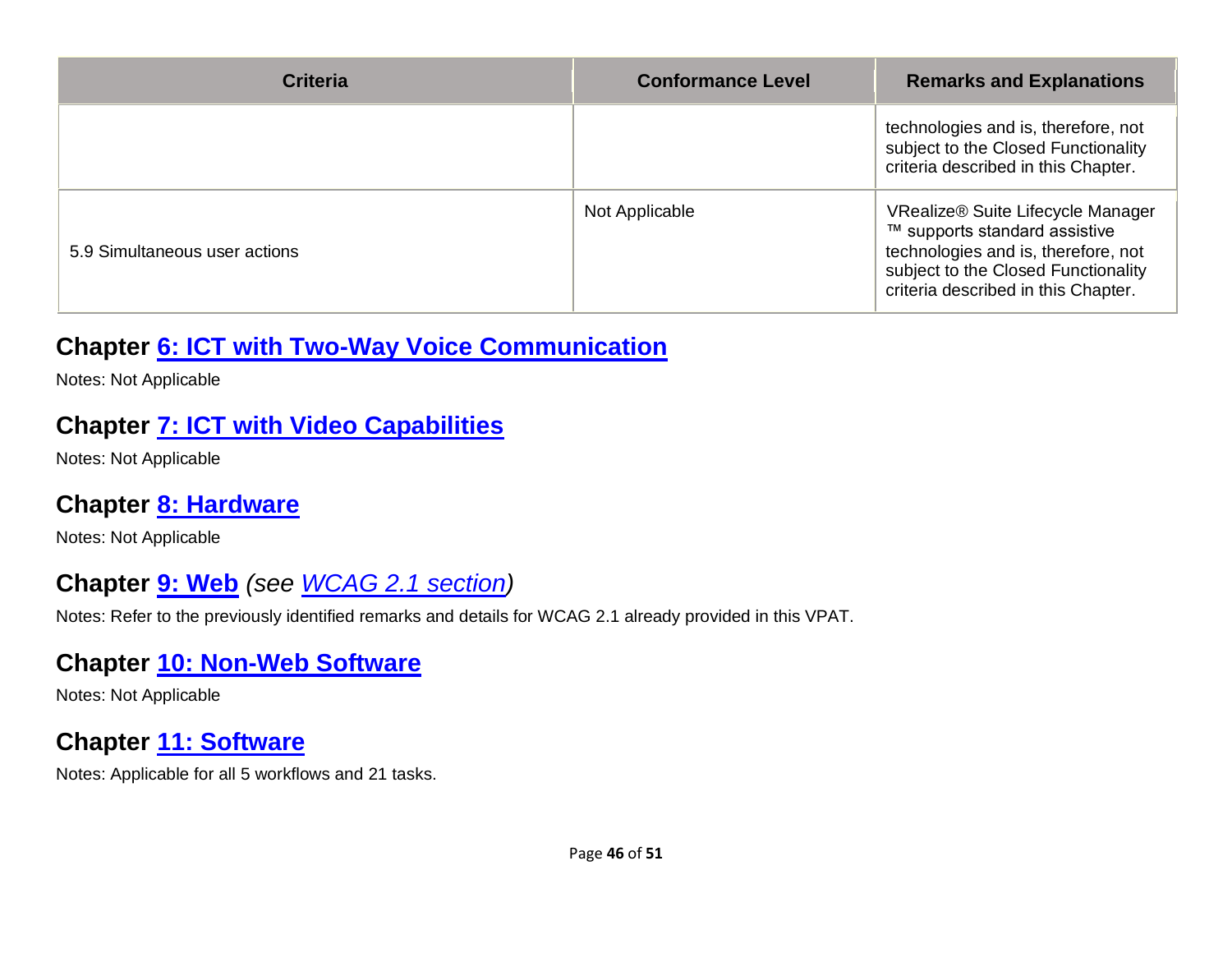| <b>Criteria</b>                                                                                | <b>Conformance Level</b>            | <b>Remarks and Explanations</b>                                    |
|------------------------------------------------------------------------------------------------|-------------------------------------|--------------------------------------------------------------------|
| 11.0 General (informative)                                                                     | Heading cell - no response required | Heading cell - no response required                                |
| 11.1.1.1 through 11.4.1.3                                                                      | See WCAG 2.1 section                | See information in WCAG 2.1<br>section                             |
| 11.5 Interoperability with assistive technology                                                | Heading cell - no response required | Heading cell - no response required                                |
| <b>11.5.1 Closed functionality</b>                                                             | Heading cell - no response required | Heading cell - no response required                                |
| <b>11.5.2 Accessibility services</b>                                                           | Heading cell - no response required | Heading cell - no response required                                |
| 11.5.2.1 Platform accessibility service support for software<br>that provides a user interface | See 11.5.2.5 through 11.5.2.17      | See information in 11.5.2.5 through<br>11.5.2.17                   |
| 11.5.2.2 Platform accessibility service support for assistive<br>technologies                  | See 11.5.2.5 through 11.5.2.17      | See information in 11.5.2.5 through<br>11.5.2.17                   |
| 11.5.2.3 Use of accessibility services                                                         | Not Applicable                      | VRealize® Suite Lifecycle Manager<br>™ is not a platform software. |
| 11.5.2.4 Assistive technology                                                                  | Not Applicable                      | VRealize® Suite Lifecycle Manager<br>™ is not a platform software. |
| 11.5.2.5 Object information                                                                    | Not Applicable                      | VRealize® Suite Lifecycle Manager<br>™ is not a platform software. |
| 11.5.2.6 Row, column, and headers                                                              | Not Applicable                      | VRealize® Suite Lifecycle Manager<br>™ is not a platform software. |
| 11.5.2.7 Values                                                                                | Not Applicable                      | VRealize® Suite Lifecycle Manager<br>™ is not a platform software. |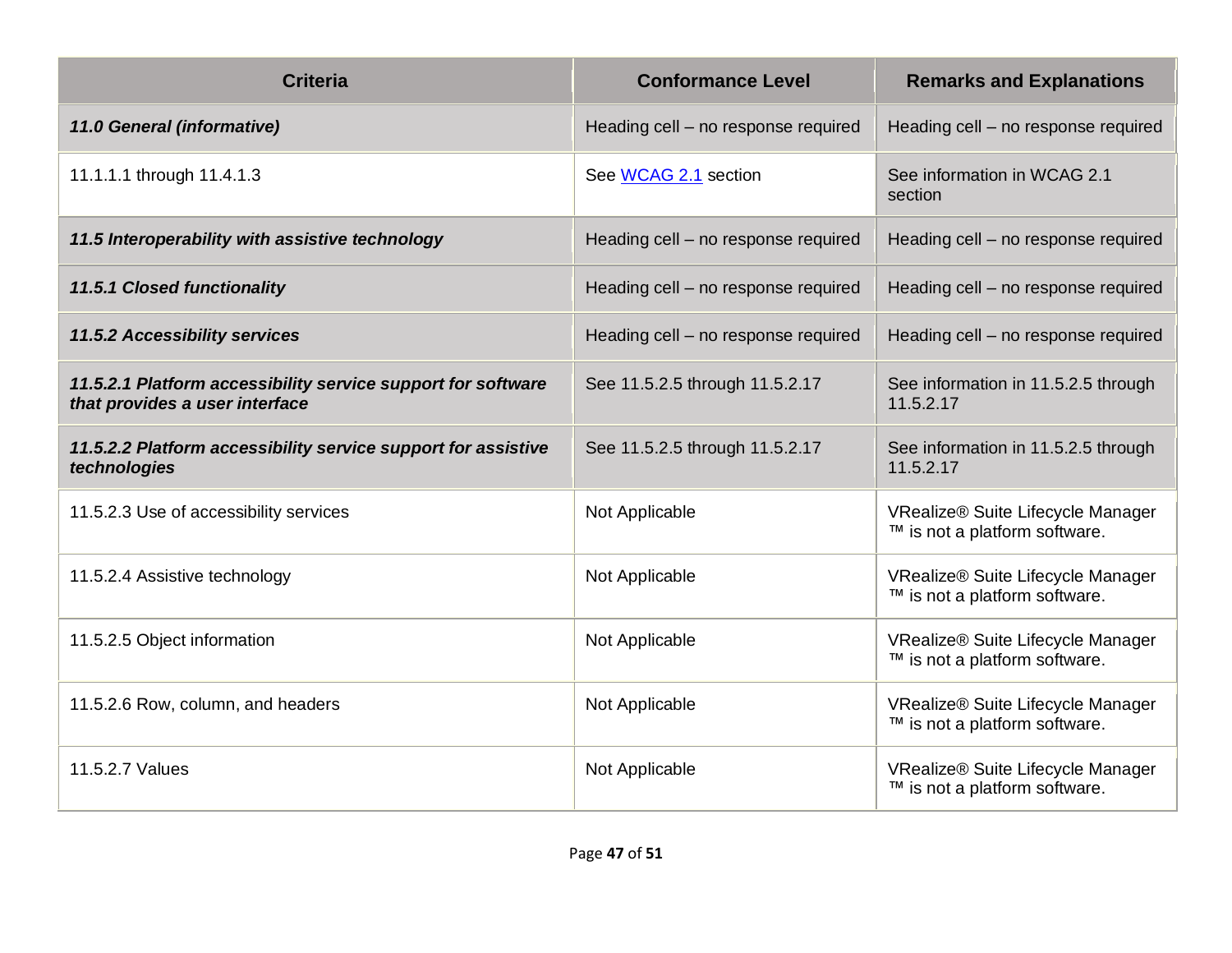| <b>Criteria</b>                                          | <b>Conformance Level</b>            | <b>Remarks and Explanations</b>                                    |
|----------------------------------------------------------|-------------------------------------|--------------------------------------------------------------------|
| 11.5.2.8 Label relationships                             | Not Applicable                      | VRealize® Suite Lifecycle Manager<br>™ is not a platform software. |
| 11.5.2.9 Parent-child relationships                      | Not Applicable                      | VRealize® Suite Lifecycle Manager<br>™ is not a platform software. |
| 11.5.2.10 Text                                           | Not Applicable                      | VRealize® Suite Lifecycle Manager<br>™ is not a platform software. |
| 11.5.2.11 List of available actions                      | Not Applicable                      | VRealize® Suite Lifecycle Manager<br>™ is not a platform software. |
| 11.5.2.12 Execution of available actions                 | Not Applicable                      | VRealize® Suite Lifecycle Manager<br>™ is not a platform software. |
| 11.5.2.13 Tracking of focus and selection attributes     | Not Applicable                      | VRealize® Suite Lifecycle Manager<br>™ is not a platform software. |
| 11.5.2.14 Modification of focus and selection attributes | Not Applicable                      | VRealize® Suite Lifecycle Manager<br>™ is not a platform software. |
| 11.5.2.15 Change notification                            | Not Applicable                      | VRealize® Suite Lifecycle Manager<br>™ is not a platform software. |
| 11.5.2.16 Modifications of states and properties         | Not Applicable                      | VRealize® Suite Lifecycle Manager<br>™ is not a platform software. |
| 11.5.2.17 Modifications of values and text               | Not Applicable                      | VRealize® Suite Lifecycle Manager<br>™ is not a platform software. |
| 11.6 Documented accessibility usage                      | Heading cell - no response required | Heading cell - no response required                                |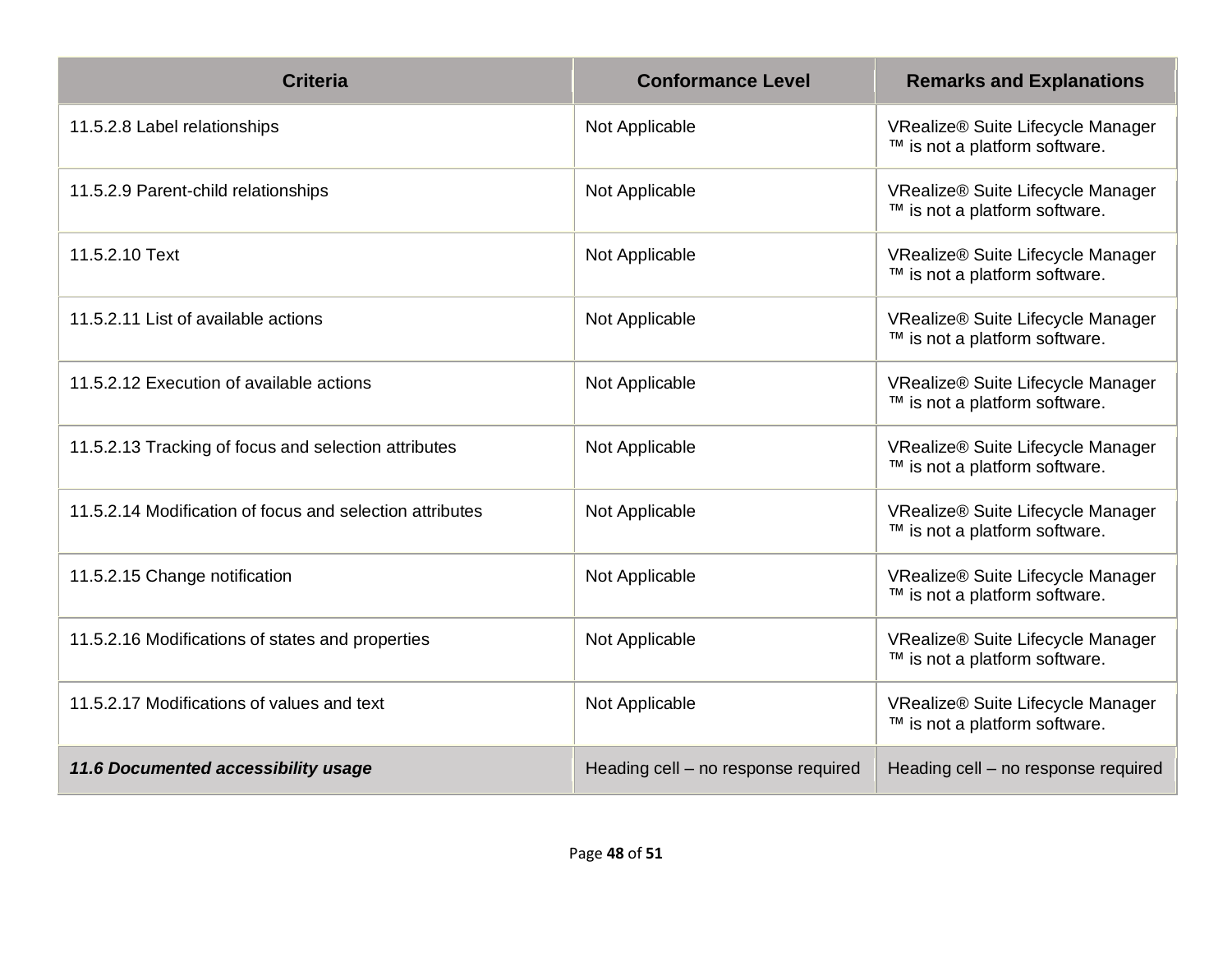| <b>Criteria</b>                                                        | <b>Conformance Level</b>                                                   | <b>Remarks and Explanations</b>                                    |
|------------------------------------------------------------------------|----------------------------------------------------------------------------|--------------------------------------------------------------------|
| 11.6.1 User control of accessibility features                          | Not Applicable                                                             | VRealize® Suite Lifecycle Manager<br>™ is not a platform software. |
| 11.6.2 No disruption of accessibility features                         | Not Applicable                                                             | VRealize® Suite Lifecycle Manager<br>™ is not a platform software. |
| 11.7 User preferences                                                  | Not Applicable                                                             | VRealize® Suite Lifecycle Manager<br>™ is not a platform software. |
| <b>11.8 Authoring tools</b>                                            | Heading cell - no response required                                        | Heading cell - no response required                                |
| 11.8.1 Content technology                                              | Heading cell - no response required                                        | Heading cell - no response required                                |
| 11.8.2 Accessible content creation                                     | See WCAG 2.1 section<br>(If not authoring tool, enter "Not<br>Applicable") | See information in WCAG 2.1<br>section                             |
| 11.8.3 Preservation of accessibility information in<br>transformations | Not Applicable                                                             | VRealize® Suite Lifecycle Manager<br>™ is not an authoring tool.   |
| 11.8.4 Repair assistance                                               | Not Applicable                                                             | VRealize® Suite Lifecycle Manager<br>™ is not an authoring tool.   |
| 11.8.5 Templates                                                       | Not Applicable                                                             | VRealize® Suite Lifecycle Manager<br>™ is not an authoring tool.   |

#### **Chapter [12: Documentation and Support Services](https://www.etsi.org/deliver/etsi_en/301500_301599/301549/03.01.01_60/en_301549v030101p.pdf#%5B%7B%22num%22%3A187%2C%22gen%22%3A0%7D%2C%7B%22name%22%3A%22XYZ%22%7D%2C54%2C747%2C0%5D)**

Notes: Support documentation and services are not a part of the accessibility review.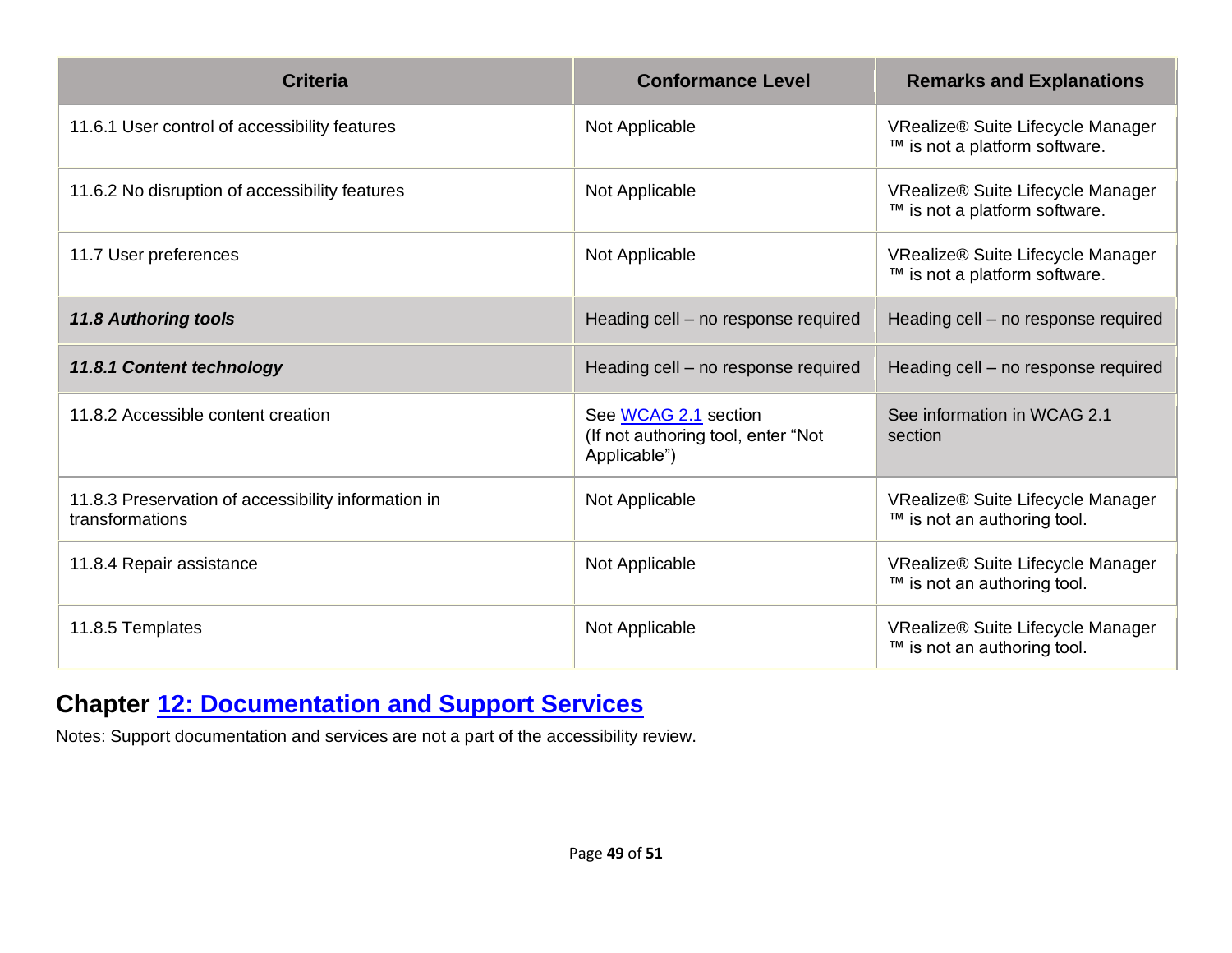| <b>Criteria</b>                                                | <b>Conformance Level</b>            | <b>Remarks and Explanations</b>                                                                                                               |
|----------------------------------------------------------------|-------------------------------------|-----------------------------------------------------------------------------------------------------------------------------------------------|
| <b>12.1 Product documentation</b>                              | Heading cell - no response required | Heading cell - no response required                                                                                                           |
| 12.1.1 Accessibility and compatibility features                | Not applicable                      | VRealize® Suite Lifecycle Manager<br>™ accessibility and compatibility<br>features are not a part of the<br>accessibility review.             |
| 12.1.2 Accessible documentation                                | See WCAG 2.1 section                | See information in WCAG 2.1<br>section                                                                                                        |
| <b>12.2 Support Services</b>                                   | Heading cell - no response required | Heading cell - no response required                                                                                                           |
| 12.2.2 Information on accessibility and compatibility features | Not applicable                      | VRealize® Suite Lifecycle Manager<br>™ information on accessibility and<br>compatibility features is not part of<br>the accessibility review. |
| 12.2.3 Effective communication                                 | Not applicable                      | VRealize® Suite Lifecycle Manager<br>™ information on effective<br>communication is not a part of the<br>accessibility review.                |
| 12.2.4 Accessible documentation                                | See WCAG 2.1 section                | See information in WCAG 2.1<br>section                                                                                                        |

#### **Chapter [13: ICT Providing Relay or Emergency Service Access](https://www.etsi.org/deliver/etsi_en/301500_301599/301549/03.01.01_60/en_301549v030101p.pdf#%5B%7B%22num%22%3A191%2C%22gen%22%3A0%7D%2C%7B%22name%22%3A%22XYZ%22%7D%2C54%2C747%2C0%5D)**

Notes: Not applicable

# **Legal Disclaimer (Company)**